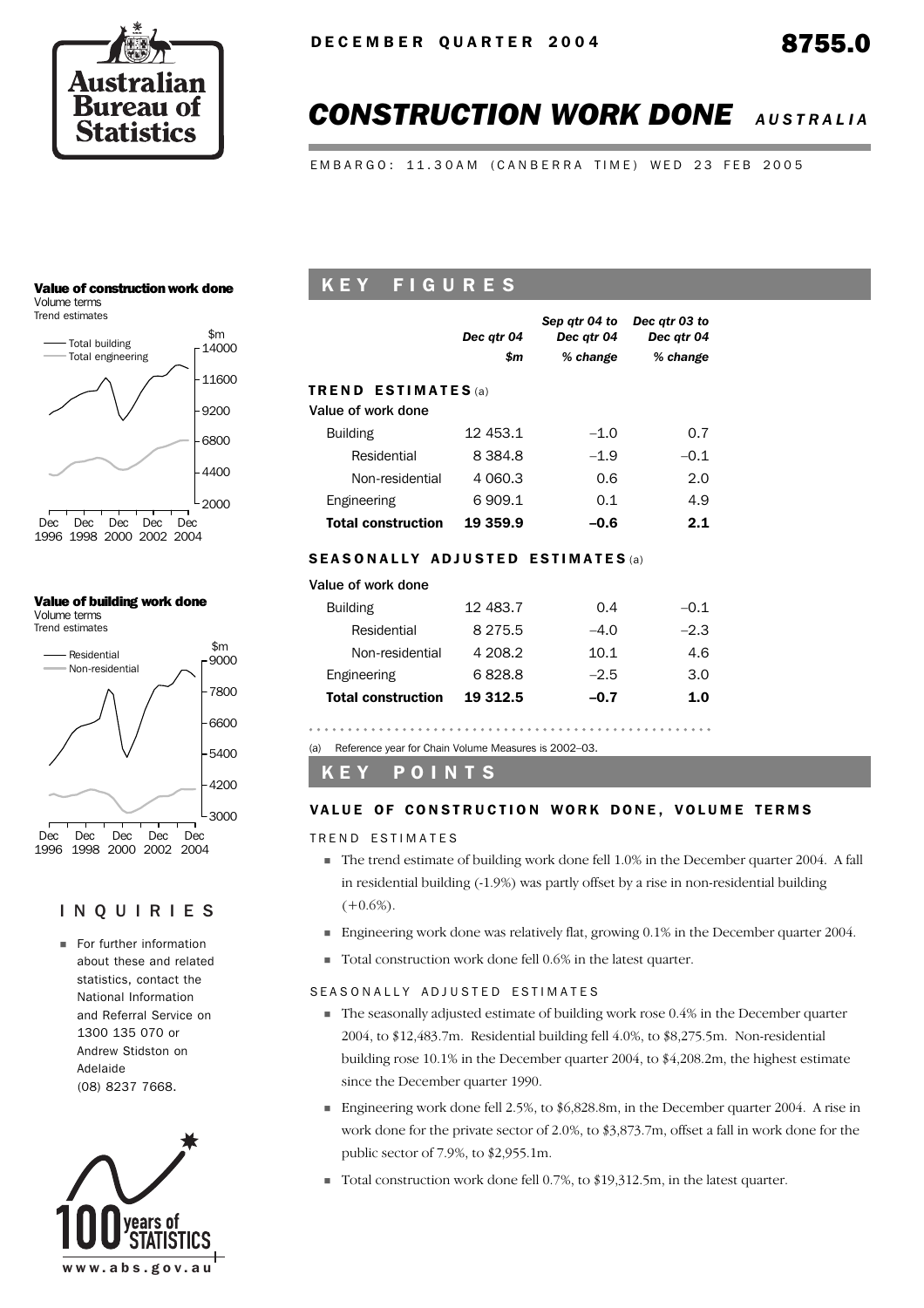# NOTES

| FORTHCOMING ISSUES    | ISSUE (Quarter) |                                                                                                                                                                                                                                                                                                                                                                                                                                                                                               | <b>RELEASE DATE</b>                                           |  |  |  |  |  |
|-----------------------|-----------------|-----------------------------------------------------------------------------------------------------------------------------------------------------------------------------------------------------------------------------------------------------------------------------------------------------------------------------------------------------------------------------------------------------------------------------------------------------------------------------------------------|---------------------------------------------------------------|--|--|--|--|--|
|                       | March 2005      |                                                                                                                                                                                                                                                                                                                                                                                                                                                                                               | 25 May 2005                                                   |  |  |  |  |  |
|                       | June 2005       |                                                                                                                                                                                                                                                                                                                                                                                                                                                                                               | 24 August 2005                                                |  |  |  |  |  |
|                       |                 |                                                                                                                                                                                                                                                                                                                                                                                                                                                                                               |                                                               |  |  |  |  |  |
| ABOUT THIS ISSUE      |                 | This publication provides an early indication of trends in building and engineering<br>construction activity. The data are estimates based on a response rate of approximately<br>80% of the value of both building and engineering work done during the quarter. More<br>comprehensive and updated results will be released in Building Activity, Australia<br>(cat. no. 8752.0) on 20 April 2005 and in Engineering Construction Activity, Australia<br>(cat. no. 8762.0) on 19 April 2005. |                                                               |  |  |  |  |  |
| CHANGES IN THIS ISSUE |                 | There are no changes in this issue.                                                                                                                                                                                                                                                                                                                                                                                                                                                           |                                                               |  |  |  |  |  |
| ABBREVIATIONS         |                 | \$m million dollars                                                                                                                                                                                                                                                                                                                                                                                                                                                                           |                                                               |  |  |  |  |  |
|                       | <b>ABN</b>      | Australian Business Number                                                                                                                                                                                                                                                                                                                                                                                                                                                                    |                                                               |  |  |  |  |  |
|                       | <b>ABS</b>      | Australian Bureau of Statistics                                                                                                                                                                                                                                                                                                                                                                                                                                                               |                                                               |  |  |  |  |  |
|                       | ACT             | Australian Capital Territory                                                                                                                                                                                                                                                                                                                                                                                                                                                                  |                                                               |  |  |  |  |  |
|                       | <b>ANZSIC</b>   |                                                                                                                                                                                                                                                                                                                                                                                                                                                                                               | Australian and New Zealand Standard Industrial Classification |  |  |  |  |  |
|                       | <b>ATO</b>      | Australian Taxation Office                                                                                                                                                                                                                                                                                                                                                                                                                                                                    |                                                               |  |  |  |  |  |
|                       | Aust.           | Australia                                                                                                                                                                                                                                                                                                                                                                                                                                                                                     |                                                               |  |  |  |  |  |
|                       | <b>GST</b>      | Goods and Services Tax                                                                                                                                                                                                                                                                                                                                                                                                                                                                        |                                                               |  |  |  |  |  |
|                       | <b>NSW</b>      | New South Wales                                                                                                                                                                                                                                                                                                                                                                                                                                                                               |                                                               |  |  |  |  |  |
|                       | NΤ              | Northern Territory                                                                                                                                                                                                                                                                                                                                                                                                                                                                            |                                                               |  |  |  |  |  |
|                       | qtr             | quarter                                                                                                                                                                                                                                                                                                                                                                                                                                                                                       |                                                               |  |  |  |  |  |
|                       | Qld             | Queensland                                                                                                                                                                                                                                                                                                                                                                                                                                                                                    |                                                               |  |  |  |  |  |
|                       | SA -            | South Australia                                                                                                                                                                                                                                                                                                                                                                                                                                                                               |                                                               |  |  |  |  |  |
|                       | Tas.            | Tasmania                                                                                                                                                                                                                                                                                                                                                                                                                                                                                      |                                                               |  |  |  |  |  |
|                       | TAU             | type of activity unit                                                                                                                                                                                                                                                                                                                                                                                                                                                                         |                                                               |  |  |  |  |  |
|                       | VAT             | value added tax                                                                                                                                                                                                                                                                                                                                                                                                                                                                               |                                                               |  |  |  |  |  |
|                       | Vic.            | Victoria                                                                                                                                                                                                                                                                                                                                                                                                                                                                                      |                                                               |  |  |  |  |  |
|                       |                 | WA Western Australia                                                                                                                                                                                                                                                                                                                                                                                                                                                                          |                                                               |  |  |  |  |  |
|                       |                 |                                                                                                                                                                                                                                                                                                                                                                                                                                                                                               |                                                               |  |  |  |  |  |

Dennis Trewin Australian Statistician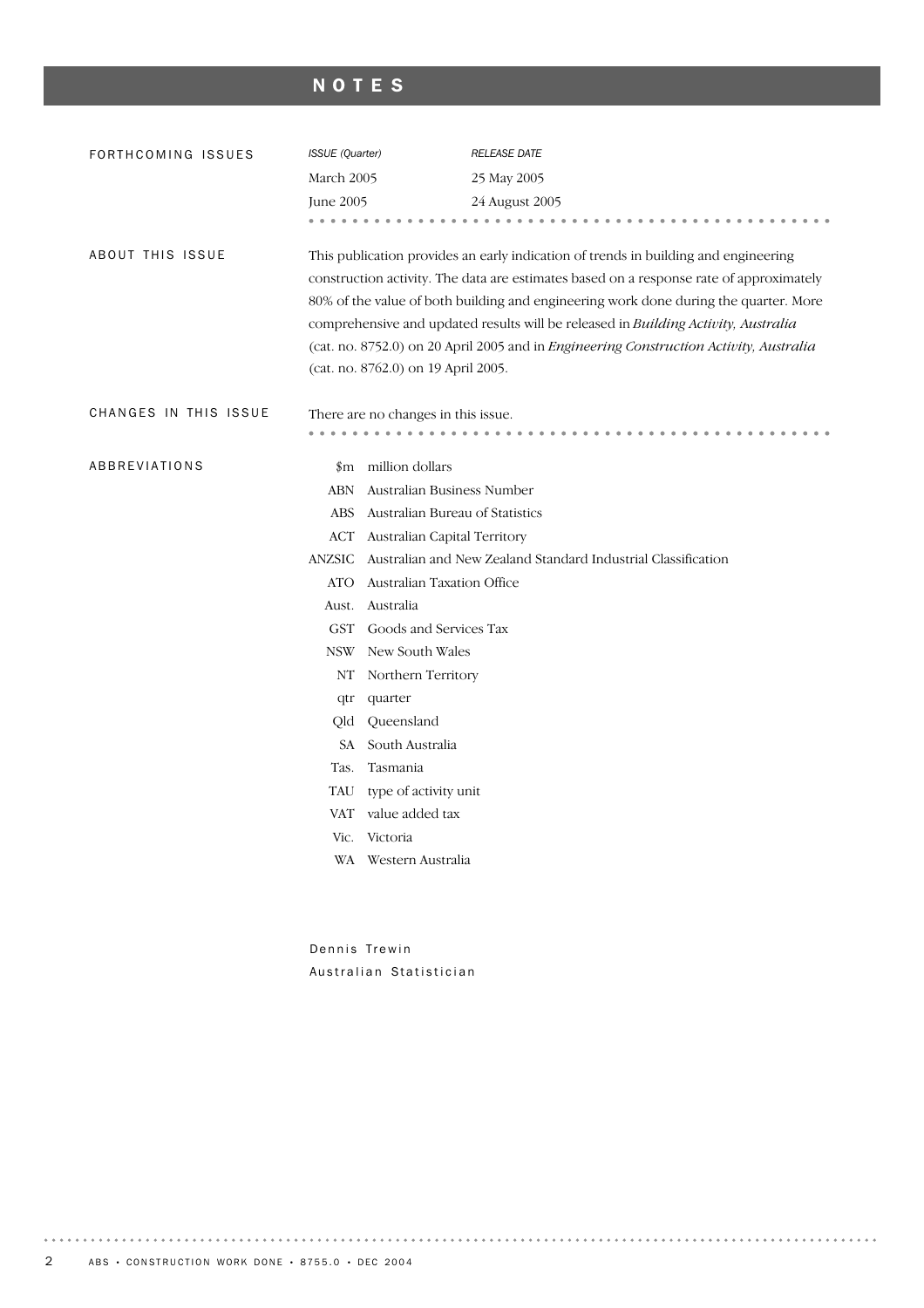%change

#### TREND PERCENTAGE CHANGE

#### TOTAL CONSTRUCTION



The total value of construction work done decreased for the second successive quarter after thirteen quarters of growth.

Engineering construction work done has increased for fifteen successive quarters with growth slowing in recent quarters.

Total building work decreased for the second successive quarter after four quarters of growth.

Residential building work decreased for the second successive quarter after a year of growth.

Non-residential work rose in the latest quarter following small declines in the previous two quarters.

# ENGINEERING

RESIDENTIAL

BUILDING

NON-RESIDENTIAL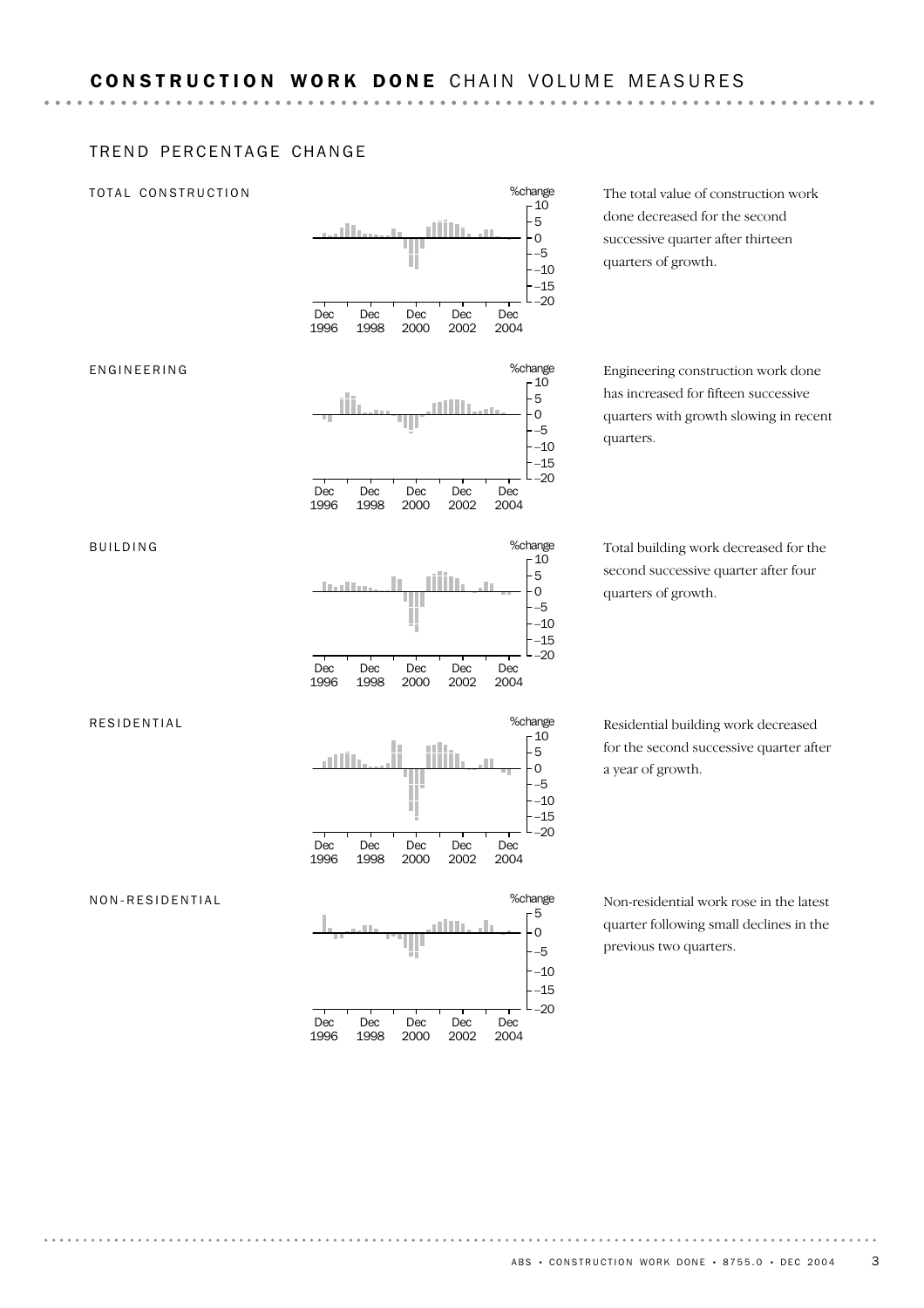#### CHAIN VOLUME MEASURES-TREND ESTIMATES



Construction work done has fallen for the last three quarters for New South Wales. The growth in Victoria, evident since early 2001 continues, although at a slower rate in recent quarters.

Construction work done continues to grow in Queensland with growth in the engineering sector predominant over recent quarters. Construction work done in Western Australia has grown

Construction work done in South Australia has been growing since December 2000. In Tasmania, construction work done fell in the latest quarter after six quarters of

Construction work done in the Northern Territory has fallen for the past four quarters. The Australian Capital Territory has shown falls for the past three quarters as a result of declines in both building and engineering construction.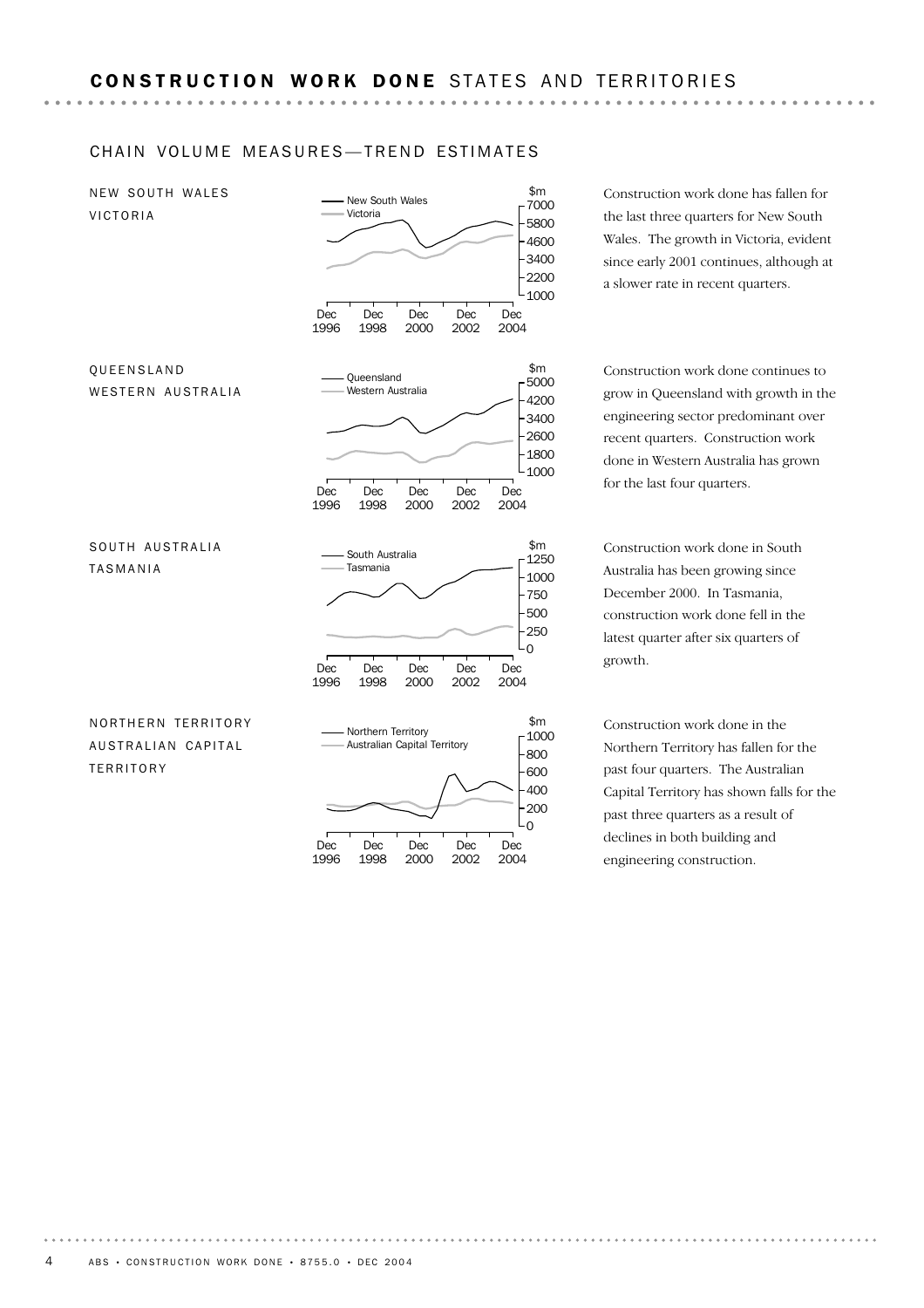## LIST OF TABLES

TABLES

| 1            |                                                                                                              |
|--------------|--------------------------------------------------------------------------------------------------------------|
| $\mathbf{2}$ | Construction work done, chain volume measures, change from                                                   |
|              | previous period $\ldots \ldots \ldots \ldots \ldots \ldots \ldots \ldots \ldots \ldots \ldots \ldots \ldots$ |
| 3            |                                                                                                              |
| 4            | Construction work done, current prices, change from previous period 9                                        |
| 5            | Value of building work done, chain volume measures 10                                                        |
| 6            | Value of building work done, chain volume measures, change from                                              |
|              |                                                                                                              |
| 7            | Value of building work done, current prices $\dots \dots \dots \dots \dots \dots \dots \dots$                |
| 8            | Value of building work done, current prices, change from previous                                            |
|              |                                                                                                              |
| 9            | Construction work done, states and territories, chain volume                                                 |
|              | measures, original $\ldots \ldots \ldots \ldots \ldots \ldots \ldots \ldots \ldots \ldots \ldots$            |
| 10           | Construction work done, states and territories, chain volume                                                 |
|              |                                                                                                              |
| 11           | Construction work done, states and territories, current prices, original 16                                  |
| 12           | Construction work done, states and territories, current prices, change                                       |
|              |                                                                                                              |
| 13           | Construction work done, states and territories, chain volume measures 18                                     |
| 14           | Construction work done, states and territories, chain volume                                                 |
|              |                                                                                                              |
| 15           |                                                                                                              |
| 16           | Number of dwellings approved but not yet commenced at end of                                                 |
|              |                                                                                                              |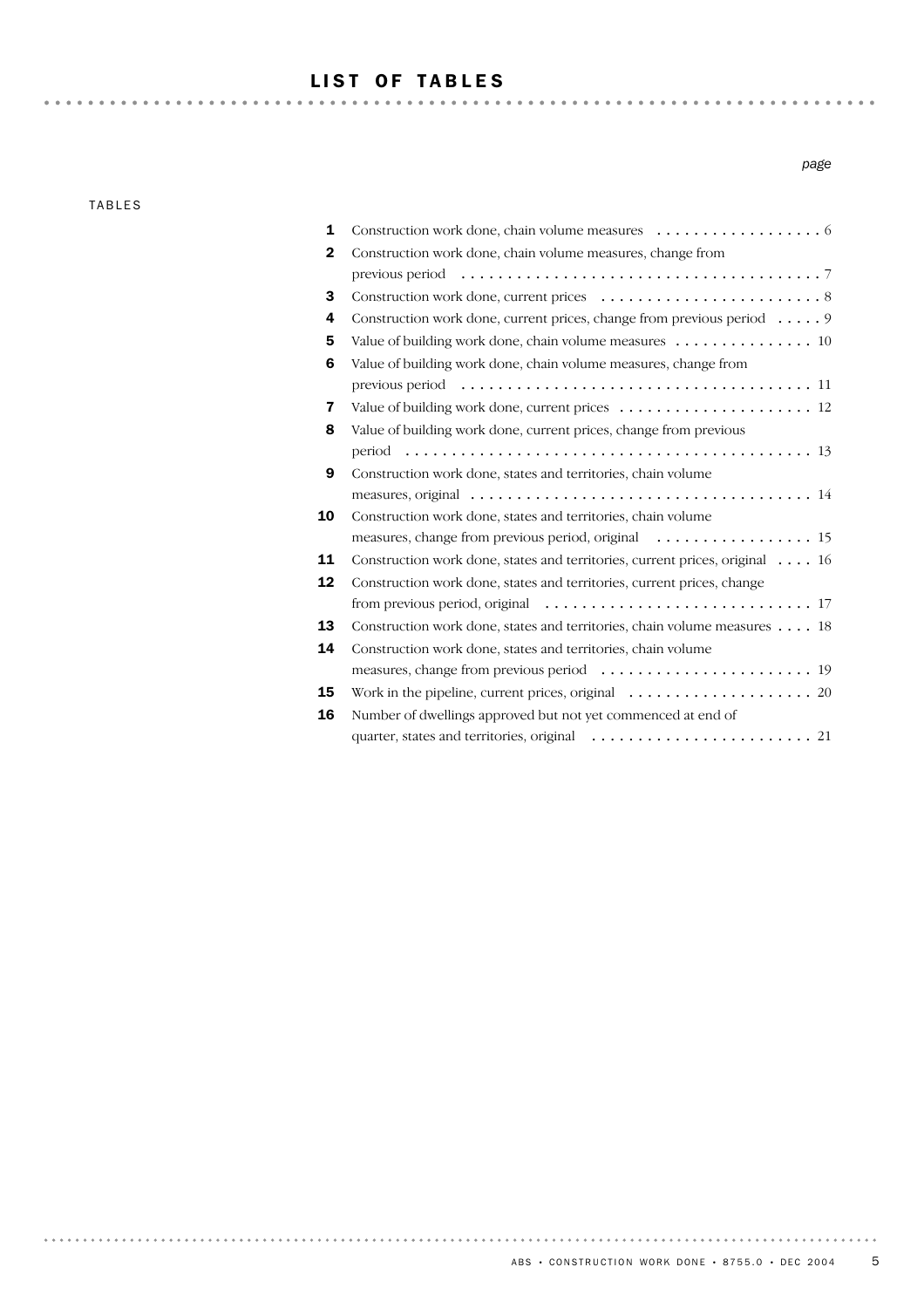|                 | <b>BUILDING WORK DONE</b> |           |          |                     | ENGINEERING WORK DONE |           |           | CONSTRUCTION WORK DONE |           |  |
|-----------------|---------------------------|-----------|----------|---------------------|-----------------------|-----------|-----------|------------------------|-----------|--|
|                 | Private                   | Public    | Total    | Private             | Public                | Total     | Private   | Public                 | Total     |  |
| Period          | \$m\$                     | \$m       | \$m      | \$m\$               | \$m                   | \$m\$     | \$m       | \$m                    | \$m       |  |
|                 |                           |           |          |                     |                       |           |           |                        |           |  |
|                 |                           |           |          | ORIGINAL            |                       |           |           |                        |           |  |
| 2001-02         | 36 631.9                  | 4 4 2 9.8 | 41 063.9 | 9 1 64.9            | 11 401.5              | 20 577.0  | 45 782.5  | 15 829.7               | 61 633.8  |  |
| 2002-03         | 42 835.9                  | 4 2 4 8.2 | 47 084.1 | 13 283.0            | 11 446.7              | 24 729.7  | 56 118.9  | 15 695.0               | 71 813.9  |  |
| 2003-04<br>2003 | 45 788.4                  | 4 100.1   | 49 888.5 | 15 345.6            | 11 210.9              | 26 556.5  | 61 134.0  | 15 311.0               | 76 445.0  |  |
| Sep Otr         | 11 256.8                  | 1 0 26.4  | 12 283.2 | 3 704.4             | 2 4 3 8.2             | 6 142.6   | 14 961.1  | 3 4 64.6               | 18 4 25.8 |  |
| Dec Otr         | 11 892.8                  | 1 0 58.1  | 12 950.9 | 4 0 7 5 . 1         | 2 743.0               | 6818.0    | 15 967.9  | 3 801.1                | 19 769.0  |  |
| 2004            |                           |           |          |                     |                       |           |           |                        |           |  |
| Mar Otr         | 10 961.6                  | 955.3     | 11 916.8 | 3 7 1 2.3           | 2 6 6 6.2             | 6378.5    | 14 673.9  | 3 621.5                | 18 295.4  |  |
| Jun Qtr         | 11 677.3                  | 1 060.3   | 12 737.5 | 3853.8              | 3 3 6 3 .5            | 7 217.3   | 15 531.1  | 4 4 2 3.8              | 19 954.9  |  |
| Sep Otr         | 11 916.3                  | 1 0 1 1.1 | 12 927.3 | 3895.8              | 2929.2                | 6824.9    | 15 812.0  | 3 940.2                | 19 752.2  |  |
| Dec Otr         | 12 068.3                  | 1 0 2 2.1 | 13 090.4 | 4 0 4 7 .3          | 2978.6                | 7 0 2 5.9 | 16 115.6  | 4 000.7                | 20 116.3  |  |
|                 |                           |           |          |                     |                       |           |           |                        |           |  |
|                 |                           |           |          | SEASONALLY ADJUSTED |                       |           |           |                        |           |  |
| 2003            |                           |           |          |                     |                       |           |           |                        |           |  |
| Sep Otr         | 10 845.1                  | 982.4     | 11 827.8 | 3670.9              | 2 680.0               | 6 3 5 0.9 | 14 516.0  | 3 662.4                | 18 178.7  |  |
| Dec Otr         | 11 469.3                  | 1 0 29.2  | 12 498.6 | 3 901.1             | 2 7 2 6.3             | 6627.5    | 15 370.4  | 3 7 5 5 . 5            | 19 126.0  |  |
| 2004            |                           |           |          |                     |                       |           |           |                        |           |  |
| Mar Otr         | 11 676.0                  | 1 0 6 2.5 | 12 738.4 | 3917.7              | 2849.3                | 6767.0    | 15 593.7  | 3 911.8                | 19 505.4  |  |
| Jun Otr         | 11 798.0                  | 1 0 26.0  | 12 823.7 | 3855.9              | 2955.3                | 6811.1    | 15 653.9  | 3 981.3                | 19 634.8  |  |
| Sep Otr         | 11 469.5                  | 970.0     | 12 439.9 | 3796.2              | 3 2 1 0.1             | 7 006.3   | 15 265.7  | 4 180.2                | 19 446.2  |  |
| Dec Otr         | 11 490.8                  | 992.5     | 12 483.7 | 3873.7              | 2 955.1               | 6828.8    | 15 3 64.5 | 3 947.6                | 19 312.5  |  |
|                 |                           |           |          |                     |                       |           |           |                        |           |  |
|                 |                           |           |          | TREND               |                       |           |           |                        |           |  |
| 2003            |                           |           |          |                     |                       |           |           |                        |           |  |
| Sep Otr         | 10 985.7                  | 995.1     | 11 981.2 | 3 742.3             | 2 7 1 9.3             | 6 4 6 1.1 | 14 728.6  | 3 7 1 5 . 1            | 18 443.0  |  |
| Dec Qtr         | 11 344.9                  | 1 0 24.2  | 12 369.2 | 3848.9              | 2 735.6               | 6 5 8 4.5 | 15 193.9  | 3 760.0                | 18 953.9  |  |
| 2004            |                           |           |          |                     |                       |           |           |                        |           |  |
| Mar Otr         | 11 660.7                  | 1 040.7   | 12 701.3 | 3893.5              | 2850.9                | 6744.5    | 15 554.1  | 3891.5                 | 19 445.7  |  |
| Jun Otr         | 11 685.2                  | 1 0 2 2.7 | 12 708.6 | 3 868.7             | 2 9 9 2.5             | 6858.6    | 15 553.7  | 4 0 14.2               | 19 565.0  |  |
| Sep Otr         | 11 585.3                  | 995.7     | 12 581.3 | 3838.4              | 3 0 64.6              | 6901.9    | 15 423.7  | 4 0 60.0               | 19 482.9  |  |
| Dec Qtr         | 11 472.0                  | 980.3     | 12 453.1 | 3833.0              | 3 0 64.5              | 6 909.1   | 15 303.8  | 4 047.8                | 19 359.9  |  |
|                 |                           |           |          |                     |                       |           |           |                        |           |  |

(a) Chain volume measures, reference year 2002–03. See paragraphs 25–28 of the Explanatory Notes.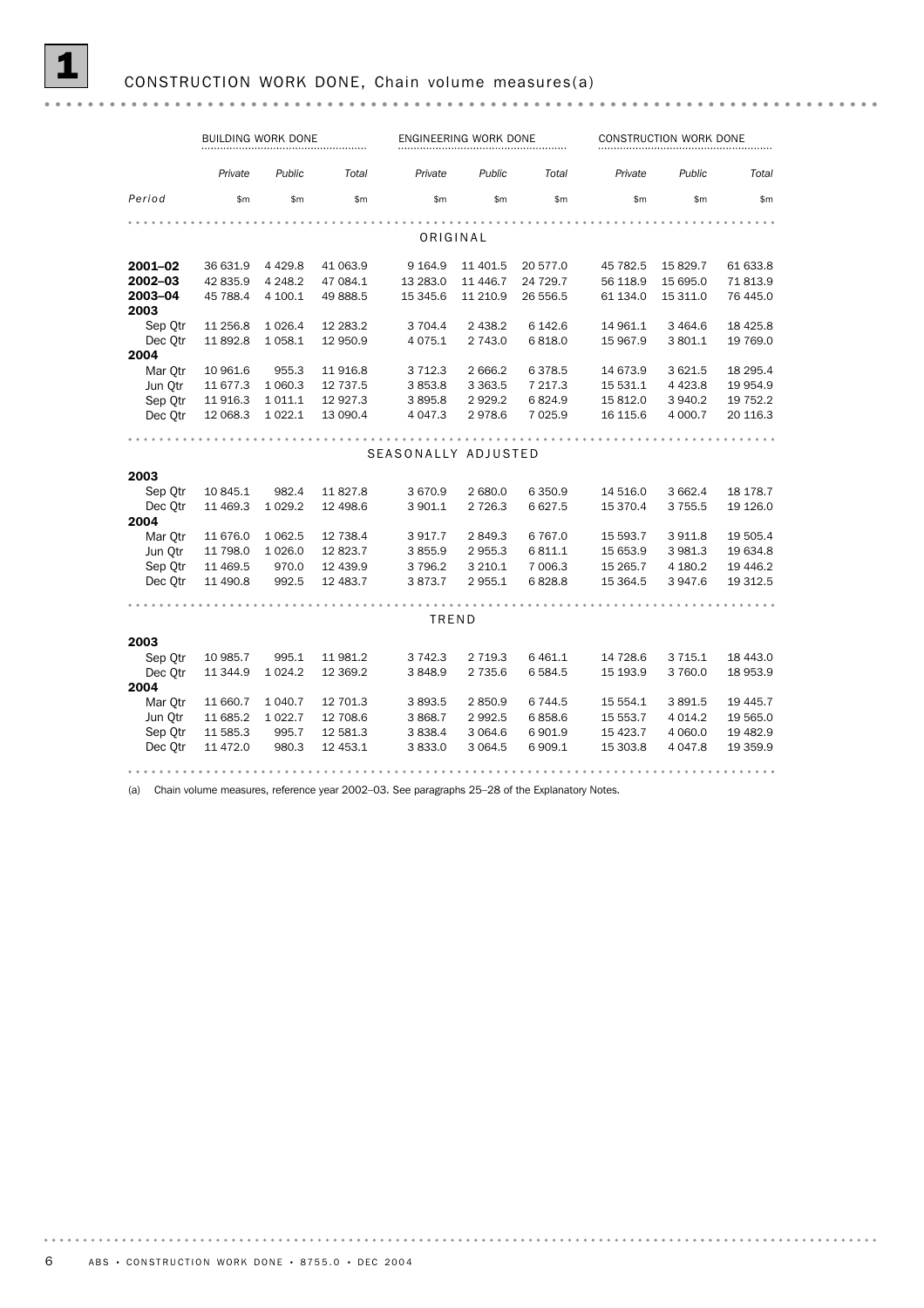|                 |         | BUILDING WORK DONE |        | ENGINEERING<br><b>WORK DONE</b> |         |         | CONSTRUCTION<br>WORK DONE |         |        |
|-----------------|---------|--------------------|--------|---------------------------------|---------|---------|---------------------------|---------|--------|
|                 | Private | Public             | Total  | Private                         | Public  | Total   | Private                   | Public  | Total  |
| Period          | %       | %                  | %      | %                               | %       | %       | %                         | %       | %      |
|                 |         |                    |        | ORIGINAL                        |         |         |                           |         |        |
| 2001-02         | 17.8    | 4.1                | 16.2   | 31.0                            | $-4.4$  | 8.6     | 20.3                      | $-2.2$  | 13.5   |
| 2002-03         | 16.9    | $-4.1$             | 14.7   | 44.9                            | 0.4     | 20.2    | 22.6                      | $-0.9$  | 16.5   |
| 2003-04         | 6.9     | $-3.5$             | 6.0    | 15.5                            | $-2.1$  | 7.4     | 8.9                       | $-2.4$  | 6.4    |
| 2003            |         |                    |        |                                 |         |         |                           |         |        |
| Sep Otr         | 6.6     | 1.2                | 6.1    | 2.9                             | $-24.5$ | $-10.1$ | 5.7                       | $-18.4$ | 0.1    |
| Dec Otr<br>2004 | 5.7     | 3.1                | 5.4    | 10.0                            | 12.5    | 11.0    | 6.7                       | 9.7     | 7.3    |
| Mar Qtr         | $-7.8$  | $-9.7$             | $-8.0$ | $-8.9$                          | $-2.8$  | $-6.4$  | $-8.1$                    | $-4.7$  | $-7.5$ |
| Jun Qtr         | 6.5     | 11.0               | 6.9    | 3.8                             | 26.2    | 13.2    | 5.8                       | 22.2    | 9.1    |
| Sep Qtr         | 2.0     | $-4.6$             | 1.5    | 1.1                             | $-12.9$ | $-5.4$  | 1.8                       | $-10.9$ | $-1.0$ |
| Dec Otr         | 1.3     | 1.1                | 1.3    | 3.9                             | 1.7     | 2.9     | 1.9                       | 1.5     | 1.8    |
|                 |         |                    |        |                                 |         |         |                           |         |        |
|                 |         |                    |        |                                 |         |         |                           |         |        |
|                 |         |                    |        | SEASONALLY ADJUSTED             |         |         |                           |         |        |
| 2003            |         |                    |        |                                 |         |         |                           |         |        |
| Sep Qtr         | 1.7     | 0.1                | 1.6    | 1.6                             | $-5.0$  | $-1.3$  | 1.7                       | $-3.8$  | 0.5    |
| Dec Qtr         | 5.8     | 4.8                | 5.7    | 6.3                             | 1.7     | 4.4     | 5.9                       | 2.5     | 5.2    |
| 2004            |         |                    |        |                                 |         |         |                           |         |        |
| Mar Otr         | 1.8     | 3.2                | 1.9    | 0.4                             | 4.5     | 2.1     | 1.5                       | 4.2     | 2.0    |
| Jun Otr         | 1.0     | $-3.4$             | 0.7    | $-1.6$                          | 3.7     | 0.7     | 0.4                       | 1.8     | 0.7    |
| Sep Otr         | $-2.8$  | $-5.5$             | $-3.0$ | $-1.5$                          | 8.6     | 2.9     | $-2.5$                    | 5.0     | $-1.0$ |
| Dec Qtr         | 0.2     | 2.3                | 0.4    | 2.0                             | $-7.9$  | $-2.5$  | 0.6                       | $-5.6$  | $-0.7$ |
|                 |         |                    |        |                                 |         |         |                           |         |        |
|                 |         |                    |        | TREND                           |         |         |                           |         |        |
| 2003            |         |                    |        |                                 |         |         |                           |         |        |
| Sep Qtr         | 1.5     | $-0.6$             | 1.3    | 3.8                             | $-1.8$  | 1.3     | 2.1                       | $-1.5$  | 1.3    |
| Dec Otr         | 3.3     | 2.9                | 3.2    | 2.8                             | 0.6     | 1.9     | 3.2                       | 1.2     | 2.8    |
| 2004            |         |                    |        |                                 |         |         |                           |         |        |
| Mar Qtr         | 2.8     | 1.6                | 2.7    | 1.2                             | 4.2     | 2.4     | 2.4                       | 3.5     | 2.6    |
| Jun Otr         | 0.2     | $-1.7$             | 0.1    | $-0.6$                          | 5.0     | 1.7     | $\overline{\phantom{0}}$  | 3.2     | 0.6    |
| Sep Otr         | $-0.9$  | $-2.6$             | $-1.0$ | $-0.8$                          | 2.4     | 0.6     | $-0.8$                    | 1.1     | $-0.4$ |
| Dec Otr         | $-1.0$  | $-1.5$             | $-1.0$ | $-0.1$                          |         | 0.1     | $-0.8$                    | $-0.3$  | $-0.6$ |
|                 |         |                    |        |                                 |         |         |                           |         |        |

— nil or rounded to zero (including null cells)

(a) Chain volume measures, reference year 2002–03. See paragraphs 25–28 of the Explanatory Notes.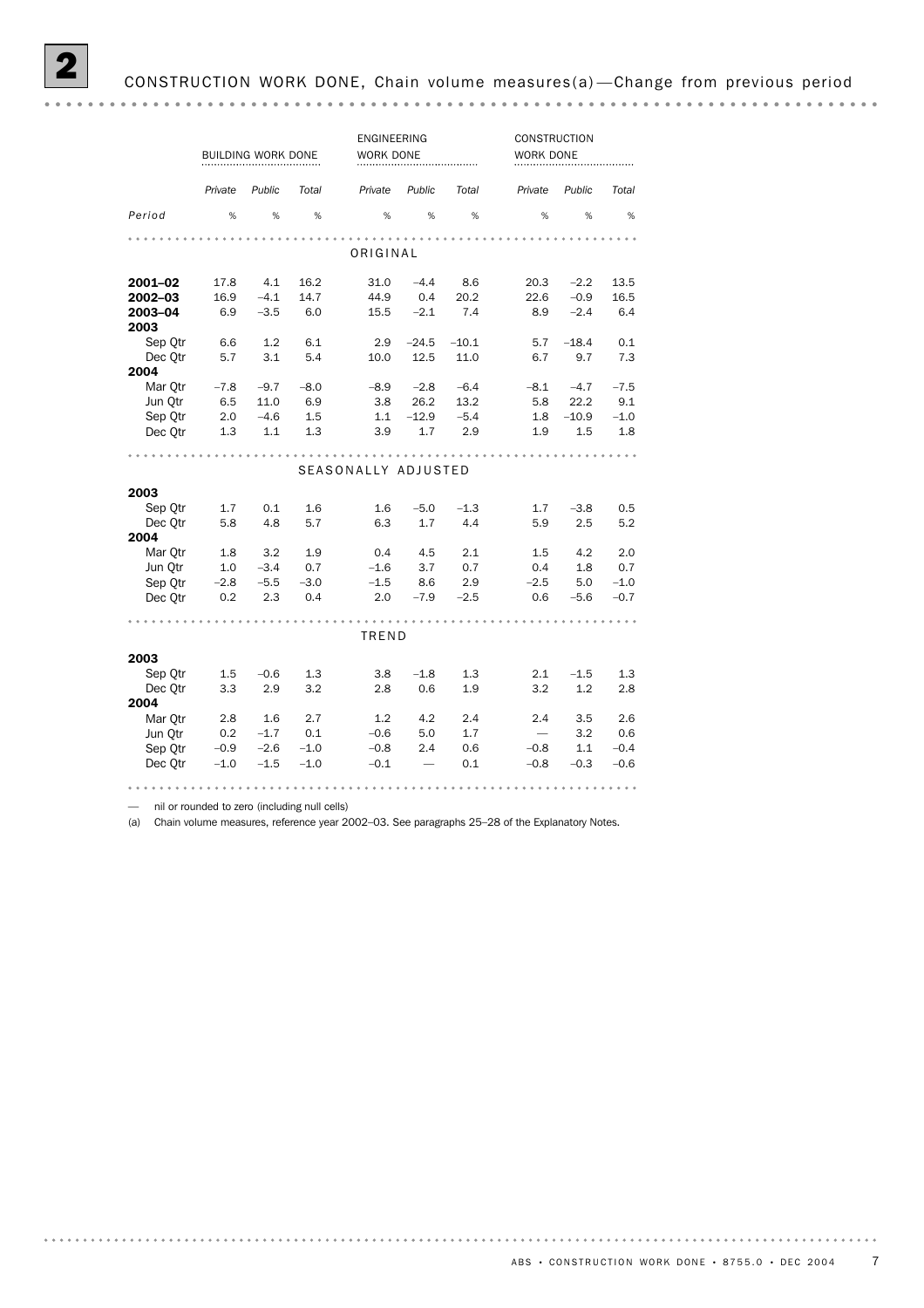|                 | BUILDING WORK DONE(a) |             |          |                     | ENGINEERING WORK DONE |           |          | CONSTRUCTION WORK DONE(a) |          |  |
|-----------------|-----------------------|-------------|----------|---------------------|-----------------------|-----------|----------|---------------------------|----------|--|
|                 | Private               | Public      | Total    | Private             | Public                | Total     | Private  | Public                    | Total    |  |
| Period          | \$m                   | \$m         | \$m      | \$m                 | \$m                   | \$m       | \$m      | \$m\$                     | \$m\$    |  |
|                 |                       |             |          |                     |                       |           |          |                           |          |  |
|                 |                       |             |          |                     | ORIGINAL              |           |          |                           |          |  |
| 2001-02         | 35 265.7              | 4 2 7 7 . 2 | 39 542.9 | 8 8 9 9.0           | 11 132.3              | 20 031.3  | 44 164.7 | 15 409.5                  | 59 574.2 |  |
| 2002-03         | 42 835.9              | 4 2 4 8.2   | 47 084.2 | 13 283.0            | 11 445.8              | 24 728.8  | 56 119.0 | 15 694.0                  | 71 812.9 |  |
| 2003-04<br>2003 | 49 174.7              | 4 3 9 8.6   | 53 573.3 | 15 837.1            | 11 569.4              | 27 406.5  | 65 011.8 | 15 968.0                  | 80 979.8 |  |
| Sep Otr         | 11 755.3              | 1 0 6 7 .9  | 12823.2  | 3 7 6 6.8           | 2 4 7 6.1             | 6 24 2.8  | 15 522.1 | 3 544.0                   | 19 066.0 |  |
| Dec Otr         | 12 643.8              | 1 1 2 1 . 3 | 13 765.1 | 4 166.9             | 2 811.5               | 6978.4    | 16 810.7 | 3 9 3 2.8                 | 20 743.5 |  |
| 2004            |                       |             |          |                     |                       |           |          |                           |          |  |
| Mar Qtr         | 11871.5               | 1 0 3 5.1   | 12 906.6 | 3 8 3 6.4           | 2 7 6 6.9             | 6 603.3   | 15 708.0 | 3 802.0                   | 19 509.9 |  |
| Jun Otr         | 12 904.1              | 1 174.3     | 14 078.5 | 4 0 67.0            | 3 5 1 4.9             | 7 581.9   | 16 971.1 | 4 689.3                   | 21 660.3 |  |
| Sep Qtr         | 13 4 20.2             | 1 150.5     | 14 570.6 | 4 155.3             | 3 0 9 3.9             | 7 249.1   | 17 575.4 | 4 244.4                   | 21819.8  |  |
| Dec Otr         | 13 842.0              | 1 190.3     | 15 032.3 | 4 3 5 8.7           | 3 181.8               | 7 540.4   | 18 200.7 | 4 3 7 2 . 1               | 22 572.8 |  |
|                 |                       |             |          |                     |                       |           |          |                           |          |  |
|                 |                       |             |          | SEASONALLY ADJUSTED |                       |           |          |                           |          |  |
| 2003            |                       |             |          |                     |                       |           |          |                           |          |  |
| Sep Qtr         | 11 317.8              | 1 0 2 1.8   | 12 339.5 | 3 743.3             | 2 7 1 9.4             | 6462.7    | 15 061.1 | 3 741.1                   | 18 802.2 |  |
| Dec Otr         | 12 186.4              | 1 0 9 2.3   | 13 278.7 | 4 0 14.6            | 2 791.4               | 6806.0    | 16 200.9 | 3883.7                    | 20 084.7 |  |
| 2004            |                       |             |          |                     |                       |           |          |                           |          |  |
| Mar Otr         | 12 636.5              | 1 1 5 4 . 5 | 13 791.1 | 4 042.2             | 2 953.0               | 6995.2    | 16 678.7 | 4 107.5                   | 20 786.2 |  |
| Jun Otr         | 13 0 29.5             | 1 140.5     | 14 170.0 | 4 082.0             | 3 0 8 4 . 8           | 7 166.9   | 17 111.5 | 4 2 2 5 . 3               | 21 336.9 |  |
| Sep Otr         | 12 923.9              | 1 103.3     | 14 027.3 | 4 0 64.0            | 3 3 9 0.1             | 7 4 5 4.2 | 16 988.0 | 4 4 9 3.5                 | 21 481.5 |  |
| Dec Otr         | 13 187.6              | 1 1 5 5.5   | 14 343.1 | 4 179.6             | 3 155.8               | 7 3 3 5.4 | 17 367.2 | 4 3 1 1.3                 | 21 678.5 |  |
|                 |                       |             |          |                     |                       |           |          |                           |          |  |
|                 |                       |             |          | TREND               |                       |           |          |                           |          |  |
| 2003            |                       |             |          |                     |                       |           |          |                           |          |  |
| Sep Otr         | 11 447.9              | 1 0 3 3.9   | 12 481.8 | 3 540.1             | 2 762.8               | 6 302.9   | 14 988.0 | 3796.6                    | 18 784.7 |  |
| Dec Otr         | 12 059.9              | 1088.6      | 13 148.5 | 3 607.0             | 2 802.5               | 6 409.6   | 15 666.9 | 3891.2                    | 19 558.1 |  |
| 2004            |                       |             |          |                     |                       |           |          |                           |          |  |
| Mar Otr         | 12 629.6              | 1 1 3 0.5   | 13 760.1 | 3 658.0             | 2 950.3               | 6 608.3   | 16 287.6 | 4 080.8                   | 20 368.4 |  |
| Jun Otr         | 12 902.0              | 1 1 36.6    | 14 038.5 | 3 7 2 9.1           | 3 1 2 6 .0            | 6855.1    | 16 631.1 | 4 2 6 2.5                 | 20 893.5 |  |
| Sep Otr         | 13 045.6              | 1 1 3 2.8   | 14 178.3 | 3856.7              | 3 2 3 5 . 1           | 7 091.8   | 16 902.2 | 4 3 6 7 .9                | 21 270.1 |  |
| Dec Otr         | 13 163.8              | 1 1 3 2.3   | 14 295.9 | 4 0 35.1            | 3 277.7               | 7 3 1 2.8 | 17 199.0 | 4 4 1 0.0                 | 21 608.7 |  |
|                 |                       |             |          |                     |                       |           |          |                           |          |  |

(a) From the September quarter 2000, data is inclusive of non-deductible Goods and Services Tax (GST) payable on residential buildings. See paragraphs 11 and 12 of the Explanatory Notes.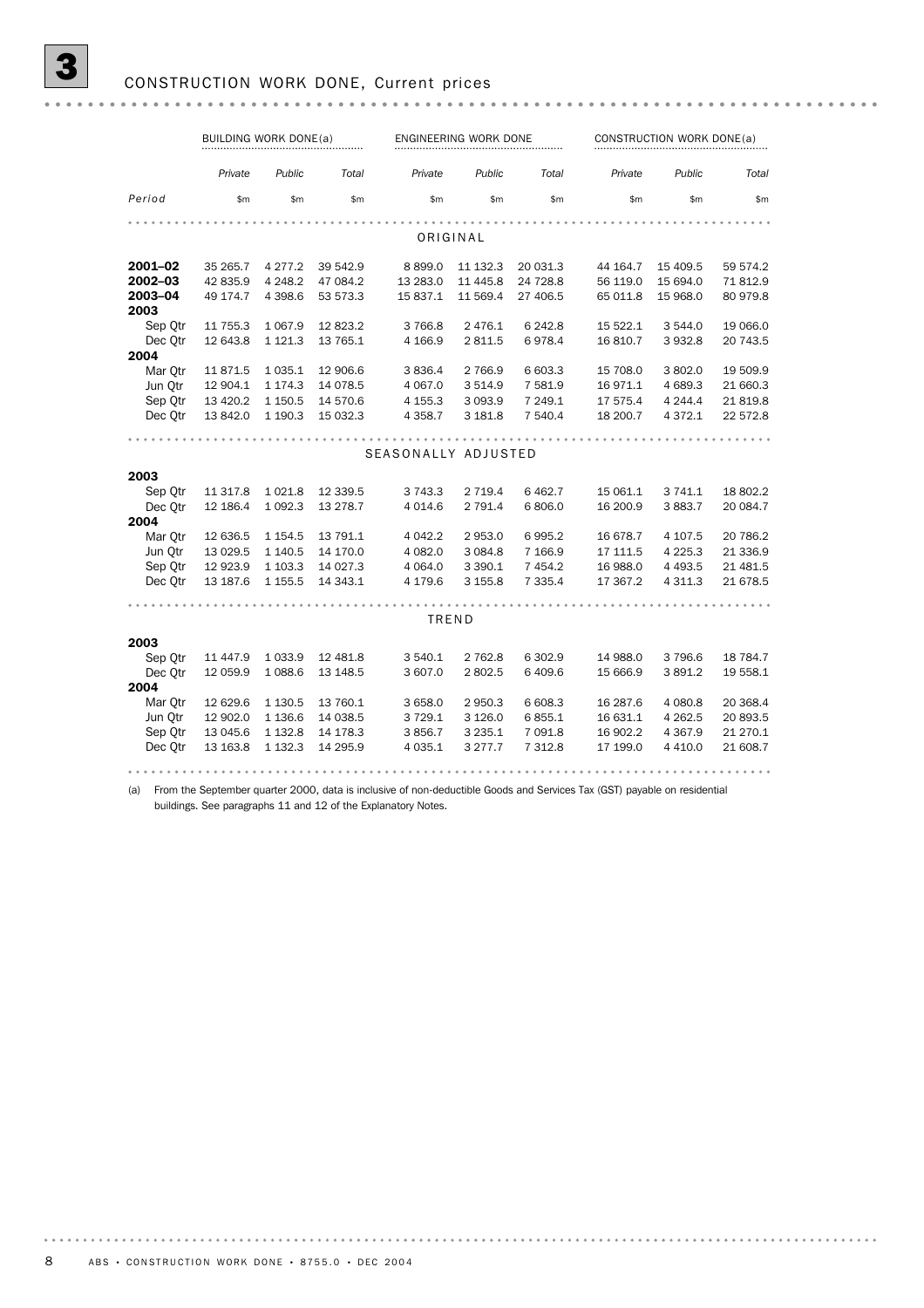|                                          | <b>BUILDING</b><br>WORK DONE(a) |                                                  |                             | ENGINEERING<br>WORK DONE    |                                  |                                 | CONSTRUCTION<br>WORK DONE(a) |                                 |                              |
|------------------------------------------|---------------------------------|--------------------------------------------------|-----------------------------|-----------------------------|----------------------------------|---------------------------------|------------------------------|---------------------------------|------------------------------|
|                                          | Private                         | Public                                           | Total                       | Private                     | Public                           | Total                           | Private                      | Public                          | Total                        |
| Period                                   | %                               | %                                                | $\%$                        | %                           | %                                | $\%$                            | %                            | %                               | %                            |
|                                          |                                 |                                                  |                             | ORIGINAL                    |                                  |                                 |                              |                                 |                              |
| 2001-02<br>2002-03                       | 19.5<br>21.5                    | 4.6<br>$-0.7$                                    | 17.7<br>19.1                | 33.2<br>49.3                | $-2.9$<br>2.8                    | 10.4<br>23.5                    | 22.0<br>27.1                 | $-0.9$<br>1.8                   | 15.1<br>20.5                 |
| 2003-04<br>2003                          | 14.8                            | 3.5                                              | 13.8                        | 19.2                        | 1.1                              | 10.8                            | 15.8                         | 1.7                             | 12.8                         |
| Sep Qtr<br>Dec Otr<br>2004               | 8.9<br>7.6                      | 3.2<br>5.0                                       | 8.4<br>7.3                  | 3.2<br>10.6                 | $-24.1$<br>13.5                  | $-9.7$<br>11.8                  | 7.5<br>8.3                   | $-17.5$<br>11.0                 | 1.8<br>8.8                   |
| Mar Qtr<br>Jun Otr<br>Sep Otr<br>Dec Qtr | $-6.1$<br>8.7<br>4.0<br>3.1     | $-7.7$<br>13.5<br>$-2.0$<br>3.5                  | $-6.2$<br>9.1<br>3.5<br>3.2 | $-7.9$<br>6.0<br>2.2<br>4.9 | $-1.6$<br>27.0<br>$-12.0$<br>2.8 | $-5.4$<br>14.8<br>$-4.4$<br>4.0 | $-6.6$<br>8.0<br>3.6<br>3.6  | $-3.3$<br>23.3<br>$-9.5$<br>3.0 | $-5.9$<br>11.0<br>0.7<br>3.5 |
|                                          |                                 |                                                  |                             | SEASONALLY ADJUSTED         |                                  |                                 |                              |                                 |                              |
| 2003                                     |                                 |                                                  |                             |                             |                                  |                                 |                              |                                 |                              |
| Sep Qtr<br>Dec Otr<br>2004               | 4.0<br>7.7                      | 2.4<br>6.9                                       | 3.8<br>7.6                  | 2.0<br>7.2                  | $-4.6$<br>2.6                    | $-0.9$<br>5.3                   | 3.5<br>7.6                   | $-2.8$<br>3.8                   | 2.2<br>6.8                   |
| Mar Otr<br>Jun Otr<br>Sep Otr<br>Dec Otr | 3.7<br>3.1<br>$-0.8$<br>2.0     | 5.7<br>$-1.2$<br>$-3.3$<br>4.7                   | 3.9<br>2.7<br>$-1.0$<br>2.3 | 0.7<br>1.0<br>$-0.4$<br>2.8 | 5.8<br>4.5<br>9.9<br>$-6.9$      | 2.8<br>2.5<br>4.0<br>$-1.6$     | 2.9<br>2.6<br>$-0.7$<br>2.2  | 5.8<br>2.9<br>6.3<br>$-4.1$     | 3.5<br>2.6<br>0.7<br>0.9     |
|                                          |                                 |                                                  |                             | TREND                       |                                  |                                 |                              |                                 |                              |
| 2003<br>Sep Qtr<br>Dec Otr<br>2004       | 3.6<br>5.3                      | 1.5<br>5.3                                       | 3.4<br>5.3                  | 2.4<br>1.9                  | $-1.1$<br>1.4                    | 0.8<br>1.7                      | 3.3<br>4.5                   | $-0.4$<br>2.5                   | 2.5<br>4.1                   |
| Mar Qtr<br>Jun Qtr<br>Sep Otr<br>Dec Qtr | 4.7<br>2.2<br>1.1<br>0.9        | 3.8<br>0.5<br>$-0.3$<br>$\overline{\phantom{0}}$ | 4.7<br>2.0<br>1.0<br>0.8    | 1.4<br>1.9<br>3.4<br>4.6    | 5.3<br>6.0<br>3.5<br>1.3         | 3.1<br>3.7<br>3.5<br>3.1        | 4.0<br>2.1<br>1.6<br>1.8     | 4.9<br>4.5<br>2.5<br>1.0        | 4.1<br>2.6<br>1.8<br>1.6     |

— nil or rounded to zero (including null cells)

(a) From the September quarter 2000, data is inclusive of non-deductible GST payable on residential buildings. See paragraphs 11 and 12 of the Explanatory Notes.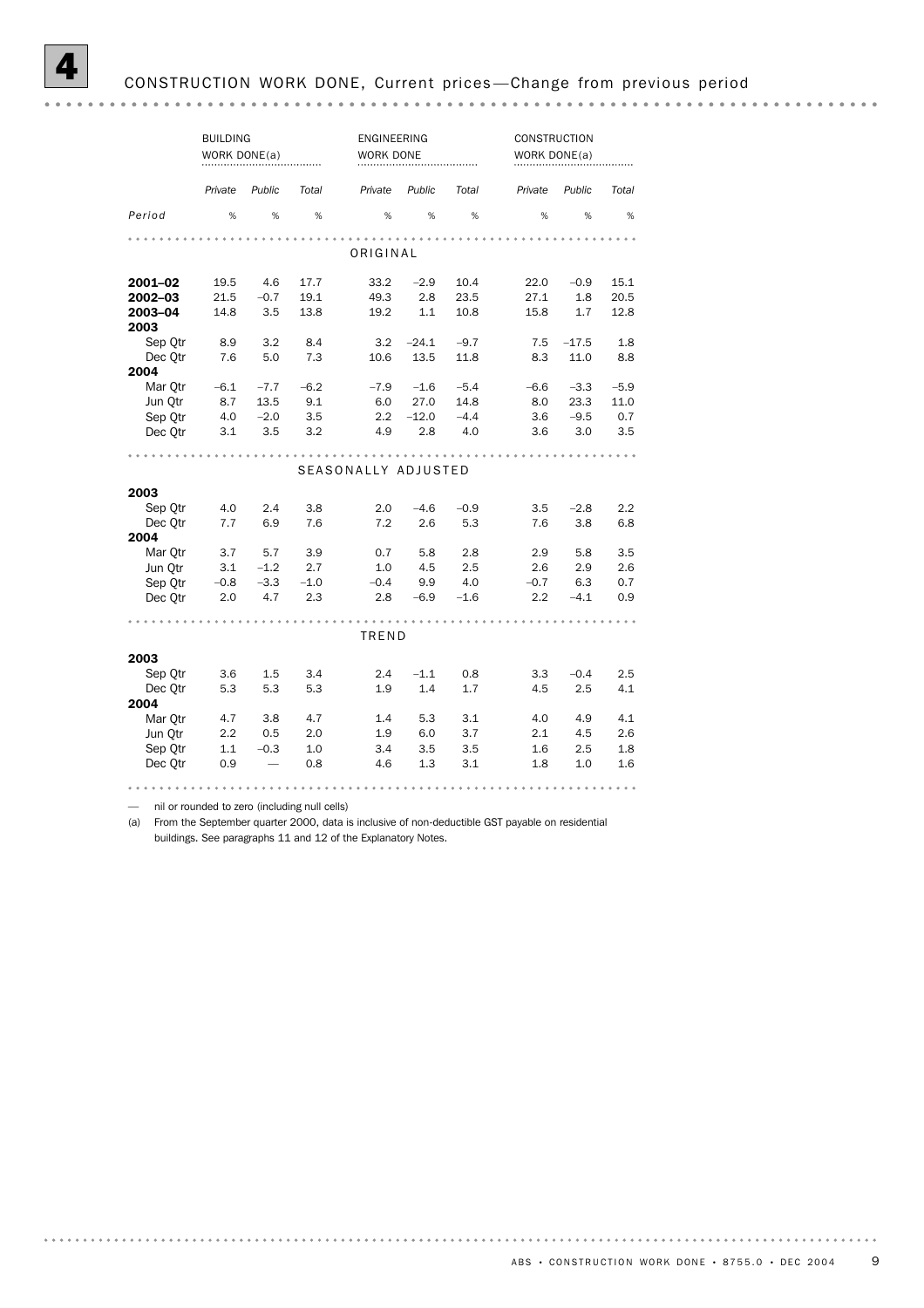# 5 VALUE OF BUILDING WORK DONE, Chain volume measures(a)

|         | <b>NEW RESIDENTIAL</b><br><b>BUILDING</b> |             | <b>ALTERATIONS</b><br>AND ADDITIONS |             | <b>RESIDENTIAL</b><br><b>BUILDING</b> |             | NON-RESIDENTIAL<br><b>BUILDING</b> |            | TOTAL BUILDING(a) |           |
|---------|-------------------------------------------|-------------|-------------------------------------|-------------|---------------------------------------|-------------|------------------------------------|------------|-------------------|-----------|
|         | Private                                   | Total       | Private                             | Total       | Private                               | Total       | Private                            | Total      | Private           | Total     |
| Period  | \$m                                       | \$m         | \$m                                 | \$m         | \$m                                   | \$m         | \$m                                | \$m        | \$m               | \$m       |
|         |                                           |             |                                     |             | ORIGINAL                              |             |                                    |            |                   |           |
| 2001-02 | 22 716.2                                  | 23 200.8    | 4 101.3                             | 4 2 7 7 . 4 | 26 818.1                              | 27 478.8    | 9813.9                             | 13 582.4   | 36 631.9          | 41 063.9  |
| 2002-03 | 26 776.0                                  | 27 224.6    | 4578.2                              | 4 7 6 1.8   | 31 354.2                              | 31 986.4    | 11 481.8                           | 15 097.8   | 42 835.9          | 47 084.1  |
| 2003-04 | 28 083.2                                  | 28 567.2    | 5 148.9                             | 5 301.0     | 33 232.1                              | 33 868.3    | 12 556.3                           | 16 020.2   | 45 788.4          | 49 888.5  |
| 2003    |                                           |             |                                     |             |                                       |             |                                    |            |                   |           |
| Sep Otr | 6873.7                                    | 7 008.9     | 1 2 7 0.8                           | 1 3 1 3 . 3 | 8 1 4 4 .5                            | 8 3 2 2.2   | 3 1 1 2.3                          | 3 961.0    | 11 256.8          | 12 283.2  |
| Dec Otr | 7 221.3                                   | 7 351.4     | 1 3 6 7 . 6                         | 1 3 9 9.1   | 8588.9                                | 8 7 5 0.5   | 3 3 0 3.9                          | 4 200.5    | 11 892.8          | 12 950.9  |
| 2004    |                                           |             |                                     |             |                                       |             |                                    |            |                   |           |
| Mar Otr | 6819.3                                    | 6926.4      | 1 192.0                             | 1 2 2 7 .5  | 8 0 1 1.3                             | 8 1 5 3.9   | 2950.2                             | 3 763.0    | 10 961.6          | 11 916.8  |
| Jun Otr | 7 1 68.9                                  | 7 280.5     | 1 3 1 8.5                           | 1 3 6 1 . 2 | 8 4 8 7 . 4                           | 8 641.7     | 3 189.9                            | 4 0 9 5.8  | 11 677.3          | 12 737.5  |
| Sep Otr | 7 383.9                                   | 7 506.3     | 1 3 5 4.8                           | 1 3 9 2.1   | 8 7 3 8.7                             | 8 8 9 8.4   | 3 177.6                            | 4 0 28.9   | 11916.3           | 12 9 27.3 |
| Dec Otr | 7 1 18.5                                  | 7 258.5     | 1 3 4 8.8                           | 1 3 8 5 . 1 | 8 4 6 7.4                             | 8 643.7     | 3 600.9                            | 4 4 4 6 .7 | 12 068.3          | 13 090.4  |
|         |                                           |             |                                     |             |                                       |             |                                    |            |                   |           |
|         |                                           |             |                                     |             | SEASONALLY ADJUSTED                   |             |                                    |            |                   |           |
| 2003    |                                           |             |                                     |             |                                       |             |                                    |            |                   |           |
| Sep Otr | 6 650.3                                   | 6778.8      | 1 2 4 5 .0                          | 1 2 8 8.3   | 7895.3                                | 8 0 67.1    | 2949.8                             | 3 760.7    | 10 845.1          | 11 827.8  |
| Dec Otr | 7 023.1                                   | 7 139.7     | 1 2 9 5.4                           | 1 3 3 4 . 0 | 8 3 1 8 .5                            | 8 4 7 3 . 7 | 3 150.8                            | 4 0 24.9   | 11 469.3          | 12 498.6  |
| 2004    |                                           |             |                                     |             |                                       |             |                                    |            |                   |           |
| Mar Otr | 7 214.3                                   | 7 3 3 4.5   | 1 2 8 9.9                           | 1 3 2 6.8   | 8 504.3                               | 8 6 6 1.2   | 3 171.7                            | 4 0 7 7 .2 | 11 676.0          | 12 738.4  |
| Jun Qtr | 7 195.5                                   | 7 3 1 4 . 3 | 1 3 1 8.5                           | 1 3 5 1 . 9 | 8 5 1 4 .0                            | 8 6 66.3    | 3 2 8 4 . 0                        | 4 157.4    | 11 798.0          | 12 823.7  |
| Sep Otr | 7 149.9                                   | 7 267.6     | 1 3 1 2.5                           | 1 3 5 0.9   | 8 4 6 2.3                             | 8 6 18.5    | 3 007.2                            | 3 8 2 1.4  | 11 469.5          | 12 439.9  |
| Dec Otr | 6829.2                                    | 6954.0      | 1 276.9                             | 1 3 2 1.5   | 8 106.1                               | 8 2 7 5 . 5 | 3 3 8 4.7                          | 4 208.2    | 11 490.8          | 12 483.7  |
|         |                                           |             |                                     |             |                                       |             |                                    |            |                   |           |
|         |                                           |             |                                     |             | TREND                                 |             |                                    |            |                   |           |
| 2003    |                                           |             |                                     |             |                                       |             |                                    |            |                   |           |
| Sep Otr | 6 733.5                                   | 6855.3      | 1 2 3 0.9                           | 1 2 7 4 . 6 | 7 9 64.3                              | 8 1 2 9.8   | 3 0 2 1.2                          | 3851.2     | 10 985.7          | 11 981.2  |
| Dec Otr | 6950.9                                    | 7 0 7 2.5   | 1 278.0                             | 1 3 1 7 . 2 | 8 2 2 8 .9                            | 8 3 8 9.7   | 3 1 1 5.9                          | 3979.4     | 11 344.9          | 12 369.2  |
| 2004    |                                           |             |                                     |             |                                       |             |                                    |            |                   |           |
| Mar Otr | 7 178.4                                   | 7 297.3     | 1 307.8                             | 1 3 4 3 .5  | 8 4 8 6.2                             | 8 640.8     | 3 174.5                            | 4 0 6 0.6  | 11 660.7          | 12 701.3  |
| Jun Qtr | 7 191.7                                   | 7 310.2     | 1 309.3                             | 1 3 4 5 . 2 | 8 500.9                               | 8 6 5 5.3   | 3 184.6                            | 4 0 5 3.4  | 11 685.2          | 12 708.6  |
| Sep Otr | 7 082.8                                   | 7 203.1     | 1 303.5                             | 1 3 4 2.2   | 8 3 8 6.4                             | 8 5 4 5 . 3 | 3 199.0                            | 4 0 36.2   | 11 585.3          | 12 581.3  |
| Dec Qtr | 6927.2                                    | 7 049.4     | 1 2 9 3.5                           | 1 3 3 5 . 6 | 8 2 2 0.1                             | 8 3 8 4.8   | 3 2 4 9.6                          | 4 0 6 0.3  | 11 472.0          | 12 453.1  |

(a) Chain volume measures, reference year 2002–03. See paragraphs 25–28 of the Explanatory Notes.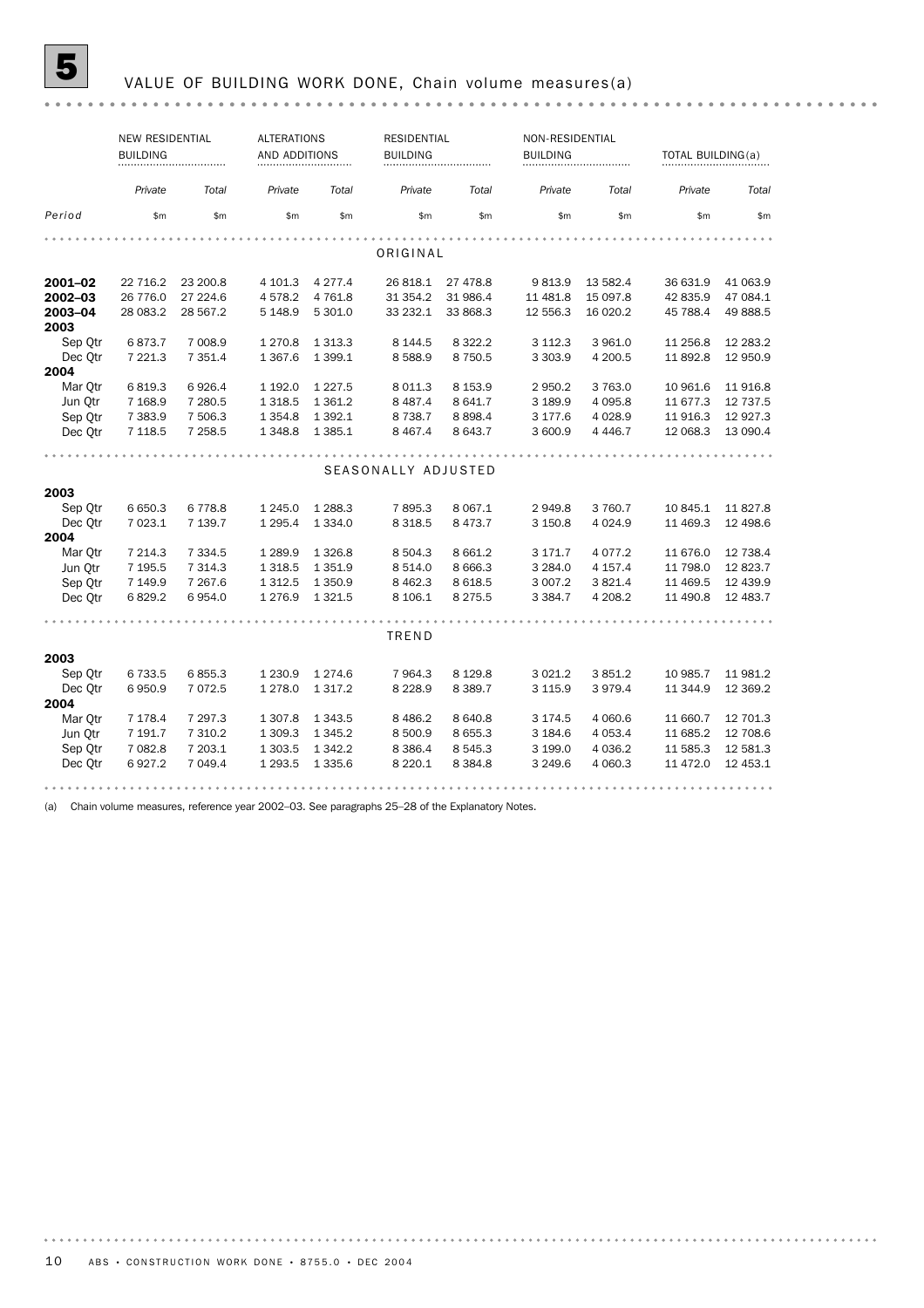|        | <b>NEW</b> | <b>RESIDENTIAL</b><br><b>BUILDING</b><br> |         | <b>ALTERATIONS</b><br>AND<br><b>ADDITIONS</b><br> |         | <b>RESIDENTIAL</b><br><b>BUILDING</b><br> |         | NON-<br><b>RESIDENTIAL</b><br><b>BUILDING</b><br> |         | <b>TOTAL</b><br><b>BUILDING</b><br> |  |
|--------|------------|-------------------------------------------|---------|---------------------------------------------------|---------|-------------------------------------------|---------|---------------------------------------------------|---------|-------------------------------------|--|
|        | Private    | Total                                     | Private | Total                                             | Private | Total                                     | Private | Total                                             | Private | Total                               |  |
| Period | %          | %                                         | %       | %                                                 | %       | %                                         | %       | %                                                 | %       | %                                   |  |

 $\begin{array}{cccccccccccccc} \bullet & \bullet & \bullet & \bullet & \bullet & \bullet & \bullet & \bullet & \bullet & \bullet & \bullet \end{array}$ 

| ORIGINAL |        |        |         |         |                     |        |         |         |        |        |  |
|----------|--------|--------|---------|---------|---------------------|--------|---------|---------|--------|--------|--|
| 2001-02  | 23.5   | 23.2   | 18.9    | 18.9    | 22.8                | 22.5   | 6.3     | 5.3     | 17.8   | 16.2   |  |
| 2002-03  | 17.9   | 17.3   | 11.6    | 11.3    | 16.9                | 16.4   | 17.0    | 11.2    | 16.9   | 14.7   |  |
| 2003-04  | 4.9    | 4.9    | 12.5    | 11.3    | 6.0                 | 5.9    | 9.4     | 6.1     | 6.9    | 6.0    |  |
| 2003     |        |        |         |         |                     |        |         |         |        |        |  |
| Sep Qtr  | 5.4    | 5.7    | 11.1    | 8.9     | 6.3                 | 6.2    | 7.5     | 6.1     | 6.6    | 6.1    |  |
| Dec Otr  | 5.1    | 4.9    | 7.6     | 6.5     | 5.5                 | 5.1    | 6.2     | 6.0     | 5.7    | 5.4    |  |
| 2004     |        |        |         |         |                     |        |         |         |        |        |  |
| Mar Otr  | $-5.6$ | $-5.8$ | $-12.8$ | $-12.3$ | $-6.7$              | $-6.8$ | $-10.7$ | $-10.4$ | $-7.8$ | $-8.0$ |  |
| Jun Otr  | 5.1    | 5.1    | 10.6    | 10.9    | 5.9                 | 6.0    | 8.1     | 8.8     | 6.5    | 6.9    |  |
| Sep Otr  | 3.0    | 3.1    | 2.8     | 2.3     | 3.0                 | 3.0    | $-0.4$  | $-1.6$  | 2.0    | 1.5    |  |
| Dec Otr  | $-3.6$ | $-3.3$ | $-0.4$  | $-0.5$  | $-3.1$              | $-2.9$ | 13.3    | 10.4    | 1.3    | 1.3    |  |
|          |        |        |         |         |                     |        |         |         |        |        |  |
|          |        |        |         |         | SEASONALLY ADJUSTED |        |         |         |        |        |  |
|          |        |        |         |         |                     |        |         |         |        |        |  |
| 2003     |        |        |         |         |                     |        |         |         |        |        |  |
| Sep Otr  | 1.8    | 1.9    | 8.6     | 7.8     | 2.8                 | 2.8    | $-1.1$  | $-0.9$  | 1.7    | 1.6    |  |
| Dec Otr  | 5.6    | 5.3    | 4.0     | 3.5     | 5.4                 | 5.0    | 6.8     | 7.0     | 5.8    | 5.7    |  |
| 2004     |        |        |         |         |                     |        |         |         |        |        |  |
| Mar Otr  | 2.7    | 2.7    | $-0.4$  | $-0.5$  | 2.2                 | 2.2    | 0.7     | 1.3     | 1.8    | 1.9    |  |
| Jun Otr  | $-0.3$ | $-0.3$ | 2.2     | 1.9     | 0.1                 | 0.1    | 3.5     | 2.0     | 1.0    | 0.7    |  |
| Sep Qtr  | $-0.6$ | $-0.6$ | $-0.5$  | $-0.1$  | $-0.6$              | $-0.6$ | $-8.4$  | $-8.1$  | $-2.8$ | $-3.0$ |  |
| Dec Otr  | $-4.5$ | $-4.3$ | $-2.7$  | $-2.2$  | $-4.2$              | $-4.0$ | 12.6    | 10.1    | 0.2    | 0.4    |  |
|          |        |        |         |         |                     |        |         |         |        |        |  |
|          |        |        |         |         | TREND               |        |         |         |        |        |  |
| 2003     |        |        |         |         |                     |        |         |         |        |        |  |
| Sep Otr  | 0.9    | 0.9    | 4.1     | 3.5     | 1.3                 | 1.3    | 1.9     | 1.4     | 1.5    | 1.3    |  |
| Dec Otr  | 3.2    | 3.2    | 3.8     | 3.3     | 3.3                 | 3.2    | 3.1     | 3.3     | 3.3    | 3.2    |  |
| 2004     |        |        |         |         |                     |        |         |         |        |        |  |
| Mar Qtr  | 3.3    | 3.2    | 2.3     | 2.0     | 3.1                 | 3.0    | 1.9     | 2.0     | 2.8    | 2.7    |  |
| Jun Otr  | 0.2    | 0.2    | 0.1     | 0.1     | 0.2                 | 0.2    | 0.3     | $-0.2$  | 0.2    | 0.1    |  |
| Sep Otr  | $-1.5$ | $-1.5$ | $-0.4$  | $-0.2$  | $-1.3$              | $-1.3$ | 0.5     | $-0.4$  | $-0.9$ | $-1.0$ |  |
| Dec Qtr  | $-2.2$ | $-2.1$ | $-0.8$  | $-0.5$  | $-2.0$              | $-1.9$ | 1.6     | 0.6     | $-1.0$ | $-1.0$ |  |
|          |        |        |         |         |                     |        |         |         |        |        |  |

(a) Chain volume measures, reference year 2002–03. See paragraphs 25–28 of the Explanatory Notes.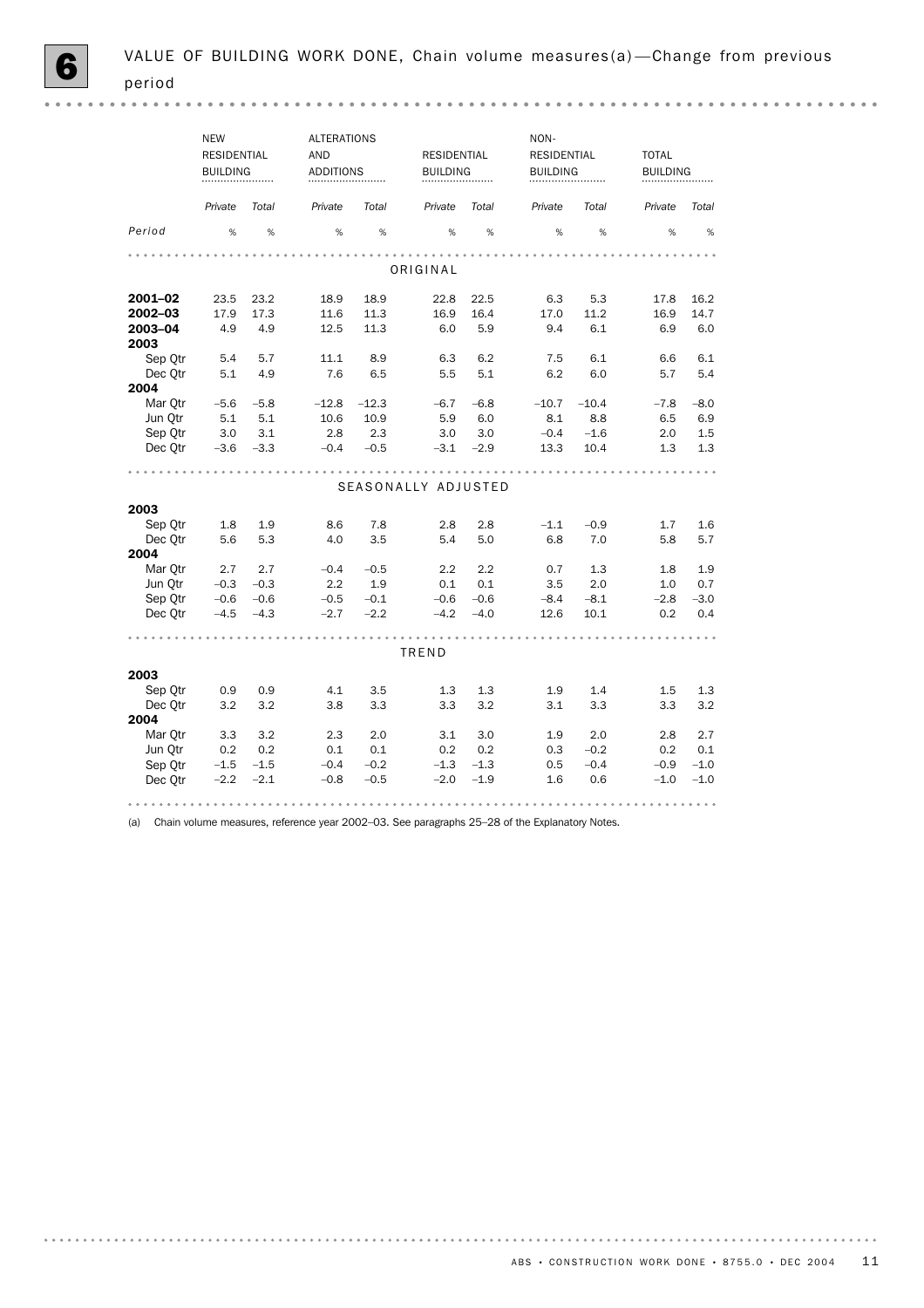

### 7 VALUE OF BUILDING WORK DONE, Current prices

|                    | <b>NEW RESIDENTIAL</b><br>BUILDING(a) |                     | <b>ALTERATIONS AND</b><br>ADDITIONS(a) |                     | <b>RESIDENTIAL</b><br>BUILDING(a) |                      | <b>BUILDING</b> | NON-RESIDENTIAL        |                      | TOTAL BUILDING(a) |
|--------------------|---------------------------------------|---------------------|----------------------------------------|---------------------|-----------------------------------|----------------------|-----------------|------------------------|----------------------|-------------------|
|                    | Private                               | Total               | Private                                | Total               | Private                           | Total                | Private         | Total                  | Private              | Total             |
| Period             | \$m                                   | \$m                 | \$m                                    | \$m                 | \$m\$                             | \$m                  | \$m             | \$m                    | \$m                  | \$m               |
|                    |                                       |                     |                                        |                     | ORIGINAL                          |                      |                 |                        |                      |                   |
|                    |                                       |                     |                                        |                     |                                   |                      |                 |                        |                      |                   |
| 2001-02            | 21 820.8                              | 22 285.6            | 3953.1                                 | 4 1 2 2.1           | 25 773.9                          | 26 407.7             | 9 4 9 1.7       | 13 135.1               | 35 265.7             | 39 542.9          |
| 2002-03            | 26 776.0                              | 27 224.6            | 4578.2                                 | 4 7 6 1.8           | 31 354.2                          | 31 986.4             | 11 481.8        | 15 097.7               | 42 835.9             | 47 084.2          |
| 2003-04            | 30 223.7                              | 30 743.4            | 5 4 5 3.4                              | 5 6 1 5.4           | 35 677.1                          | 36 358.8             | 13 497.6        | 17 214.6               | 49 174.7             | 53 573.3          |
| 2003               |                                       |                     |                                        |                     |                                   |                      | 3 2 3 8.8       |                        |                      | 12823.2           |
| Sep Qtr<br>Dec Otr | 7 197.0<br>7 698.5                    | 7 3 3 8.7<br>7836.8 | 1 3 1 9.5<br>1 4 4 1 . 1               | 1 3 6 3.7<br>1474.4 | 8 5 1 6 .5<br>9 1 3 9.6           | 8 702.4<br>9 3 1 1.2 | 3 504.2         | 4 1 2 0.8<br>4 4 5 3.9 | 11 755.3<br>12 643.8 | 13 765.1          |
| 2004               |                                       |                     |                                        |                     |                                   |                      |                 |                        |                      |                   |
| Mar Otr            | 7 399.2                               | 7 515.5             | 1 2 6 9.2                              | 1 3 0 7.2           | 8 6 6 8.4                         | 8 8 2 2.7            | 3 203.1         | 4 083.9                | 11871.5              | 12 906.6          |
| Jun Otr            | 7928.9                                | 8 0 5 2.3           | 1423.7                                 | 1470.1              | 9 3 5 2.6                         | 9 5 22.4             | 3 5 5 1.5       | 4 556.0                | 12 904.1             | 14 0 78.5         |
| Sep Otr            | 8 3 0 4.9                             | 8 4 4 2.7           | 1483.2                                 | 1 5 2 3.7           | 9 7 8 8.1                         | 9 9 66.4             | 3 632.1         | 4 604.2                | 13 4 20.2            | 14 570.6          |
| Dec Otr            | 8 1 2 6 . 1                           | 8 2 8 5.7           | 1497.3                                 | 1537.4              | 9 623.4                           | 9823.1               | 4 2 1 8.7       | 5 209.2                | 13 842.0             | 15 032.3          |
|                    |                                       |                     |                                        |                     |                                   |                      |                 |                        |                      |                   |
|                    |                                       |                     |                                        |                     | SEASONALLY ADJUSTED               |                      |                 |                        |                      |                   |
|                    |                                       |                     |                                        |                     |                                   |                      |                 |                        |                      |                   |
| 2003               |                                       | 7 0 9 4 .0          | 1 2 9 1.8                              | 1 3 3 7 .0          | 8 2 5 1.1                         | 8 4 3 1.0            | 3 0 66.6        | 3 908.5                |                      | 12 339.5          |
| Sep Otr            | 6959.3<br>7 481.5                     | 7 605.4             | 1 3 6 5 . 0                            | 1 4 0 6.1           | 8846.5                            | 9 0 1 1.5            | 3 3 3 9 . 9     | 4 2 6 7 . 2            | 11 317.8<br>12 186.4 | 13 278.7          |
| Dec Otr<br>2004    |                                       |                     |                                        |                     |                                   |                      |                 |                        |                      |                   |
| Mar Otr            | 7819.8                                | 7 950.3             | 1 3 7 4 .0                             | 1413.9              | 9 1 9 3.8                         | 9 3 64.2             | 3 4 4 2.7       | 4 4 2 6.9              | 12 636.5             | 13 791.1          |
| Jun Otr            | 7948.8                                | 8 0 8 0.2           | 1 4 2 4 . 7                            | 1461.5              | 9 3 7 3 .5                        | 9 541.7              | 3 656.0         | 4 6 28.4               | 13 0 29.5            | 14 170.0          |
| Sep Qtr            | 8 0 4 9.1                             | 8 181.5             | 1 4 3 4.7                              | 1476.2              | 9 4 8 3.8                         | 9 657.7              | 3 4 4 0.1       | 4 3 6 9.5              | 12 923.9             | 14 0 27.3         |
| Dec Qtr            | 7 803.6                               | 7 945.8             | 1415.2                                 | 1464.5              | 9 2 18.8                          | 9 4 1 0.3            | 3968.9          | 4932.8                 | 13 187.6             | 14 343.1          |
|                    |                                       |                     |                                        |                     |                                   |                      |                 |                        |                      |                   |
|                    |                                       |                     |                                        |                     | TREND                             |                      |                 |                        |                      |                   |
| 2003               |                                       |                     |                                        |                     |                                   |                      |                 |                        |                      |                   |
| Sep Otr            | 7 0 3 6.3                             | 7 163.6             | 1 2 7 6.4                              | 1 3 2 2.0           | 8 3 1 2.7                         | 8 4 8 5.5            | 3 1 3 5 . 2     | 3 996.3                | 11 447.9             | 12 481.8          |
| Dec Otr            | 7 407.6                               | 7 537.1             | 1 3 4 5 . 4                            | 1 3 8 7 . 2         | 8 7 5 3.0                         | 8924.3               | 3 3 0 6.9       | 4 2 2 4 . 2            | 12 059.9             | 13 148.5          |
| 2004               |                                       |                     |                                        |                     |                                   |                      |                 |                        |                      |                   |
| Mar Otr            | 7 7 8 8.8                             | 7917.9              | 1 3 9 4.7                              | 1433.3              | 9 1 8 3.5                         | 9 3 5 1.1            | 3446.1          | 4 4 0 8.9              | 12 629.6             | 13 760.1          |
| Jun Otr            | 7943.2                                | 8 0 7 4 . 2         | 1413.9                                 | 1453.1              | 9 3 5 6.9                         | 9 5 27.1             | 3 545.7         | 4 5 1 2.1              | 12 902.0             | 14 038.5          |
| Sep Otr            | 7 962.4                               | 8 0 9 7.5           | 1425.7                                 | 1467.9              | 9 3 8 8.0                         | 9 565.4              | 3 657.8         | 4 613.3                | 13 045.6             | 14 178.3          |
| Dec Otr            | 7916.6                                | 8 0 5 6 . 0         | 1 4 3 0.8                              | 1477.4              | 9 3 4 8.4                         | 9 5 3 4.6            | 3809.3          | 4755.9                 | 13 163.8             | 14 295.9          |
|                    |                                       |                     |                                        |                     |                                   |                      |                 |                        |                      |                   |

(a) From the September quarter 2000, data is inclusive of non-deductible GST payable on residential buildings. See paragraphs 11 and 12 of the Explanatory Notes.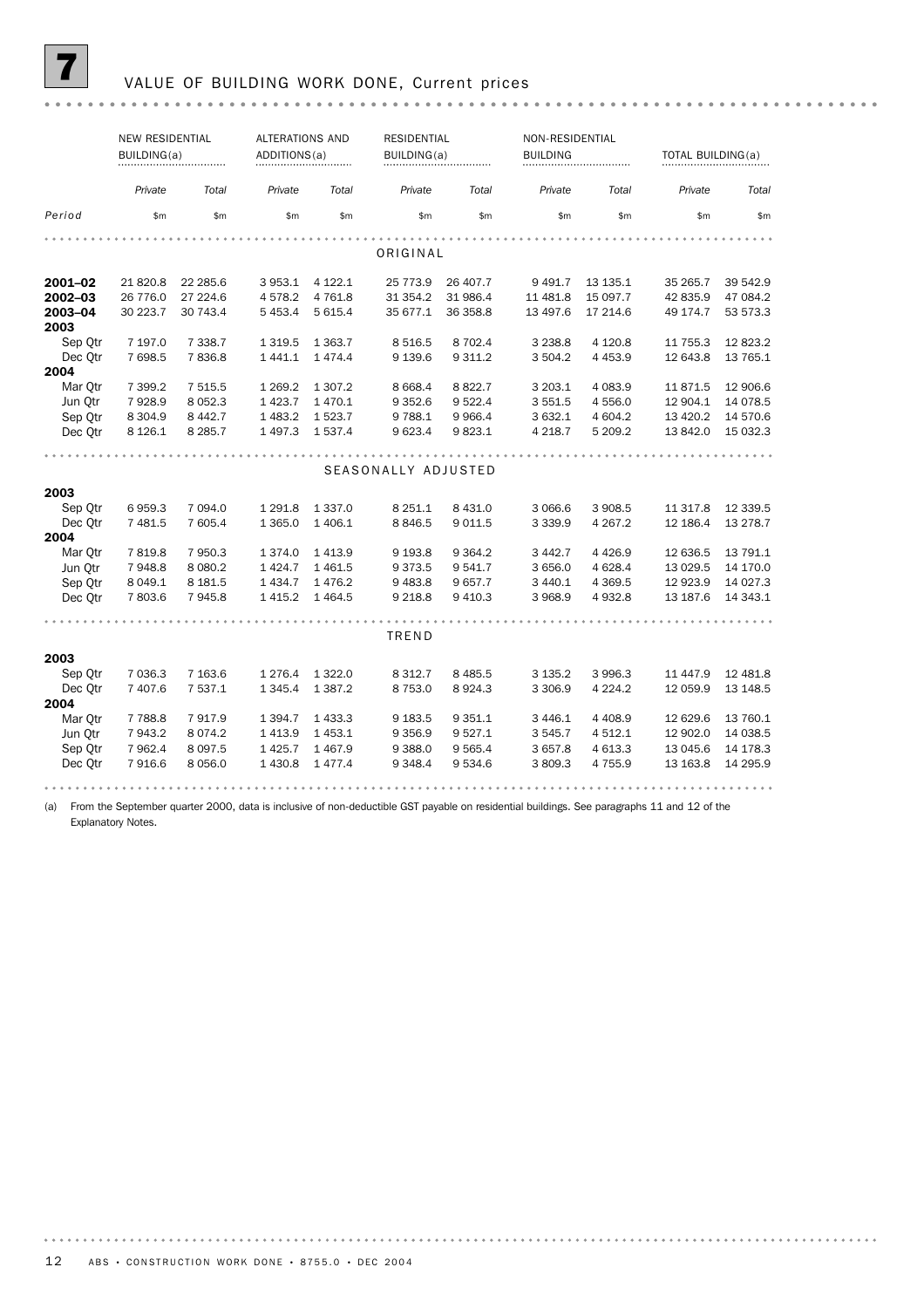|                 | <b>NEW</b><br><b>RESIDENTIAL</b><br>BUILDING(a) |        | <b>ALTERATIONS</b><br><b>AND</b><br>ADDITIONS(a) | <b>RESIDENTIAL</b><br>BUILDING(a) |                     |        | NON-<br><b>RESIDENTIAL</b><br><b>BUILDING</b> |        | <b>TOTAL</b><br>BUILDING(a) |        |
|-----------------|-------------------------------------------------|--------|--------------------------------------------------|-----------------------------------|---------------------|--------|-----------------------------------------------|--------|-----------------------------|--------|
|                 | Private                                         | Total  | Private                                          | Total                             | Private             | Total  | Private                                       | Total  | Private                     | Total  |
| Period          | %                                               | %      | %                                                | %                                 | %                   | $\%$   | %                                             | %      | %                           | %      |
|                 |                                                 |        |                                                  |                                   | ORIGINAL            |        |                                               |        |                             |        |
|                 |                                                 |        |                                                  |                                   |                     |        |                                               |        |                             |        |
| 2001-02         | 25.6                                            | 25.2   | 21.6                                             | 21.6                              | 25.0                | 24.6   | 6.9                                           | 5.9    | 19.5                        | 17.7   |
| 2002-03         | 22.7                                            | 22.2   | 15.8                                             | 15.5                              | 21.7                | 21.1   | 21.0                                          | 14.9   | 21.5                        | 19.1   |
| 2003-04<br>2003 | 12.9                                            | 12.9   | 19.1                                             | 17.9                              | 13.8                | 13.7   | 17.6                                          | 14.0   | 14.8                        | 13.8   |
| Sep Otr         | 7.8                                             | 8.1    | 13.0                                             | 10.8                              | 8.6                 | 8.5    | 9.9                                           | 8.3    | 8.9                         | 8.4    |
| Dec Otr         | 7.0                                             | 6.8    | 9.2                                              | 8.1                               | 7.3                 | 7.0    | 8.2                                           | 8.1    | 7.6                         | 7.3    |
| 2004            |                                                 |        |                                                  |                                   |                     |        |                                               |        |                             |        |
| Mar Otr         | $-3.9$                                          | $-4.1$ | $-11.9$                                          | $-11.3$                           | $-5.2$              | $-5.2$ | $-8.6$                                        | $-8.3$ | $-6.1$                      | $-6.2$ |
| Jun Otr         | 7.2                                             | 7.1    | 12.2                                             | 12.5                              | 7.9                 | 7.9    | 10.9                                          | 11.6   | 8.7                         | 9.1    |
| Sep Qtr         | 4.7                                             | 4.8    | 4.2                                              | 3.6                               | 4.7                 | 4.7    | 2.3                                           | 1.1    | 4.0                         | 3.5    |
| Dec Otr         | $-2.2$                                          | $-1.9$ | 0.9                                              | 0.9                               | $-1.7$              | $-1.4$ | 16.1                                          | 13.1   | 3.1                         | 3.2    |
| 2003            |                                                 |        |                                                  |                                   | SEASONALLY ADJUSTED |        |                                               |        |                             |        |
| Sep Otr         | 4.1                                             | 4.2    | 10.6                                             | 9.8                               | 5.1                 | 5.1    | 1.1                                           | 1.3    | 4.0                         | 3.8    |
| Dec Otr         | 7.5                                             | 7.2    | 5.7                                              | 5.2                               | 7.2                 | 6.9    | 8.9                                           | 9.2    | 7.7                         | 7.6    |
| 2004            |                                                 |        |                                                  |                                   |                     |        |                                               |        |                             |        |
| Mar Otr         | 4.5                                             | 4.5    | 0.7                                              | 0.6                               | 3.9                 | 3.9    | 3.1                                           | 3.7    | 3.7                         | 3.9    |
| Jun Qtr         | 1.6                                             | 1.6    | 3.7                                              | 3.4                               | 2.0                 | 1.9    | 6.2                                           | 4.6    | 3.1                         | 2.7    |
| Sep Qtr         | 1.3                                             | 1.3    | 0.7                                              | 1.0                               | 1.2                 | 1.2    | $-5.9$                                        | $-5.6$ | $-0.8$                      | $-1.0$ |
| Dec Otr         | $-3.1$                                          | $-2.9$ | $-1.4$                                           | $-0.8$                            | $-2.8$              | $-2.6$ | 15.4                                          | 12.9   | 2.0                         | 2.3    |
|                 |                                                 |        |                                                  |                                   |                     |        |                                               |        |                             |        |
|                 |                                                 |        |                                                  |                                   | TREND               |        |                                               |        |                             |        |
| 2003            |                                                 |        |                                                  |                                   |                     |        |                                               |        |                             |        |
| Sep Otr         | 3.0                                             | 3.0    | 5.9                                              | 5.3                               | 3.4                 | 3.4    | 3.9                                           | 3.4    | 3.6                         | 3.4    |
| Dec Otr         | 5.3                                             | 5.2    | 5.4                                              | 4.9                               | 5.3                 | 5.2    | 5.5                                           | 5.7    | 5.3                         | 5.3    |
| 2004            |                                                 |        |                                                  |                                   |                     |        |                                               |        |                             |        |
| Mar Otr         | 5.1                                             | 5.1    | 3.7                                              | 3.3                               | 4.9                 | 4.8    | 4.2                                           | 4.4    | 4.7                         | 4.7    |
| Jun Qtr         | 2.0                                             | 2.0    | 1.4                                              | 1.4                               | 1.9                 | 1.9    | 2.9                                           | 2.3    | 2.2                         | 2.0    |
| Sep Otr         | 0.2                                             | 0.3    | 0.8                                              | 1.0                               | 0.3                 | 0.4    | 3.2                                           | 2.2    | 1.1                         | 1.0    |
| Dec Otr         | $-0.6$                                          | $-0.5$ | 0.4                                              | 0.6                               | $-0.4$              | $-0.3$ | 4.1                                           | 3.1    | 0.9                         | 0.8    |
| 0.0.0.0         |                                                 |        |                                                  |                                   |                     |        |                                               |        |                             |        |

(a) From the September quarter 2000, data is inclusive of non-deductible GST payable on residential buildings. See paragraphs 11 and 12 of the Explanatory Notes.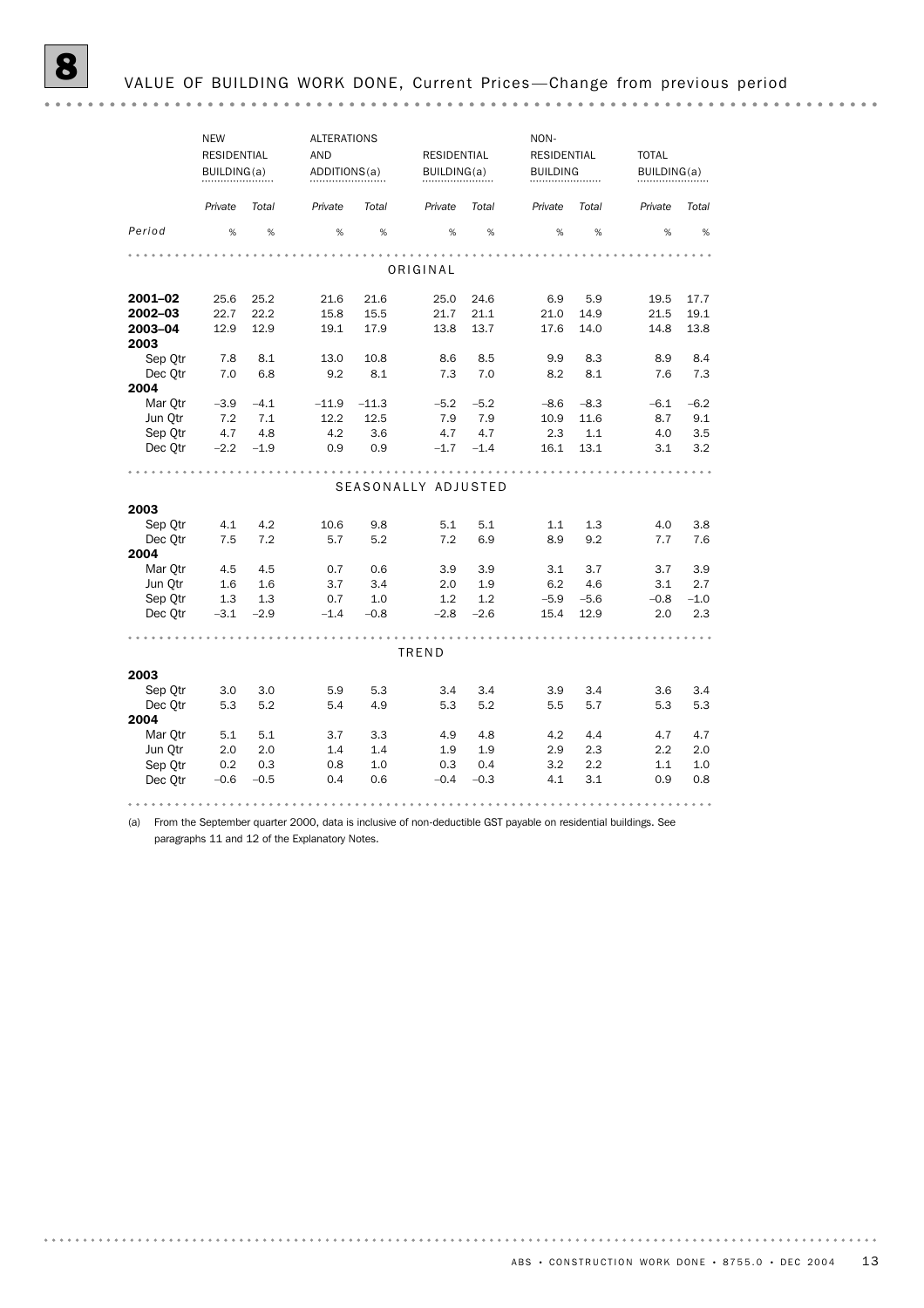# CONSTRUCTION WORK DONE, States and territories-Chain volume measures(a): Original

|                    | <b>NSW</b>           | Vic.                    | Old                  | <b>SA</b>            | <b>WA</b>              | Tas.                 | ΝT               | <b>ACT</b>             | Aust.               |
|--------------------|----------------------|-------------------------|----------------------|----------------------|------------------------|----------------------|------------------|------------------------|---------------------|
| Period             | \$m\$                | \$m                     | \$m                  | \$m                  | \$m                    | \$m\$                | \$m              | \$m                    | \$m\$               |
|                    |                      |                         |                      |                      |                        |                      |                  |                        |                     |
|                    |                      |                         |                      |                      | BUILDING WORK DONE     |                      |                  |                        |                     |
| 2001-02            | 13 2 2 4.4           | 12 413.3                | 7966.9               | 2 1 2 2 . 9          | 3 7 9 8.4              | 455.0                | 370.3            | 716.2                  | 41 063.9            |
| 2002-03            | 15 594.8             | 14 050.0                | 8 8 8 1.5            | 2 436.5              | 4 3 3 5.0              | 504.2                | 366.3            | 915.8                  | 47 084.1            |
| 2003-04            | 15 926.9             | 14 550.9                | 10 289.8             | 2 7 5 8.5            | 4 4 3 5.5              | 663.3                | 388.8            | 874.7                  | 49 888.5            |
| 2003<br>Sep Otr    | 3 983.1              | 3 560.8                 | 2 451.5              | 657.5                | 1 1 5 7 . 4            | 150.3                | 98.1             | 224.4                  | 12 283.2            |
| Dec Qtr            | 4 1 5 4 .9           | 3 689.4                 | 2801.8               | 715.1                | 1075.9                 | 174.8                | 107.4            | 231.6                  | 12 950.9            |
| 2004               |                      |                         |                      |                      |                        |                      |                  |                        |                     |
| Mar Otr            | 3845.8               | 3 4 5 4.9               | 2 3 8 3 .5           | 676.6                | 1 1 1 4 . 3            | 160.4                | 86.6             | 194.7                  | 11 916.8            |
| Jun Qtr            | 3943.2               | 3845.8                  | 2 653.0              | 709.3                | 1 0 8 7 .8             | 177.8                | 96.6             | 224.0                  | 12 737.5            |
| Sep Otr            | 3942.7               | 3788.2                  | 2 795.7              | 753.3                | 1 1 6 3 . 4            | 172.3                | 98.2             | 213.6                  | 12 927.3            |
| Dec Qtr            | 3 940.2              | 3916.6                  | 2 762.3              | 798.0                | 1 192.1                | 182.5                | 112.6            | 186.1                  | 13 090.4            |
|                    |                      |                         |                      |                      |                        |                      |                  |                        |                     |
|                    |                      |                         |                      |                      | ENGINEERING WORK DONE  |                      |                  |                        |                     |
| 2001-02            | 5 762.7              | 3 4 7 8.2               | 4 7 5 5.5            | 1 451.9              | 3 200.0                | 467.8                | 1 256.0          | 205.2                  | 20 577.0            |
| 2002-03            | 6483.7               | 4 2 4 4 .3              | 5 5 5 8.8            | 1 766.4              | 4 7 3 5 . 3            | 364.0                | 1 3 3 1.6        | 244.7                  | 24 729.7            |
| 2003-04            | 7 629.2              | 4 8 3 1.1               | 5 3 5 8.7            | 1 7 1 2.0            | 4 741.0                | 465.9                | 1580.6           | 238.0                  | 26 556.5            |
| 2003               |                      |                         |                      |                      |                        |                      |                  |                        |                     |
| Sep Qtr            | 1746.8               | 1 080.5                 | 1 209.7              | 433.3                | 1 139.0                | 74.3                 | 406.8            | 52.3                   | 6 142.6             |
| Dec Otr            | 1911.0               | 1 2 1 7 . 3             | 1 4 4 6.1            | 429.7                | 1 2 2 0.0              | 113.9                | 419.6            | 60.4                   | 6818.0              |
| 2004               |                      |                         |                      |                      |                        |                      |                  |                        |                     |
| Mar Qtr<br>Jun Otr | 1921.0<br>2 0 5 0.4  | 1 2 2 5 .5<br>1 3 0 7.8 | 1 190.1<br>1 512.7   | 385.3<br>463.7       | 1 1 1 5 . 4<br>1 266.6 | 121.1<br>156.6       | 361.3<br>392.8   | 58.8<br>66.6           | 6378.5<br>7 217.3   |
| Sep Otr            | 1945.4               | 1 139.2                 | 1585.2               | 358.4                | 1 2 7 2.4              | 129.8                | 325.3            | 69.1                   | 6824.9              |
| Dec Qtr            | 1936.1               | 1 263.6                 | 1672.6               | 384.8                | 1 2 9 6.8              | 119.5                | 297.3            | 55.2                   | 7 025.9             |
|                    |                      |                         |                      |                      |                        |                      |                  |                        |                     |
|                    |                      |                         |                      |                      | CONSTRUCTION WORK DONE |                      |                  |                        |                     |
|                    |                      |                         |                      |                      |                        |                      |                  |                        |                     |
| 2001-02            | 18 983.9             | 15 885.0                | 12 716.1             | 3 570.6              | 6994.7                 | 922.0                | 1625.6           | 922.4                  | 61 633.8            |
| 2002-03<br>2003-04 | 22 078.5<br>23 556.2 | 18 294.3<br>19 382.1    | 14 440.4<br>15 648.5 | 4 203.0<br>4 4 7 0.5 | 9070.3<br>9 1 7 6 .5   | 868.2<br>1 1 2 9 . 2 | 1697.9<br>1969.4 | 1 1 6 0.4<br>1 1 1 2.7 | 71813.9<br>76 445.0 |
| 2003               |                      |                         |                      |                      |                        |                      |                  |                        |                     |
| Sep Otr            | 5729.9               | 4 641.3                 | 3 661.2              | 1 0 9 0.8            | 2 2 9 6.4              | 224.6                | 504.9            | 276.7                  | 18 4 25.8           |
| Dec Qtr            | 6 0 6 5.9            | 4 906.6                 | 4 2 4 7 .9           | 1 1 4 4 .8           | 2 2 9 5.9              | 288.8                | 527.1            | 292.0                  | 19 769.0            |
| 2004               |                      |                         |                      |                      |                        |                      |                  |                        |                     |
| Mar Otr            | 5766.8               | 4 680.4                 | 3 573.6              | 1 0 6 1.8            | 2 2 2 9.8              | 281.5                | 448.0            | 253.5                  | 18 295.4            |
| Jun Qtr            | 5993.6               | 5 153.6                 | 4 1 65.8             | 1 173.0              | 2 3 5 4 . 5            | 334.4                | 489.4            | 290.5                  | 19 954.9            |
| Sep Otr            | 5888.1               | 4927.4                  | 4 3 8 0.8            | 1 111.7              | 2 435.8                | 302.1                | 423.5            | 282.7                  | 19 752.2            |
| Dec Qtr            | 5876.2               | 5 180.2                 | 4 4 3 4 .9           | 1 182.9              | 2 488.9                | 302.0                | 410.0            | 241.3                  | 20 116.3            |
|                    |                      |                         |                      |                      |                        |                      |                  |                        |                     |

(a) Chain volume measures, reference year 2002–03. See paragraphs 25–28 of the Explanatory Notes.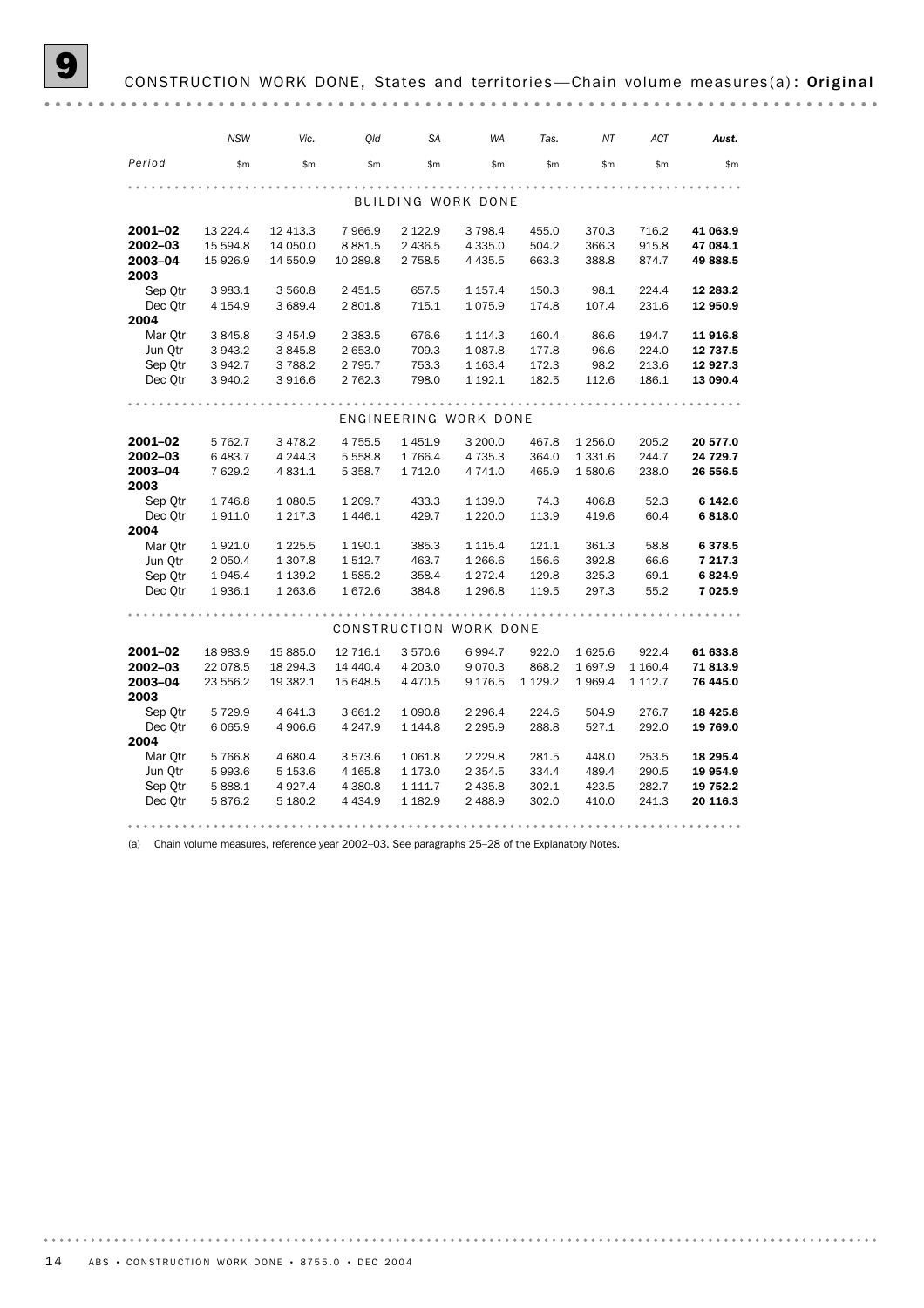CONSTRUCTION WORK DONE, States and territories—Chain volume measures—Change from previous period(a): Original

|                    | <b>NSW</b>       | Vic.        | Qld                   | SА          | WA          | Tas.           | NT          | <b>ACT</b>     | Aust.       |
|--------------------|------------------|-------------|-----------------------|-------------|-------------|----------------|-------------|----------------|-------------|
| Period             | %                | %           | %                     | %           | %           | %              | %           | %              | %           |
|                    |                  |             |                       |             |             |                |             |                |             |
|                    |                  |             | BUILDING WORK DONE    |             |             |                |             |                |             |
| 2001-02            | 13.8             | 15.0        | 26.2                  | 20.7        | 7.0         | 23.6           | 15.6        | 14.9           | 16.2        |
| 2002-03            | 17.9             | 13.2        | 11.5                  | 14.8        | 14.1        | 10.8           | $-1.1$      | 27.9           | 14.7        |
| 2003-04<br>2003    | 2.1              | 3.6         | 15.9                  | 13.2        | 2.3         | 31.6           | 6.1         | $-4.5$         | 6.0         |
| Sep Qtr            | 1.6              | 5.2         | 15.0                  | 3.2         | 10.5        | 20.9           | 7.1         | $-5.0$         | 6.1         |
| Dec Otr            | 4.3              | 3.6         | 14.3                  | 8.8         | $-7.0$      | 16.3           | 9.5         | 3.2            | 5.4         |
| 2004               |                  |             |                       |             |             |                |             |                |             |
| Mar Otr            | $-7.4$           | $-6.4$      | $-14.9$               | $-5.4$      | 3.6         | $-8.2$         | $-19.4$     | $-15.9$        | $-8.0$      |
| Jun Qtr            | 2.5              | 11.3        | 11.3                  | 4.8         | $-2.4$      | 10.8           | 11.5        | 15.0           | 6.9         |
| Sep Otr            | $\hspace{0.1mm}$ | $-1.5$      | -5.4                  | 6.2         | 6.9         | $-3.0$         | 1.7         | $-4.6$         | 1.5         |
| Dec Qtr            | $-0.1$           | 3.4         | $-1.2$                | 5.9         | 2.5         | 5.9            | 14.6        | $-12.9$        | 1.3         |
|                    |                  |             | ENGINEERING WORK DONE |             |             |                |             |                |             |
|                    |                  |             |                       |             |             |                |             |                |             |
| 2001-02            | $-10.6$          | 3.6         | $-4.1$                | 23.3        | 36.1        | 69.2           | 616.5       | $-5.4$         | 8.6         |
| 2002-03            | 12.5             | 22.0        | 16.9                  | 21.7        | 48.0        | $-22.2$        | 6.0         | 19.3           | 20.2        |
| 2003-04<br>2003    | 17.7             | 13.8        | $-3.6$                | $-3.1$      | 0.1         | 28.0           | 18.7        | $-2.7$         | 7.4         |
| Sep Otr            | $-5.7$           | $-10.0$     | $-12.1$               | $-12.8$     | $-18.7$     | $-18.2$        | 23.5        | $-35.5$        | $-10.1$     |
| Dec Otr<br>2004    | 9.4              | 12.7        | 19.5                  | $-0.8$      | 7.1         | 53.4           | 3.2         | 15.5           | 11.0        |
| Mar Otr            | 0.5              | 0.7         | $-17.7$               | $-10.3$     | $-8.6$      | 6.3            | $-13.9$     | $-2.6$         | $-6.4$      |
| Jun Otr            | 6.7              | 6.7         | 27.1                  | 20.4        | 13.6        | 29.4           | 8.7         | 13.2           | 13.2        |
| Sep Qtr            | $-5.1$           | $-12.9$     | 4.8                   | $-22.7$     | 0.5         | $-17.1$        | $-17.2$     | 3.9            | $-5.4$      |
| Dec Qtr            | $-0.5$           | 10.9        | 5.5                   | 7.4         | 1.9         | $-8.0$         | $-8.6$      | $-20.2$        | 2.9         |
|                    |                  |             | CONSTRUCTION          |             |             | WORK DONE      |             |                |             |
|                    |                  |             |                       |             |             |                |             |                |             |
| 2001-02<br>2002-03 | 5.4              | 12.3        | 12.6                  | 22.3        | 19.1        | 43.8           | 227.6       | 8.8            | 13.5        |
| 2003-04            | 16.3<br>6.7      | 15.2<br>5.9 | 13.6<br>8.4           | 17.7<br>6.4 | 29.7<br>1.2 | $-5.8$<br>30.1 | 4.4<br>16.0 | 25.8<br>$-4.1$ | 16.5<br>6.4 |
| 2003               |                  |             |                       |             |             |                |             |                |             |
| Sep Qtr            | $-0.8$           | 1.2         | 4.3                   | $-3.8$      | $-6.3$      | 4.3            | 19.9        | $-12.9$        | 0.1         |
| Dec Otr<br>2004    | 5.9              | 5.7         | 16.0                  | 4.9         |             | 28.6           | 4.4         | 5.5            | 7.3         |
| Mar Otr            | $-4.9$           | $-4.6$      | $-15.9$               | $-7.2$      | $-2.9$      | $-2.5$         | $-15.0$     | $-13.2$        | $-7.5$      |
| Jun Qtr            | 3.9              | 10.1        | 16.6                  | 10.5        | 5.6         | 18.8           | 9.3         | 14.6           | 9.1         |
| Sep Otr            | $-1.8$           | $-4.4$      | 5.2                   | $-5.2$      | 3.5         | $-9.6$         | $-13.5$     | $-2.7$         | $-1.0$      |
| Dec Otr            | $-0.2$           | 5.1         | 1.2                   | 6.4         | 2.2         | $-0.1$         | $-3.2$      | $-14.7$        | 1.8         |
|                    |                  |             |                       |             |             |                |             |                |             |

— nil or rounded to zero (including null cells)

(a) Chain volume measures, reference year 2002–03. See paragraphs 25–28 of the Explanatory Notes.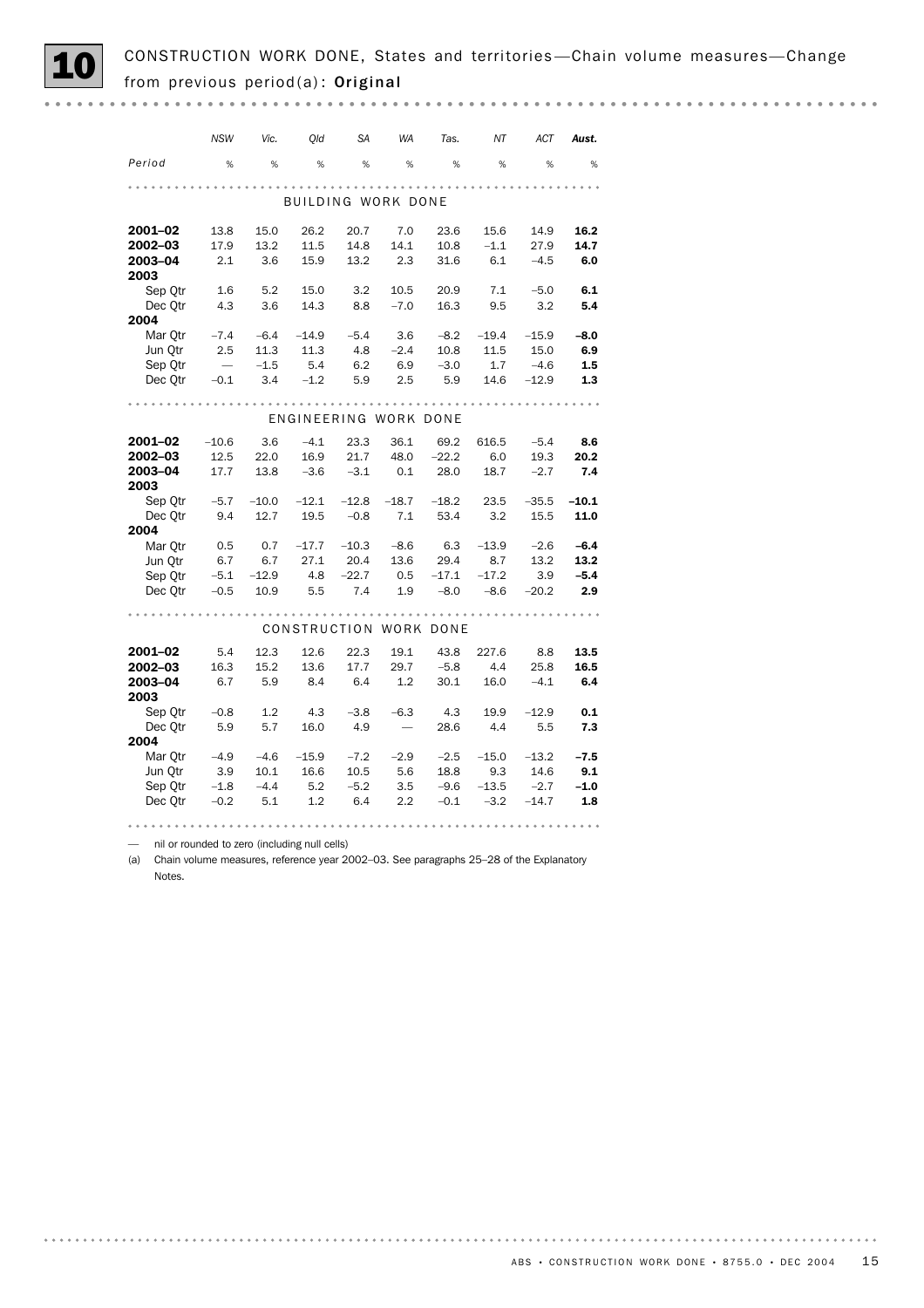# CONSTRUCTION WORK DONE, States and territories-Current prices: Original

|                 | <b>NSW</b>  | Vic.        | Old                       | <b>SA</b>   | <b>WA</b>             | Tas.     | ΝT        | <b>ACT</b> | Aust.                |
|-----------------|-------------|-------------|---------------------------|-------------|-----------------------|----------|-----------|------------|----------------------|
| Period          | \$m\$       | \$m         | \$m                       | \$m\$       | \$m\$                 | \$m      | \$m\$     | \$m\$      | \$m\$                |
|                 |             |             |                           |             | BUILDING WORK DONE(a) |          |           |            |                      |
|                 |             |             |                           |             |                       |          |           |            |                      |
| 2001-02         | 12 783.7    | 12 062.9    | 7 508.7                   | 2 0 3 2.7   | 3 686.1               | 429.2    | 358.1     | 681.5      | 39 542.9             |
| 2002-03         | 15 594.8    | 14 050.0    | 8881.5                    | 2 436.5     | 4 3 3 5.0             | 504.2    | 366.3     | 915.8      | 47 084.2             |
| 2003-04         | 17 143.6    | 15 309.8    | 11 386.8                  | 2884.6      | 4792.8                | 710.7    | 401.1     | 943.9      | 53 573.3             |
| 2003            |             |             |                           |             |                       |          |           |            |                      |
| Sep Otr         | 4 150.5     | 3 694.1     | 2 601.0                   | 671.5       | 1 2 1 2.7             | 157.1    | 99.7      | 236.5      | 12 823.2<br>13 765.1 |
| Dec Qtr<br>2004 | 4 4 1 0.9   | 3 851.1     | 3 0 6 4.6                 | 741.5       | 1 1 5 2.5             | 185.1    | 110.1     | 249.1      |                      |
| Mar Otr         | 4 188.1     | 3 642.4     | 2 671.2                   | 714.1       | 1 2 1 6 .0            | 173.1    | 89.5      | 212.2      | 12 906.6             |
| Jun Qtr         | 4 3 9 4 . 1 | 4 122.2     | 3 0 5 0.0                 | 757.5       | 1 2 1 1.5             | 195.3    | 101.8     | 246.0      | 14 078.5             |
| Sep Qtr         | 4 4 6 5.3   | 4 142.5     | 3 2 9 1.5                 | 807.7       | 1 3 2 7 . 8           | 193.6    | 106.6     | 235.7      | 14 570.6             |
| Dec Otr         | 4 5 5 8.1   | 4 350.2     | 3 3 1 3 . 9               | 862.1       | 1 403.0               | 211.1    | 126.1     | 207.9      | 15 032.3             |
|                 |             |             |                           |             |                       |          |           |            |                      |
|                 |             |             |                           |             | ENGINEERING WORK DONE |          |           |            |                      |
|                 |             |             |                           |             |                       |          |           |            |                      |
| 2001-02         | 5 5 9 7.6   | 3 3 8 9.0   | 4 627.5                   | 1 4 1 7 . 4 | 3 1 1 9 . 3           | 453.8    | 1 2 2 6.7 | 199.9      | 20 031.3             |
| $2002 - 03$     | 6483.7      | 4 244.3     | 5 5 5 8.8                 | 1766.4      | 4 7 3 5 . 3           | 364.0    | 1 3 3 1.6 | 244.7      | 24 728.8             |
| 2003-04         | 7887.7      | 4983.3      | 5 539.9                   | 1 7 64.7    | 4880.6                | 485.5    | 1 6 1 9.8 | 244.9      | 27 406.5             |
| 2003            |             |             |                           |             |                       |          |           |            |                      |
| Sep Otr         | 1776.6      | 1 0 9 7 . 2 | 1 2 3 1.7                 | 439.8       | 1 1 5 6.4             | 75.5     | 412.7     | 53.0       | 6 242.8              |
| Dec Otr<br>2004 | 1961.4      | 1 246.2     | 1 4 8 3.5                 | 439.2       | 1 2 4 3 . 4           | 117.5    | 425.3     | 61.9       | 6978.4               |
| Mar Otr         | 1996.8      | 1 269.3     | 1 2 3 4 . 4               | 398.7       | 1 1 48.9              | 126.5    | 368.2     | 60.6       | 6 603.3              |
| Jun Otr         | 2 152.8     | 1370.7      | 1 590.4                   | 487.1       | 1 3 3 1.9             | 166.0    | 413.5     | 69.4       | 7 581.9              |
| Sep Otr         | 2 0 6 5.4   | 1 209.3     | 1686.7                    | 379.5       | 1 350.3               | 139.4    | 346.1     | 72.6       | 7 249.1              |
| Dec Qtr         | 2077.9      | 1 3 5 6.7   | 1796.8                    | 412.4       | 1 389.7               | 129.2    | 319.4     | 58.4       | 7 540.4              |
|                 |             |             |                           |             |                       |          |           |            |                      |
|                 |             |             |                           |             |                       |          |           |            |                      |
|                 |             |             | CONSTRUCTION WORK DONE(a) |             |                       |          |           |            |                      |
| 2001-02         | 18 381.3    | 15 451.9    | 12 136.2                  | 3 450.1     | 6 805.4               | 883.0    | 1584.9    | 881.4      | 59 574.2             |
| 2002-03         | 22 078.5    | 18 294.3    | 14 440.4                  | 4 203.0     | 9 0 7 0.3             | 868.2    | 1697.9    | 1 160.4    | 71812.9              |
| 2003-04         | 25 031.3    | 20 293.1    | 16 926.8                  | 4 649.4     | 9673.4                | 1 1 96.2 | 2 0 2 0.9 | 1 188.7    | 80 979.8             |
| 2003            |             |             |                           |             |                       |          |           |            |                      |
| Sep Qtr         | 5927.1      | 4 791.3     | 3832.7                    | 1 111.3     | 2 3 6 9.1             | 232.6    | 512.4     | 289.5      | 19 066.0             |
| Dec Otr<br>2004 | 6372.4      | 5 0 9 7.2   | 4 5 4 8.1                 | 1 180.7     | 2 3 9 5.9             | 302.6    | 535.5     | 311.0      | 20 743.5             |
| Mar Otr         | 6 184.9     | 4 9 1 1.7   | 3 905.6                   | 1 1 1 2.8   | 2 3 6 4 .9            | 299.6    | 457.7     | 272.8      | 19 509.9             |
| Jun Qtr         | 6 546.9     | 5 493.0     | 4 640.4                   | 1 244.6     | 2 543.5               | 361.3    | 515.3     | 315.4      | 21 660.3             |
| Sep Qtr         | 6 530.6     | 5 3 5 1.7   | 4978.2                    | 1 187.3     | 2678.1                | 333.0    | 452.7     | 308.3      | 21819.8              |
| Dec Qtr         | 6 6 3 5.9   | 5706.9      | 5 1 1 0.8                 | 1 2 7 4 . 5 | 2 7 9 2.7             | 340.3    | 445.4     | 266.2      | 22 572.8             |
|                 |             |             |                           |             |                       |          |           |            |                      |

(a) From the September quarter 2000, data is inclusive of non-deductible GST payable on residential buildings. See paragraphs 11 and 12 of the Explanatory Notes.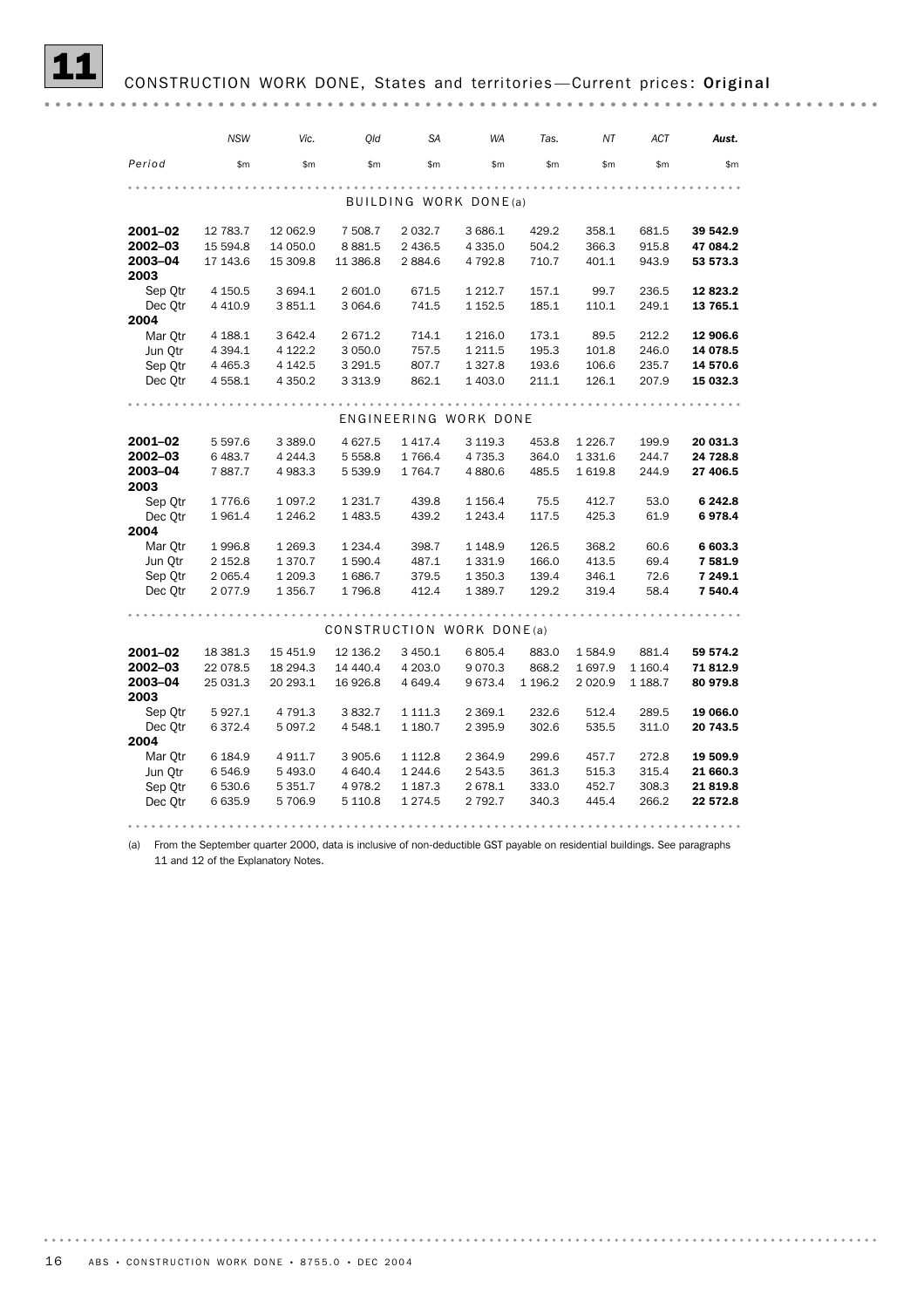| Period          | <b>NSW</b> | Vic.    | Old                   | <b>SA</b> | <b>WA</b> | Tas.                      | NT      | <b>ACT</b> | Aust.  |
|-----------------|------------|---------|-----------------------|-----------|-----------|---------------------------|---------|------------|--------|
|                 |            |         | BUILDING WORK DONE(a) |           |           |                           |         |            |        |
|                 |            |         |                       |           |           |                           |         |            |        |
| 2001-02         | 14.2       | 18.4    | 25.9                  | 24.7      | 8.7       | 26.2                      | 15.1    | 17.9       | 17.7   |
| 2002-03         | 22.0       | 16.5    | 18.3                  | 19.9      | 17.6      | 17.5                      | 2.3     | 34.4       | 19.1   |
| 2003-04<br>2003 | 9.9        | 9.0     | 28.2                  | 18.4      | 10.6      | 41.0                      | 9.5     | 3.1        | 13.8   |
| Sep Otr         | 3.8        | 6.9     | 18.6                  | 4.4       | 13.3      | 22.6                      | 7.4     | $-2.2$     | 8.4    |
| Dec Otr         | 6.3        | 4.2     | 17.8                  | 10.4      | $-5.0$    | 17.8                      | 10.5    | 5.3        | 7.3    |
| 2004            |            |         |                       |           |           |                           |         |            |        |
| Mar Qtr         | $-5.1$     | $-5.4$  | $-12.8$               | $-3.7$    | 5.5       | $-6.5$                    | $-18.8$ | $-14.8$    | $-6.2$ |
| Jun Otr         | 4.9        | 13.2    | 14.2                  | 6.1       | $-0.4$    | 12.8                      | 13.8    | 15.9       | 9.1    |
| Sep Otr         | 1.6        | 0.5     | 7.9                   | 6.6       | 9.6       | $-0.8$                    | 4.7     | $-4.2$     | 3.5    |
| Dec Otr         | 2.1        | 5.0     | 0.7                   | 6.7       | 5.7       | 9.0                       | 18.3    | $-11.8$    | 3.2    |
|                 |            |         |                       |           |           |                           |         |            |        |
|                 |            |         | ENGINEERING WORK DONE |           |           |                           |         |            |        |
| 2001-02         | $-9.1$     | 5.4     | $-2.5$                | 25.5      | 38.2      | 71.7                      | 629.1   | $-3.9$     | 10.4   |
| 2002-03         | 15.8       | 25.2    | 20.1                  | 24.6      | 51.8      | $-19.8$                   | 8.5     | 22.4       | 23.5   |
| 2003-04         | 21.7       | 17.4    | $-0.3$                | $-0.1$    | 3.1       | 33.4                      | 21.6    | 0.1        | 10.8   |
| 2003            |            |         |                       |           |           |                           |         |            |        |
| Sep Otr         | $-5.3$     | $-9.6$  | $-11.7$               | $-12.6$   | $-18.4$   | $-17.7$                   | 24.0    | $-35.3$    | $-9.7$ |
| Dec Otr         | 10.4       | 13.6    | 20.4                  | $-0.1$    | 7.5       | 55.6                      | 3.1     | 16.8       | 11.8   |
| 2004            |            |         |                       |           |           |                           |         |            |        |
| Mar Otr         | 1.8        | 1.9     | $-16.8$               | $-9.2$    | $-7.6$    | 7.6                       | $-13.4$ | $-2.0$     | $-5.4$ |
| Jun Qtr         | 7.8        | 8.0     | 28.8                  | 22.2      | 15.9      | 31.3                      | 12.3    | 14.5       | 14.8   |
| Sep Otr         | $-4.1$     | $-11.8$ | 6.1                   | $-22.1$   | 1.4       | $-16.1$                   | $-16.3$ | 4.6        | $-4.4$ |
| Dec Qtr         | 0.6        | 12.2    | 6.5                   | 8.7       | 2.9       | $-7.3$                    | $-7.7$  | $-19.6$    | 4.0    |
|                 |            |         |                       |           |           |                           |         |            |        |
|                 |            |         |                       |           |           | CONSTRUCTION WORK DONE(a) |         |            |        |
| 2001-02         | 6.0        | 15.3    | 13.3                  | 25.0      | 20.5      | 46.1                      | 230.6   | 12.1       | 15.1   |
| 2002-03         | 20.1       | 18.4    | 19.0                  | 21.8      | 33.3      | $-1.7$                    | 7.1     | 31.7       | 20.5   |
| 2003-04         | 13.4       | 10.9    | 17.2                  | 10.6      | 6.6       | 37.8                      | 19.0    | 2.4        | 12.8   |
| 2003            |            |         |                       |           |           |                           |         |            |        |
| Sep Otr         | 0.9        | 2.6     | 6.8                   | $-3.0$    | $-4.8$    | 5.8                       | 20.4    | $-10.6$    | 1.8    |
| Dec Otr<br>2004 | 7.5        | 6.4     | 18.7                  | 6.2       | 1.1       | 30.1                      | 4.5     | 7.4        | 8.8    |
| Mar Qtr         | $-2.9$     | $-3.6$  | $-14.1$               | $-5.8$    | $-1.3$    | $-1.0$                    | $-14.5$ | $-12.3$    | $-5.9$ |
| Jun Otr         | 5.9        | 11.8    | 18.8                  | 11.8      | 7.5       | 20.6                      | 12.6    | 15.6       | 11.0   |
| Sep Qtr         | $-0.2$     | $-2.6$  | 7.3                   | $-4.6$    | 5.3       | $-7.8$                    | $-12.2$ | $-2.3$     | 0.7    |
| Dec Qtr         | 1.6        | 6.6     | 2.7                   | 7.4       | 4.3       | 2.2                       | $-1.6$  | $-13.6$    | 3.5    |
|                 |            |         |                       |           |           |                           |         |            |        |
|                 |            |         |                       |           |           |                           |         |            |        |

(a) From the September quarter 2000, data is inclusive of non-deductible GST payable on residential buildings. See paragraphs 11 and 12 of the Explanatory Notes.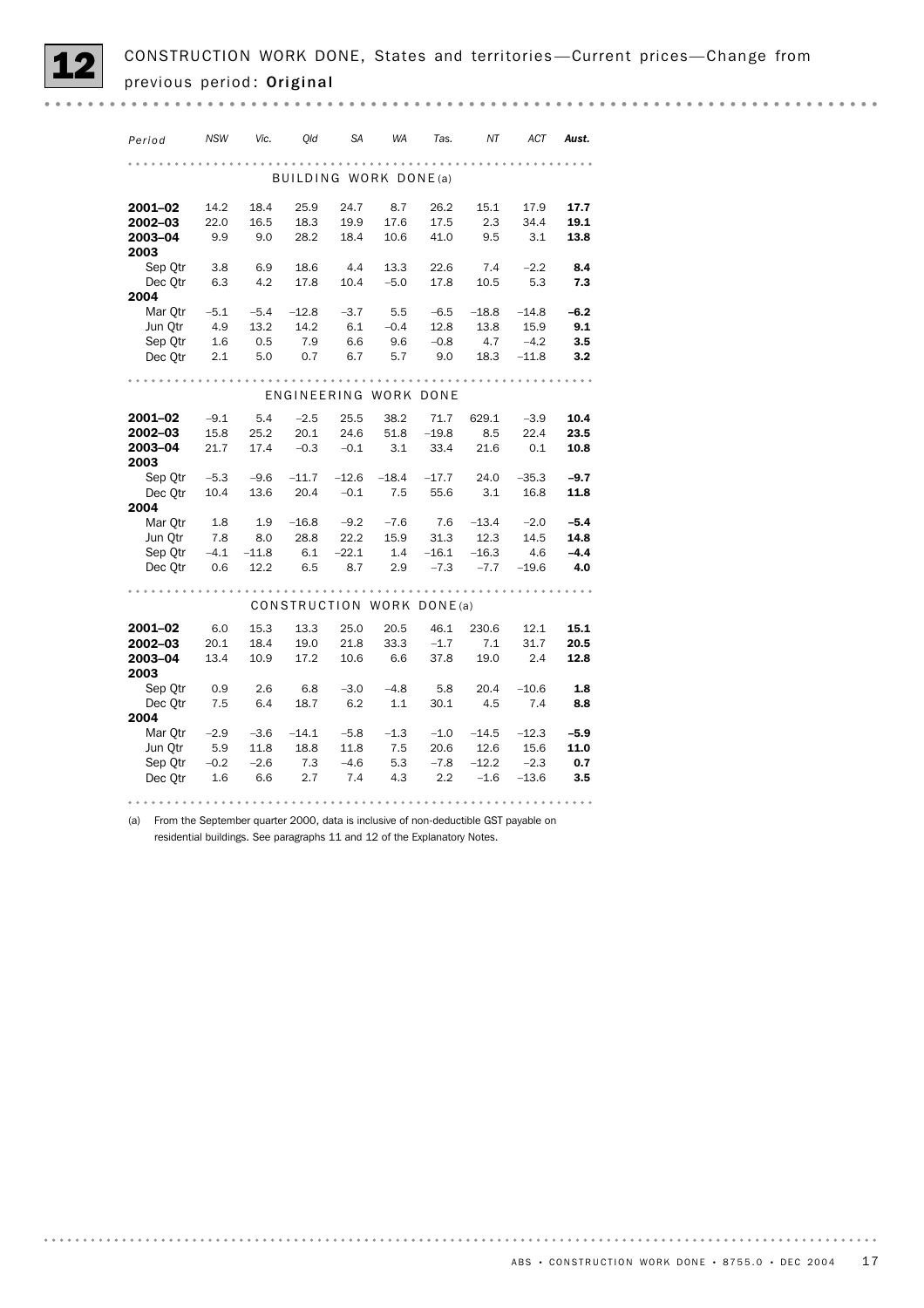|                 | <b>NSW</b> | Vic.      | Old                 | SA          | WA          | Tas.      | ΝT      | ACT     |
|-----------------|------------|-----------|---------------------|-------------|-------------|-----------|---------|---------|
| Period          | \$m\$      | \$m       | \$m\$               | \$m\$       | \$m\$       | \$m\$     | \$m     | \$m\$   |
|                 |            |           |                     |             |             |           |         |         |
|                 |            |           |                     | ORIGINAL    |             |           |         |         |
| 2001-02         | 18 983.9   | 15 885.0  | 12 716.1            | 3570.6      | 6994.7      | 922.0     | 1625.6  | 922.4   |
| 2002-03         | 22 078.5   | 18 294.3  | 14 440.4            | 4 203.0     | 9070.3      | 868.2     | 1 697.9 | 1 160.4 |
| 2003-04<br>2003 | 23 556.2   | 19 382.1  | 15 648.5            | 4 470.5     | 9 1 7 6 . 5 | 1 1 2 9.2 | 1969.4  | 1 112.7 |
| Sep Qtr         | 5729.9     | 4 641.3   | 3 661.2             | 1 0 9 0.8   | 2 2 9 6.4   | 224.6     | 504.9   | 276.7   |
| Dec Otr         | 6 0 6 5.9  | 4 906.6   | 4 247.9             | 1 144.8     | 2 2 9 5.9   | 288.8     | 527.1   | 292.0   |
| 2004            |            |           |                     |             |             |           |         |         |
| Mar Otr         | 5766.8     | 4 680.4   | 3573.6              | 1 0 6 1.8   | 2 2 2 9.8   | 281.5     | 448.0   | 253.5   |
| Jun Otr         | 5993.6     | 5 153.6   | 4 1 65.8            | 1 173.0     | 2 3 5 4 . 5 | 334.4     | 489.4   | 290.5   |
| Sep Qtr         | 5888.1     | 4 9 27.4  | 4 380.8             | 1 111.7     | 2 4 3 5.8   | 302.1     | 423.5   | 282.7   |
| Dec Qtr         | 5876.2     | 5 180.2   | 4 4 3 4 .9          | 1 182.9     | 2 4 8 8.9   | 302.0     | 410.0   | 241.3   |
|                 |            |           |                     |             |             |           |         |         |
|                 |            |           | SEASONALLY ADJUSTED |             |             |           |         |         |
|                 |            |           |                     |             |             |           |         |         |
| 2003            |            |           |                     |             |             |           |         |         |
| Sep Otr         | 5 7 7 5.4  | 4 610.3   | 3 547.9             | 1 1 3 1 . 4 | 2 2 7 5 .0  | 246.6     | 520.6   | 280.1   |
| Dec Otr         | 5 8 5 4.5  | 4 840.0   | 4 0 8 6.7           | 1 100.8     | 2 2 1 7 .5  | 275.4     | 473.2   | 287.8   |
| 2004            |            |           |                     |             |             |           |         |         |
| Mar Qtr         | 6 1 38.4   | 4 940.7   | 3 901.1             | 1 107.4     | 2 3 5 6.5   | 289.6     | 488.5   | 268.1   |
| Jun Otr         | 5787.8     | 4 9 9 1.1 | 4 1 1 2.9           | 1 130.9     | 2 3 2 7 .6  | 317.6     | 487.0   | 276.8   |
| Sep Otr         | 5944.6     | 4 897.4   | 4 2 5 3.2           | 1 145.0     | 2 4 1 3.7   | 342.2     | 440.3   | 287.5   |
| Dec Qtr         | 5 664.5    | 5 105.3   | 4 2 3 0.5           | 1 131.1     | 2 409.8     | 289.4     | 373.6   | 238.0   |
|                 |            |           |                     |             |             |           |         |         |
|                 |            |           |                     | TREND       |             |           |         |         |
| 2003            |            |           |                     |             |             |           |         |         |
| Sep Qtr         | 5 7 6 7.5  | 4 629.1   | 3 670.4             | 1 109.7     | 2 303.3     | 239.6     | 472.8   | 290.8   |
| Dec Otr         | 5 902.1    | 4 7 9 8.8 | 3845.8              | 1 1 1 1 .6  | 2 2 7 6 . 7 | 269.6     | 499.0   | 277.5   |
| 2004            |            |           |                     |             |             |           |         |         |
| Mar Otr         | 5979.3     | 4 9 23.5  | 4 0 25.4            | 1 1 1 5.6   | 2 2 9 9.4   | 299.5     | 493.2   | 278.1   |
| Jun Otr         | 5933.4     | 4 960.3   | 4 1 1 4 .0          | 1 1 2 5 . 9 | 2 3 5 6.0   | 316.1     | 469.6   | 276.6   |
| Sep Otr         | 5836.0     | 4 989.5   | 4 191.3             | 1 1 36.7    | 2 3 9 3.2   | 320.0     | 436.3   | 268.9   |
| Dec Otr         | 5720.9     | 5 0 3 0.7 | 4 2 7 2.8           | 1 139.9     | 2 4 1 1.4   | 313.2     | 400.9   | 259.7   |
|                 |            |           |                     |             |             |           |         |         |

(a) Reference year for Chain Volume Measures is 2002–03. See paragraphs 25–28 of the Explanatory Notes.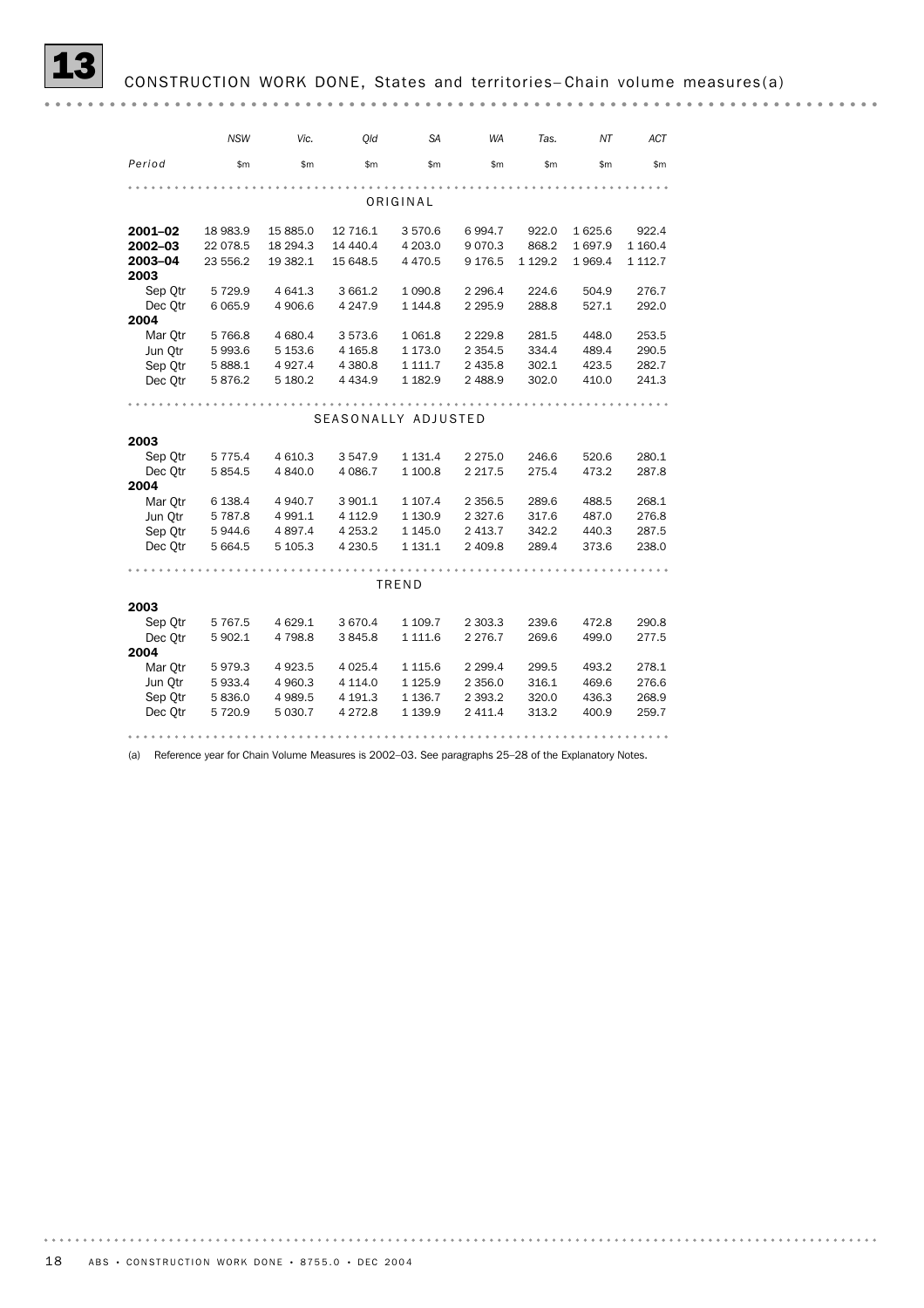

|         | <b>NSW</b> | Vic.   | Qld                                           | <b>SA</b> | <b>WA</b> | Tas.    | NT      | ACT     |
|---------|------------|--------|-----------------------------------------------|-----------|-----------|---------|---------|---------|
| Period  | %          | %      | %                                             | %         | %         | %       | %       | %       |
|         |            |        |                                               |           |           |         |         |         |
|         |            |        |                                               | ORIGINAL  |           |         |         |         |
| 2001-02 | 5.4        | 12.3   | 12.6                                          | 22.3      | 19.1      | 43.8    | 227.6   | 8.8     |
| 2002-03 | 16.3       | 15.2   | 13.6                                          | 17.7      | 29.7      | $-5.8$  | 4.4     | 25.8    |
| 2003-04 | 6.7        | 5.9    | 8.4                                           | 6.4       | 1.2       | 30.1    | 16.0    | $-4.1$  |
| 2003    |            |        |                                               |           |           |         |         |         |
| Sep Otr | $-0.8$     | 1.2    | 4.3                                           | $-3.8$    | $-6.3$    | -4.3    | 19.9    | $-12.9$ |
| Dec Otr | 5.9        | 5.7    | 16.0                                          | 4.9       |           | 28.6    | 4.4     | 5.5     |
| 2004    |            |        |                                               |           |           |         |         |         |
| Mar Otr | $-4.9$     | $-4.6$ | $-15.9$                                       | $-7.2$    | $-2.9$    | $-2.5$  | $-15.0$ | $-13.2$ |
| Jun Otr | 3.9        | 10.1   | 16.6                                          | 10.5      | 5.6       | 18.8    | 9.3     | 14.6    |
| Sep Otr | $-1.8$     | $-4.4$ | 5.2                                           | $-5.2$    | 3.5       | $-9.6$  | $-13.5$ | $-2.7$  |
| Dec Qtr | $-0.2$     | 5.1    | 1.2                                           | 6.4       | 2.2       | $-0.1$  | $-3.2$  | $-14.7$ |
|         |            |        |                                               |           |           |         |         |         |
|         |            |        | SEASONALLY ADJUSTED                           |           |           |         |         |         |
| 2003    |            |        |                                               |           |           |         |         |         |
| Sep Qtr | 3.3        | 3.7    | 3.1                                           | 3.7       | $-5.7$    | 23.1    | 22.8    | $-6.8$  |
| Dec Otr | 1.4        | 5.0    | 15.2                                          | $-2.7$    | $-2.5$    | 11.7    | $-9.1$  | 2.7     |
| 2004    |            |        |                                               |           |           |         |         |         |
| Mar Qtr | 4.8        | 2.1    | $-4.5$                                        | 0.6       | 6.3       | 5.1     | 3.2     | $-6.8$  |
| Jun Otr | $-5.7$     | 1.0    | 5.4                                           | 2.1       | $-1.2$    | 9.7     | $-0.3$  | 3.2     |
| Sep Otr | 2.7        | $-1.9$ | 3.4                                           | 1.2       | 3.7       | 7.8     | $-9.6$  | 3.9     |
| Dec Qtr | $-4.7$     | 4.2    | $-0.5$                                        | $-1.2$    | $-0.2$    | $-15.4$ | $-15.1$ | $-17.2$ |
|         |            |        |                                               |           |           |         |         |         |
|         |            |        |                                               | TREND     |           |         |         |         |
| 2003    |            |        |                                               |           |           |         |         |         |
| Sep Qtr | 1.7        | 2.4    | 2.4                                           | 0.5       | $-1.5$    | 13.8    | 11.2    | $-4.8$  |
| Dec Otr | 2.3        | 3.7    | 4.8                                           | 0.2       | $-1.2$    | 12.5    | 5.5     | $-4.6$  |
| 2004    |            |        |                                               |           |           |         |         |         |
| Mar Qtr | 1.3        | 2.6    | 4.7                                           | 0.4       | 1.0       | 11.1    | $-1.2$  | 0.2     |
| Jun Qtr | $-0.8$     | 0.7    | 2.2                                           | 0.9       | 2.5       | 5.6     | $-4.8$  | $-0.6$  |
| Sep Otr | $-1.6$     | 0.6    | 1.9                                           | 1.0       | 1.6       | 1.2     | $-7.1$  | $-2.8$  |
| Dec Otr | $-2.0$     | 0.8    | 1.9                                           | 0.3       | 0.8       | $-2.1$  | $-8.1$  | $-3.4$  |
|         |            |        |                                               |           |           |         |         |         |
|         |            |        | nil or rounded to zero (including null cells) |           |           |         |         |         |

(a) Reference year for Chain Volume Measures is 2002–03. See paragraphs 25–28 of the Explanatory Notes.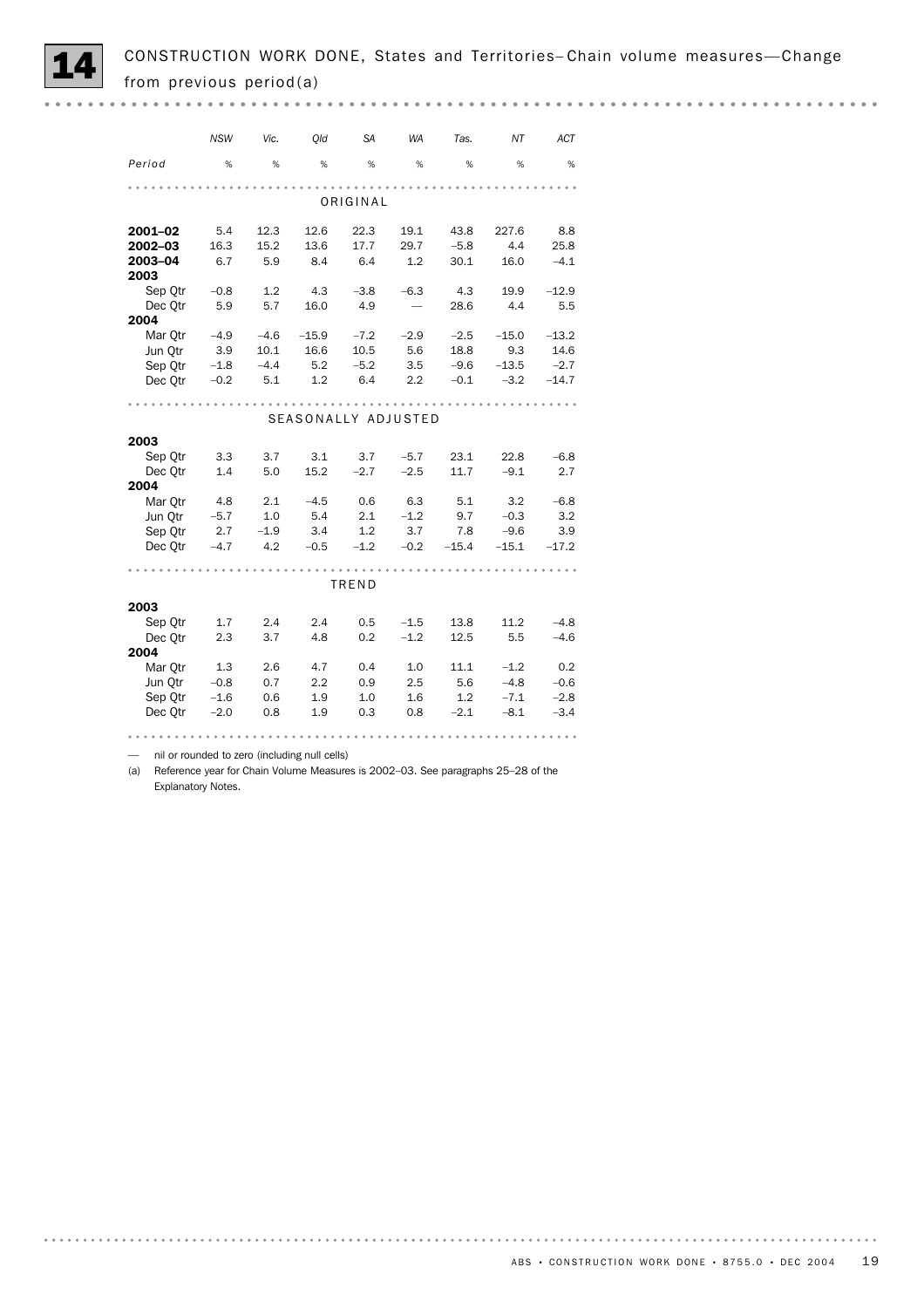|         |             |                                                          |             | Alterations                                |             |                 |           |
|---------|-------------|----------------------------------------------------------|-------------|--------------------------------------------|-------------|-----------------|-----------|
|         |             | New other                                                | New         | and additions                              | Total       |                 |           |
|         | New         | residential                                              | residential | to residential                             | residential | Non-residential | Total     |
|         | houses      | building                                                 | building    | building                                   | building    | building        | building  |
| Period  | \$m\$       | \$m\$                                                    | \$m         | \$m                                        | \$m         | \$m             | \$m\$     |
|         |             |                                                          |             |                                            |             |                 |           |
|         |             |                                                          |             | WORK YET TO BE DONE AT END OF QUARTER (a)  |             |                 |           |
| 2003    |             |                                                          |             |                                            |             |                 |           |
| Sep Otr | 5 5 3 7 . 6 | 6 507.4                                                  | 12 045.0    | 1 3 4 7 .9                                 | 13 392.9    | 8 1 5 4 . 6     | 21 547.5  |
| Dec Qtr | 5958.3      | 6949.6                                                   | 12 907.9    | 1 3 5 5.0                                  | 14 262.9    | 8 4 6 2.1       | 22 725.0  |
| 2004    |             |                                                          |             |                                            |             |                 |           |
| Mar Otr | 6 178.2     | 6839.6                                                   | 13 017.7    | 1 3 7 4 .9                                 | 14 392.7    | 9 0 5 2.1       | 23 444.8  |
| Jun Otr | 6373.9      | 6999.2                                                   | 13 373.1    | 1 4 5 6.5                                  | 14 829.2    | 8883.3          | 23 712.8  |
| Sep Otr | 6573.7      | 6845.7                                                   | 13 4 19.5   | 1 4 8 3.7                                  | 14 903.2    | 9 0 0 8.0       | 23 911.2  |
| Dec Otr | 6 697.6     | 7 071.0                                                  | 13 700.4    | 1 3 8 1 .5                                 | 15 150.1    | 9 0 4 6.9       | 24 197.0  |
|         |             |                                                          |             |                                            |             |                 |           |
|         |             | WORK APPROVED BUT NOT YET COMMENCED AT END OF QUARTER(a) |             |                                            |             |                 |           |
|         |             |                                                          |             |                                            |             |                 |           |
| 2003    |             |                                                          |             |                                            |             |                 |           |
| Sep Qtr | 2 3 3 3.1   | 1 174.0                                                  | 3 507.1     | 824.4                                      | 4 3 3 1.5   | 1822.4          | 6 153.9   |
| Dec Otr | 2 4 9 8.2   | 1370.5                                                   | 3 868.7     | 903.4                                      | 4 7 7 2.1   | 1678.8          | 6 450.9   |
| 2004    |             |                                                          |             |                                            |             |                 |           |
| Mar Otr | 2 4 2 5 . 1 | 1523.7                                                   | 3 948.7     | 879.6                                      | 4 8 28.3    | 1575.6          | 6 403.9   |
| Jun Otr | 2 4 9 2.4   | 1751.3                                                   | 4 2 4 3 . 7 | 845.7                                      | 5 0 8 9.4   | 1 4 6 1.0       | 6 550.4   |
| Sep Qtr | 2 647.8     | 2 049.6                                                  | 4 6 9 7.4   | 908.5                                      | 5 605.9     | 1686.7          | 7 292.7   |
| Dec Qtr | 2 4 7 9 . 3 | 1678.7                                                   | 4 1 58.1    | 983.2                                      | 5 141.3     | 1568.9          | 6 7 1 0.2 |
|         |             |                                                          |             |                                            |             |                 |           |
|         |             |                                                          |             | WORK IN THE PIPELINE AT END OF QUARTER (a) |             |                 |           |
| 2003    |             |                                                          |             |                                            |             |                 |           |
| Sep Qtr | 7870.7      | 7 681.4                                                  | 15 552.1    | 2 172.3                                    | 17 724.4    | 9977.0          | 27 701.4  |
| Dec Otr | 8 4 5 6.5   | 8 3 2 0.1                                                | 16 776.6    | 2 2 5 8.4                                  | 19 035.0    | 10 140.9        | 29 175.9  |
| 2004    |             |                                                          |             |                                            |             |                 |           |
| Mar Otr | 8 603.3     | 8 3 6 3 . 3                                              | 16 966.4    | 2 2 5 4.5                                  | 19 221.0    | 10 627.7        | 29 848.7  |
| Jun Qtr | 8 8 6 6.3   | 8750.5                                                   | 17 616.8    | 2 302.2                                    | 19 918.6    | 10 344.3        | 30 263.2  |
| Sep Qtr | 9 2 2 1.5   | 8895.3                                                   | 18 116.9    | 2 3 9 2.2                                  | 20 509.1    | 10 694.7        | 31 203.9  |
| Dec Otr | 9 176.9     | 8749.7                                                   | 17858.5     | 2 3 64.7                                   | 20 29 1.4   | 10 615.8        | 30 907.2  |
|         |             |                                                          |             |                                            |             |                 |           |
|         |             |                                                          |             |                                            |             |                 |           |

(a) See Glossary for definitions.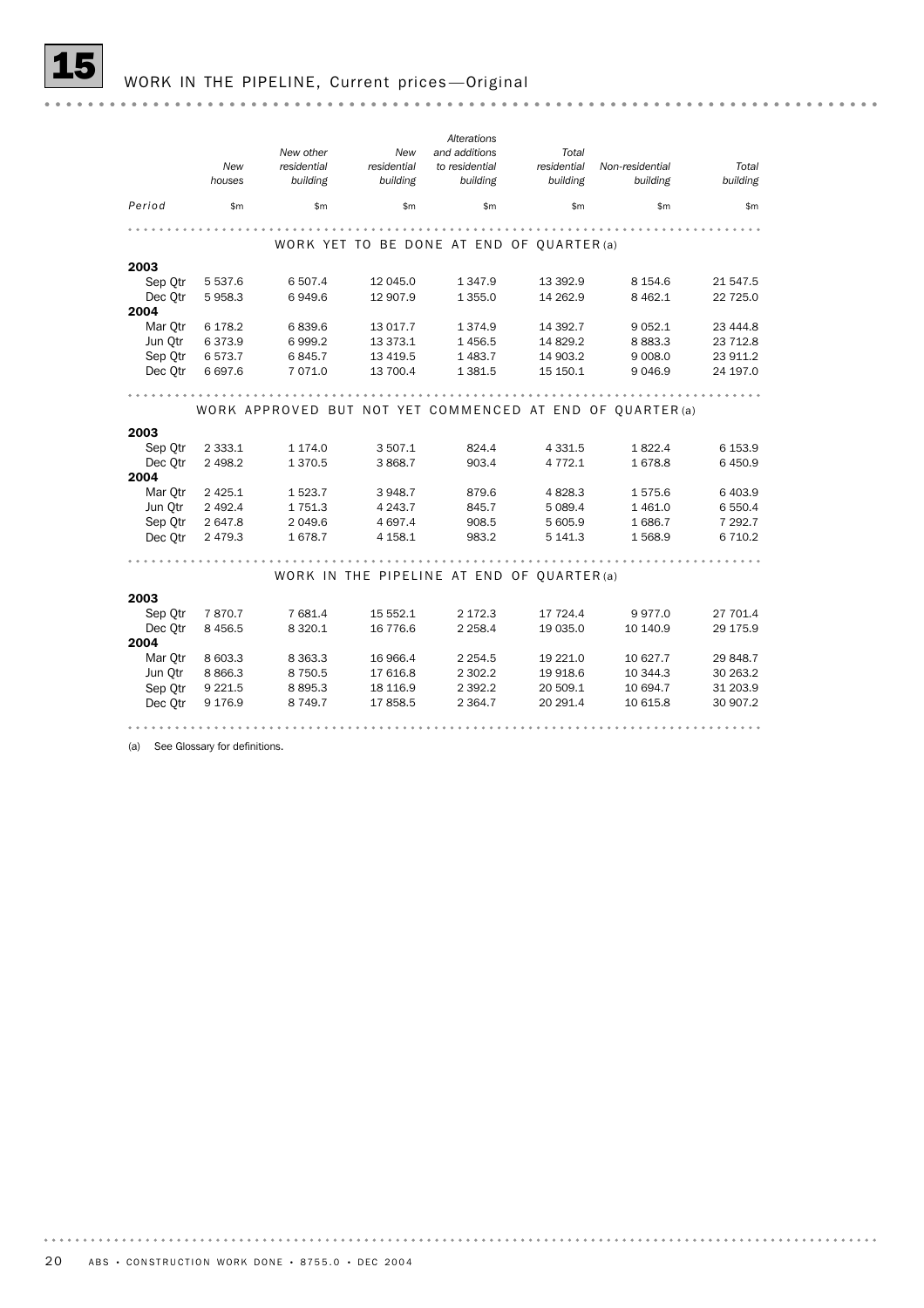|--|--|

| Period  | <b>NSW</b> | Vic.                           | Old        | <b>SA</b>           | <b>WA</b> | Tas., NT<br>& ACT | Aust.    |
|---------|------------|--------------------------------|------------|---------------------|-----------|-------------------|----------|
|         |            |                                | NEW HOUSES |                     |           |                   |          |
| 2003    |            |                                |            |                     |           |                   |          |
| Sep Qtr | 4 7 3 5    | 3 3 9 4                        | 1615       | 1 3 3 0             | 2 1 9 1   | 376               | 13 641   |
| Dec Otr | 4766       | 3 3 2 8                        | 1698       | 1370                | 2582      | 403               | 14 146   |
| 2004    |            |                                |            |                     |           |                   |          |
| Mar Qtr | 4 7 3 3    | 2813                           | 1678       | 1605                | 2 2 5 2   | 328               | 13 4 09  |
| Jun Otr | 4 9 0 5    | 2 4 5 0                        | 1622       | 1586                | 2682      | 428               | 13 3 73  |
| Sep Qtr | 4 7 3 6    | 3587                           | 1 4 9 3    | 1934                | 2 1 8 0   | 510               | 14 4 4 0 |
| Dec Otr | 4 0 6 8    | 3 0 6 5                        | 1564       | 1933                | 2 2 3 6   | 441               | 13 308   |
|         |            |                                |            |                     |           |                   |          |
|         |            | NEW OTHER RESIDENTIAL BUILDING |            |                     |           |                   |          |
| 2003    |            |                                |            |                     |           |                   |          |
| Sep Otr | 4 3 6 4    | 1 2 2 6                        | 1 1 7 4    | 396                 | 369       | 50                | 7579     |
| Dec Otr | 5 5 8 0    | 1530                           | 1 1 2 5    | 475                 | 174       | 95                | 8978     |
| 2004    |            |                                |            |                     |           |                   |          |
| Mar Otr | 5 4 5 5    | 2 0 2 5                        | 877        | 709                 | 298       | 35                | 9 3 9 9  |
| Jun Qtr | 5 6 4 1    | 2 5 5 0                        | 1019       | 660                 | 361       | 296               | 10 527   |
| Sep Otr | 5929       | 2 4 8 3                        | 1524       | 886                 | 497       | 288               | 11 606   |
| Dec Otr | 5 2 6 5    | 2086                           | 1 4 0 1    | 729                 | 491       | 271               | 10 243   |
|         |            |                                |            |                     |           |                   |          |
|         |            |                                |            | TOTAL DWELLINGS (a) |           |                   |          |
| 2003    |            |                                |            |                     |           |                   |          |
| Sep Otr | 9 3 4 8    | 4821                           | 2 7 9 6    | 1737                | 2 5 6 1   | 429               | 21 691   |
| Dec Otr | 10 692     | 4988                           | 2862       | 1866                | 2 7 6 6   | 504               | 23 679   |
| 2004    |            |                                |            |                     |           |                   |          |
| Mar Qtr | 10 452     | 4968                           | 2575       | 2 4 5 0             | 2567      | 367               | 23 380   |
| Jun Qtr | 10815      | 5 200                          | 2645       | 2 3 9 2             | 2 7 5 0   | 727               | 24 530   |
| Sep Otr | 10 935     | 6 2 2 9                        | 3 0 2 3    | 2942                | 2678      | 799               | 26 607   |
| Dec Qtr | 9565       | 5 298                          | 2972       | 2826                | 2 7 3 2   | 748               | 24 142   |
|         |            |                                |            |                     |           |                   |          |

(a) Includes Conversions etc.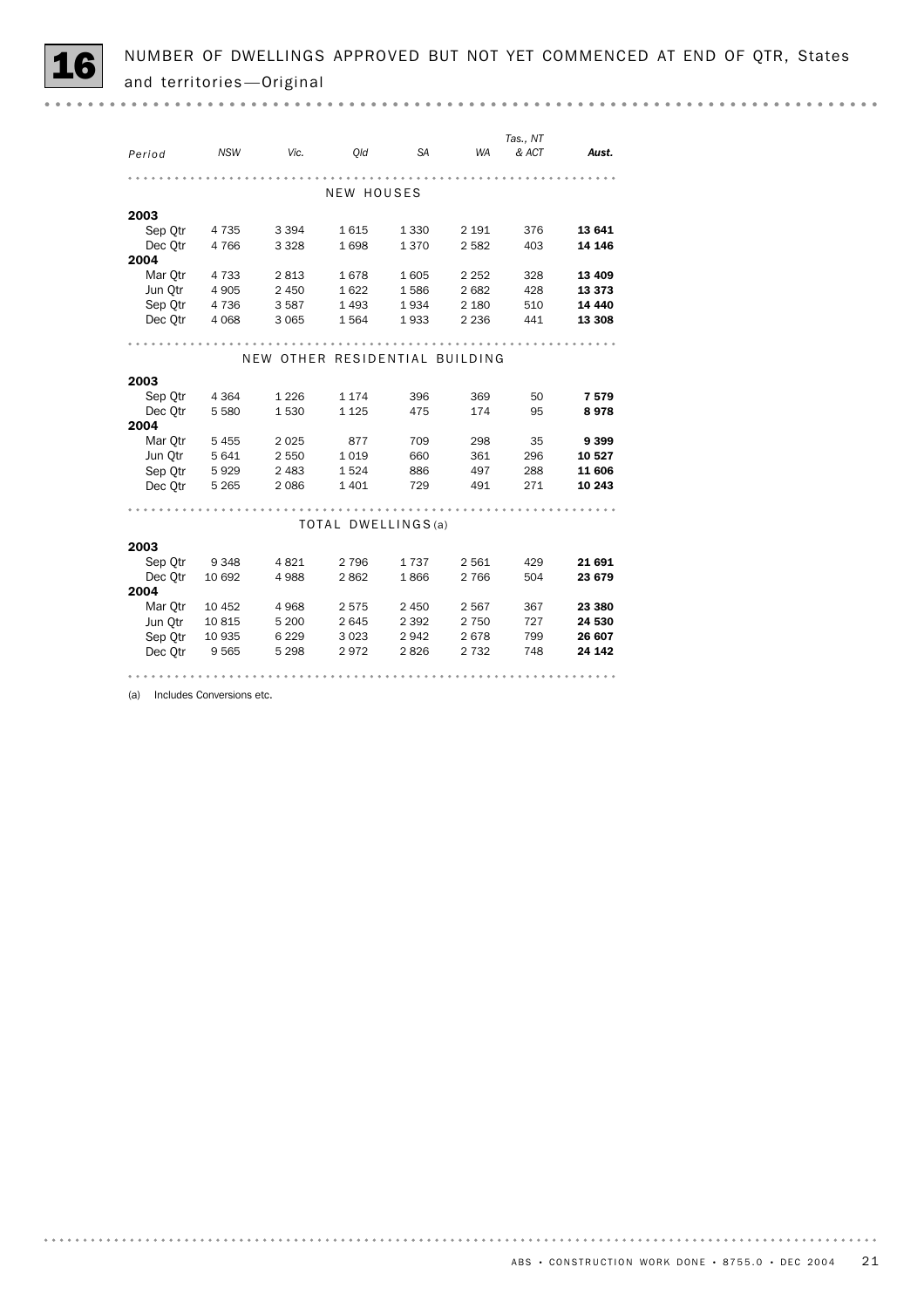### EXPLANATORY NOTES

| <i><b>INTRODUCTION</b></i>             | 1 This publication contains preliminary estimates of building and engineering<br>construction work done during the current quarter and revised estimates for the<br>previous two quarters. The estimates of building work done and engineering work done<br>are from the quarterly Building Activity Survey and the quarterly Engineering<br>Construction Survey respectively. Estimates of work done are based upon a response<br>from each survey of approximately 80% of the value of work done during the current<br>quarter. More comprehensive and updated results will be available shortly in Building<br>Activity, Australia (cat. no. 8752.0) and Engineering Construction Activity, Australia<br>(cat. no. 8762.0).                                                                                                                                                                                                                                                                                                                                                                                                                                                                                                                                                                                                                                                                                                                    |
|----------------------------------------|---------------------------------------------------------------------------------------------------------------------------------------------------------------------------------------------------------------------------------------------------------------------------------------------------------------------------------------------------------------------------------------------------------------------------------------------------------------------------------------------------------------------------------------------------------------------------------------------------------------------------------------------------------------------------------------------------------------------------------------------------------------------------------------------------------------------------------------------------------------------------------------------------------------------------------------------------------------------------------------------------------------------------------------------------------------------------------------------------------------------------------------------------------------------------------------------------------------------------------------------------------------------------------------------------------------------------------------------------------------------------------------------------------------------------------------------------|
| SCOPE AND COVERAGE                     | The scope of the Building Activity Survey is building activity which includes<br>$\mathbf{2}$<br>construction of new buildings and alterations and additions to existing buildings.<br>The building statistics were compiled on the basis of returns collected from builders<br>3<br>and other individuals and organisations engaged in building activity. From the March<br>quarter 2002, the quarterly survey consists of:<br>a sample survey of private sector building jobs involving residential building jobs<br>valued at \$10,000 or more and non-residential building jobs valued at \$50,000 or<br>more                                                                                                                                                                                                                                                                                                                                                                                                                                                                                                                                                                                                                                                                                                                                                                                                                                 |
|                                        | • a complete enumeration of all such public sector building jobs.<br>4 The scope of the Engineering Construction Survey is the value of all engineering<br>construction work undertaken in Australia. Where projects include elements of both<br>building and engineering construction every effort is taken to exclude the building<br>component from the engineering construction statistics.                                                                                                                                                                                                                                                                                                                                                                                                                                                                                                                                                                                                                                                                                                                                                                                                                                                                                                                                                                                                                                                   |
| STATISTICAL UNIT                       | 5 In the Engineering Construction Survey, the statistical unit used to represent<br>businesses, and for which statistics are reported, is the Australian Business Number<br>(ABN) unit, in most cases. The ABN unit is the business unit which has registered for an<br>ABN, and thus appears on the Australian Taxation Office (ATO) administered Australian<br>Business Register. This unit is suitable for Australian Bureau of Statistics statistical needs<br>when the business is simple in structure. For more significant and diverse businesses<br>where the ABN unit is not suitable for Australian Bureau of Statistics statistical needs, the<br>statistical unit used is the Type of Activity Unit (TAU). A TAU is comprised of one or<br>more business entities, sub-entities or branches of a business entity within an enterprise<br>group that can report production and employment data for similar economic activities.<br>When a minimum set of data items is available, a TAU is created which covers all the<br>operations within an industry subdivision - and the TAU is classified to the relevant<br>subdivision of the Australian and New Zealand Standard Industrial Classification<br>(ANZSIC). Where a business cannot supply adequate data for each industry, a TAU is<br>formed which contains activity in more than one industry subdivision and the TAU is<br>classified to the predominant ANZSIC subdivision. |
|                                        | Further details about the ABS economic statistical units used in the Engineering<br>6<br>Construction Survey, and in other ABS economic surveys (both sample surveys and<br>censuses), can be found in Chapter 2 of the Standard Economic Sector Classifications of<br>Australia (SESCA) 2002 (cat. no. 1218.0).                                                                                                                                                                                                                                                                                                                                                                                                                                                                                                                                                                                                                                                                                                                                                                                                                                                                                                                                                                                                                                                                                                                                  |
| RELATIONSHIP WITH<br>NATIONAL ACCOUNTS | Data on the value of work done on the construction of new residential buildings,<br>7<br>alterations and additions to residential buildings, private sector non-residential buildings<br>and the value of engineering construction activity are the major sources of data which<br>are used to compile the national accounts estimates for private gross fixed capital<br>formation on dwellings, and other buildings and structures. However, there are some<br>adjustments to the survey data which are made in the process of compiling these<br>national accounts series. Allowances are made for the value of activity which is out of<br>scope of the Building Activity Survey and the Engineering Construction Survey. Such                                                                                                                                                                                                                                                                                                                                                                                                                                                                                                                                                                                                                                                                                                                |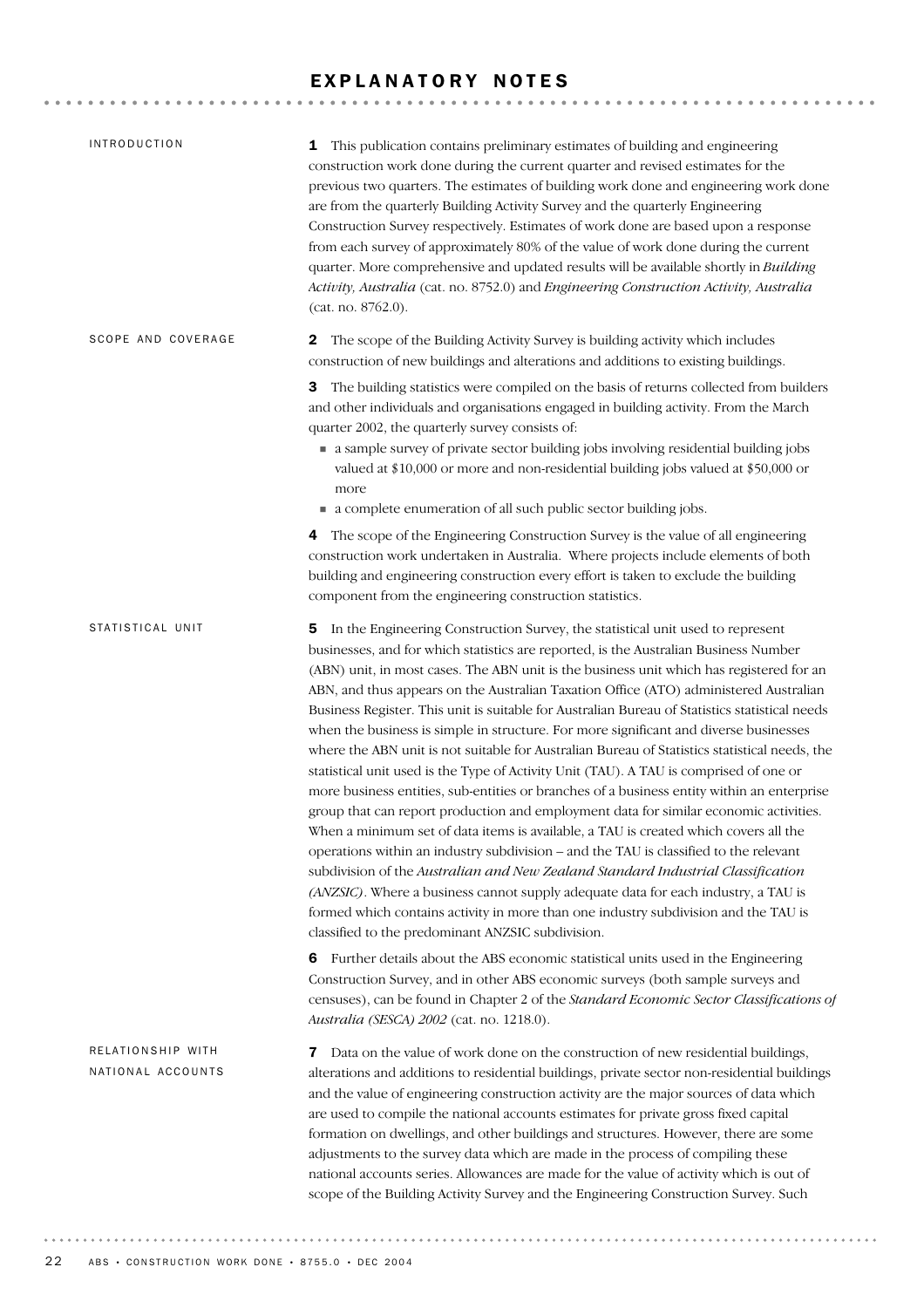| RELATIONSHIP WITH<br>NATIONAL ACCOUNTS continued | activity includes work done on projects which fall below the size cut-offs used for the<br>Building Activity survey and also the value of building work done which is undertaken<br>without obtaining a building permit, either because such a permit is not required or<br>because the requisite permit is not obtained. The national accounts estimates also make<br>allowances for purchases (less sales) of buildings and other structures from (to) the<br>public sector.                                                                   |
|--------------------------------------------------|--------------------------------------------------------------------------------------------------------------------------------------------------------------------------------------------------------------------------------------------------------------------------------------------------------------------------------------------------------------------------------------------------------------------------------------------------------------------------------------------------------------------------------------------------|
| TREATMENT OF THE GST                             | Statistics on the value of work (current prices) show residential building work done<br>8<br>on a GST inclusive basis and non-residential work and engineering construction work<br>done on a GST exclusive basis. This approach is consistent with that adopted in the<br>Australian National Accounts which is based on the conceptual framework described in<br>the 1993 edition of the international statistical standard System of National Accounts<br>(SNA93).                                                                            |
|                                                  | SNA93 requires value added taxes (VAT), such as the GST, to be recorded on a net<br>9<br>basis where:<br>(a) both outputs of goods and services and imports are valued excluding invoiced<br><b>VAT</b><br>(b) purchases of goods and services are recorded including non-deductible VAT.                                                                                                                                                                                                                                                        |
|                                                  | <b>10</b> Under the net system, VAT is recorded as being payable by purchasers, not sellers,<br>and then only by those purchasers who are not able to deduct it. Almost all VAT is<br>therefore recorded in the SNA93 as being paid on final uses - mainly on household<br>consumption. Small amounts of VAT, may however, be paid by businesses in respect of<br>certain kinds of purchases on which VAT may not be deductible.                                                                                                                 |
|                                                  | The ABS records value of work done inclusive of GST in respect of residential<br>11<br>construction and exclusive of GST in respect of non-residential construction and<br>engineering construction. Purchasers of residential structures are unable to deduct GST<br>from the purchase price. For non-residential structures and engineering construction,<br>the reverse is true in most circumstances.                                                                                                                                        |
|                                                  | Total construction work is derived by adding total building work and total<br>12<br>engineering construction work. To derive total building activity it is appropriate to add<br>the residential and non-residential components. Valuation of the components of the<br>total is consistent, since, for both components, the value of work done is recorded<br>inclusive of non-deductible GST paid by the purchaser. As such, total building activity<br>and total construction includes the non-deductible GST payable on residential building. |
|                                                  | 13 As estimates for engineering work are provided on a GST exclusive basis, and the<br>majority of construction materials used were exempt from Wholesale Sales Tax, the<br>introduction of the GST had little direct effect on the estimates of engineering<br>construction.                                                                                                                                                                                                                                                                    |
| CLASSIFICATION                                   | <b>14</b> Ownership. The ownership of a building is classified as either private sector or<br>public sector, according to the sector of the intended owner of the completed building<br>as evident at the time of approval. Engineering projects are classified as either private<br>sector or public sector according to the expected ownership of the project at the time of<br>completion.                                                                                                                                                    |
|                                                  | Building jobs are classified both by the TYPE OF BUILDING (e.g. 'residential',<br>15<br>'non-residential') and by the TYPE OF WORK involved (e.g. 'new' and 'alterations and<br>additions'). These classifications are used in conjunction with each other and are<br>defined in the Glossary.                                                                                                                                                                                                                                                   |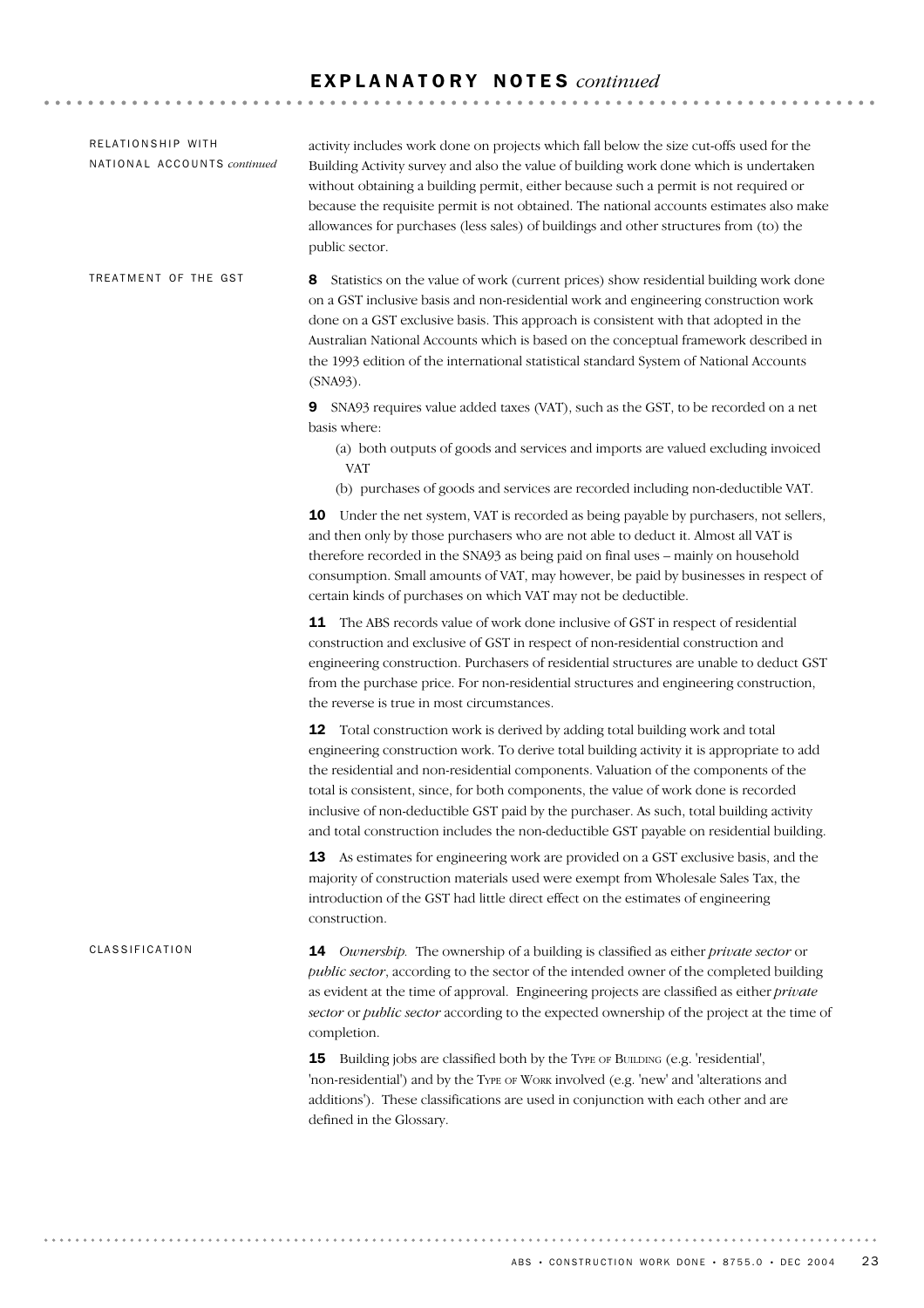RELIABILITY OF THE ESTIMATES

16 The estimates of engineering activity are based on a sample survey as are the estimates of private sector building activity. A complete enumeration of public sector building activity is done. Because data are not collected for all engineering jobs nor for all building jobs, the published estimates are subject to sampling variability. Relative standard errors give a measure of this variability and therefore indicate the degree of confidence that can be attached to the data.

17 Relative standard errors for the value of work done in the December quarter 2004 are given below. There is 67% confidence that the actual value would be within one standard error of the sample estimate, and 95% confidence that it lies within two standard errors.

| Australia                                                                                                                            | %                        |
|--------------------------------------------------------------------------------------------------------------------------------------|--------------------------|
| New private residential building<br>Total private residential building<br>Private non-residential building<br>Total private building | 0.8<br>0.7<br>0.8<br>0.6 |
| Total residential building<br>Total non-residential building                                                                         | 0.7<br>0.7               |
| Total building                                                                                                                       | 0.5                      |
| Engineering for the private sector                                                                                                   | 2.4                      |
| <b>Total engineering</b>                                                                                                             | 1.7                      |
|                                                                                                                                      |                          |

#### 

|             | Total<br>building | Total<br>engineering                   |
|-------------|-------------------|----------------------------------------|
| States and  |                   |                                        |
| territories | %                 | %                                      |
| <b>NSW</b>  | 0.9               | 2.5                                    |
| Vic.        | 1.2               | 4.1                                    |
| Old         | 1.2               | 4.5                                    |
| SA          | 1.2               | 4.8                                    |
| WA          | 1.2               | 4.0                                    |
| Tas.        | 2.1               | 3.0                                    |
| ΝT          |                   | 2.0                                    |
| <b>ACT</b>  | 1.0               | 2.5                                    |
|             |                   |                                        |
| relle)      |                   | nil or rounded to zero (including null |

SEASONAL ADJUSTMENT

18 In the seasonally adjusted series, account has been taken of normal seasonal factors, 'trading day' effects arising from the varying numbers of working days in a quarter and the effect of movement in the date of Easter which may, in successive years, affect figures for different quarters.

19 Since seasonally adjusted statistics reflect both irregular and trend movements, an upward or downward movement in a seasonally adjusted series does not necessarily indicate a change of trend. Particular care should therefore be taken in interpreting individual quarter-to-quarter movements.

20 From the June quarter 2003, the seasonally adjusted estimates are produced by the concurrent seasonal adjustment method which takes account of the latest available original estimates. The concurrent seasonal adjustment methodology replaces the forward factor methodology previously used, when seasonal factors were only revised following an annual re-analysis. The concurrent method improves the estimation of seasonal factors and, therefore, the seasonally adjusted and trend estimates for the current and previous quarters. As a result, revisions to the seasonally adjusted and trend

. . . . . . . .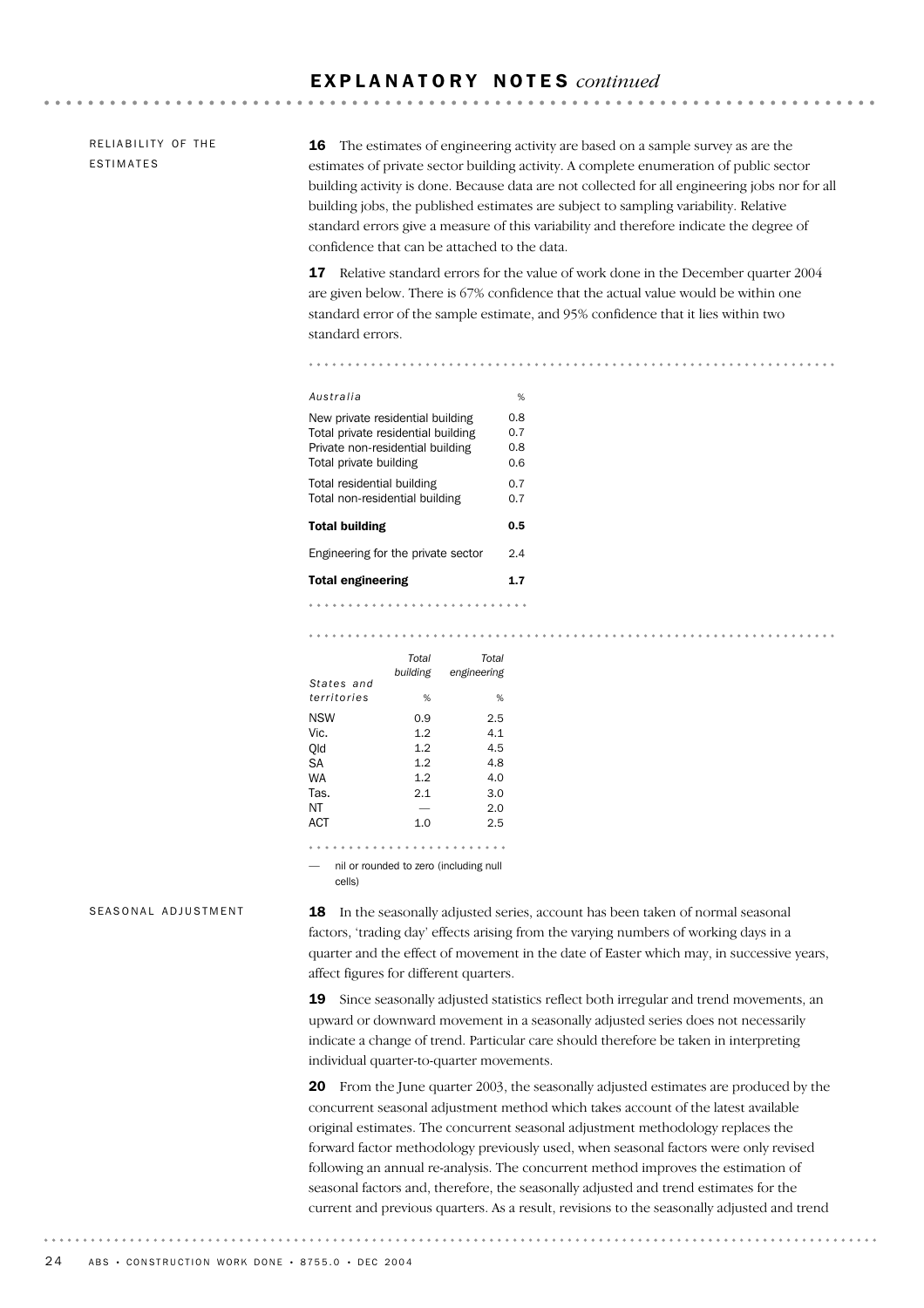| SEASONAL ADJUSTMENT<br>continued | estimates will be observed for recent periods. In most instances, the only noticeable<br>revisions will be to the previous quarter and the same quarter of a year earlier.                                                                                                                                                                                                                                                                                                                                                                                                                                                                                                                                                                                                                                                                                                          |
|----------------------------------|-------------------------------------------------------------------------------------------------------------------------------------------------------------------------------------------------------------------------------------------------------------------------------------------------------------------------------------------------------------------------------------------------------------------------------------------------------------------------------------------------------------------------------------------------------------------------------------------------------------------------------------------------------------------------------------------------------------------------------------------------------------------------------------------------------------------------------------------------------------------------------------|
|                                  | 21 A more detailed review of concurrent seasonal factors will be conducted annually,<br>generally prior to the release of data for the December quarter.                                                                                                                                                                                                                                                                                                                                                                                                                                                                                                                                                                                                                                                                                                                            |
| TREND ESTIMATES                  | 22 Seasonally adjusted series can be smoothed to reduce the impact of the irregular<br>component in the adjusted series. This smoothed seasonally adjusted series is called a<br>trend estimate.                                                                                                                                                                                                                                                                                                                                                                                                                                                                                                                                                                                                                                                                                    |
|                                  | The trend estimates are derived by applying a 7-term Henderson moving average to<br>23<br>the seasonally adjusted series. The 7-term Henderson average (like all Henderson<br>averages) is symmetric but, as the end of a time series is approached, asymmetric forms<br>of the average are applied. Unlike weights of the standard 7-term Henderson moving<br>average, the weights employed here have been tailored to suit the particular<br>characteristics of individual series.                                                                                                                                                                                                                                                                                                                                                                                                |
|                                  | 24 While the smoothing technique described in paragraphs 22 and 23 enables trend<br>estimates to be produced for recent quarters, it does result in revisions to the estimates<br>for the most recent three quarters as additional observations become available. There<br>may also be revisions because of changes in the original data. For further information,<br>see Information Paper: A Guide to Interpreting Time Series-Monitoring Trends, 2003<br>(cat. no. 1349.0) or contact the Assistant Director, Time Series Analysis on Canberra<br>$(02)$ 6252 6540 or email <timeseries@abs.gov.au>.</timeseries@abs.gov.au>                                                                                                                                                                                                                                                     |
| CHAIN VOLUME MEASURES            | 25<br>Chain volume estimates of the value of work done are presented in original,<br>seasonally adjusted and trend terms.                                                                                                                                                                                                                                                                                                                                                                                                                                                                                                                                                                                                                                                                                                                                                           |
|                                  | 26 While current price estimates of value of work done reflect both price and volume<br>changes, chain volume estimates measure changes in value after the direct effects of<br>price changes have been eliminated and therefore only reflect volume changes. The<br>direct impact of the GST is a price change, and hence is removed from chain volume<br>estimates. The deflators used to revalue the current price estimates in this publication<br>are derived from the same price data underlying the deflators compiled for the dwellings<br>and new other building components, and the new engineering construction component,<br>of the national accounts aggregate 'Gross fixed capital formation'.                                                                                                                                                                        |
|                                  | The chain volume measures of work done appearing in this publication are annually<br>27<br>reweighted chain Laspeyres indexes referenced to current price values in a chosen<br>reference year (currently 2002-03). The reference year is updated annually in the June<br>quarter publication. Each year's data in the value of work done series are based on the<br>prices of the previous year, except for the quarters of the latest incomplete year which<br>are based upon the current reference year (i.e. 2002-03). Comparability with previous<br>years is achieved by linking (or chaining) the series together to form a continuous time<br>series. Further information on the nature and concepts of chain volume measures is<br>contained in the ABS Information Paper: Introduction of Chain Volume Measures in<br>the Australian National Accounts (cat. no. 5248.0). |
|                                  | 28 The factors used to seasonally adjust the chain volume series are identical to those<br>used to adjust the corresponding current price series.                                                                                                                                                                                                                                                                                                                                                                                                                                                                                                                                                                                                                                                                                                                                   |
| ACKNOWLEDGMENT                   | ABS publications draw extensively on information provided freely by individuals,<br>29<br>businesses, governments and other organisations. Their continued cooperation is very<br>much appreciated: without it, the wide range of statistics published by the ABS would<br>not be available. Information received by the ABS is treated in strict confidence as<br>required by the Census and Statistics Act 1905.                                                                                                                                                                                                                                                                                                                                                                                                                                                                  |
| RELATED PRODUCTS                 | All tables in this publication, plus some additional state and territory series are<br>30<br>available in electronic form on the ABS web site <http: www.abs.gov.au="">.</http:>                                                                                                                                                                                                                                                                                                                                                                                                                                                                                                                                                                                                                                                                                                    |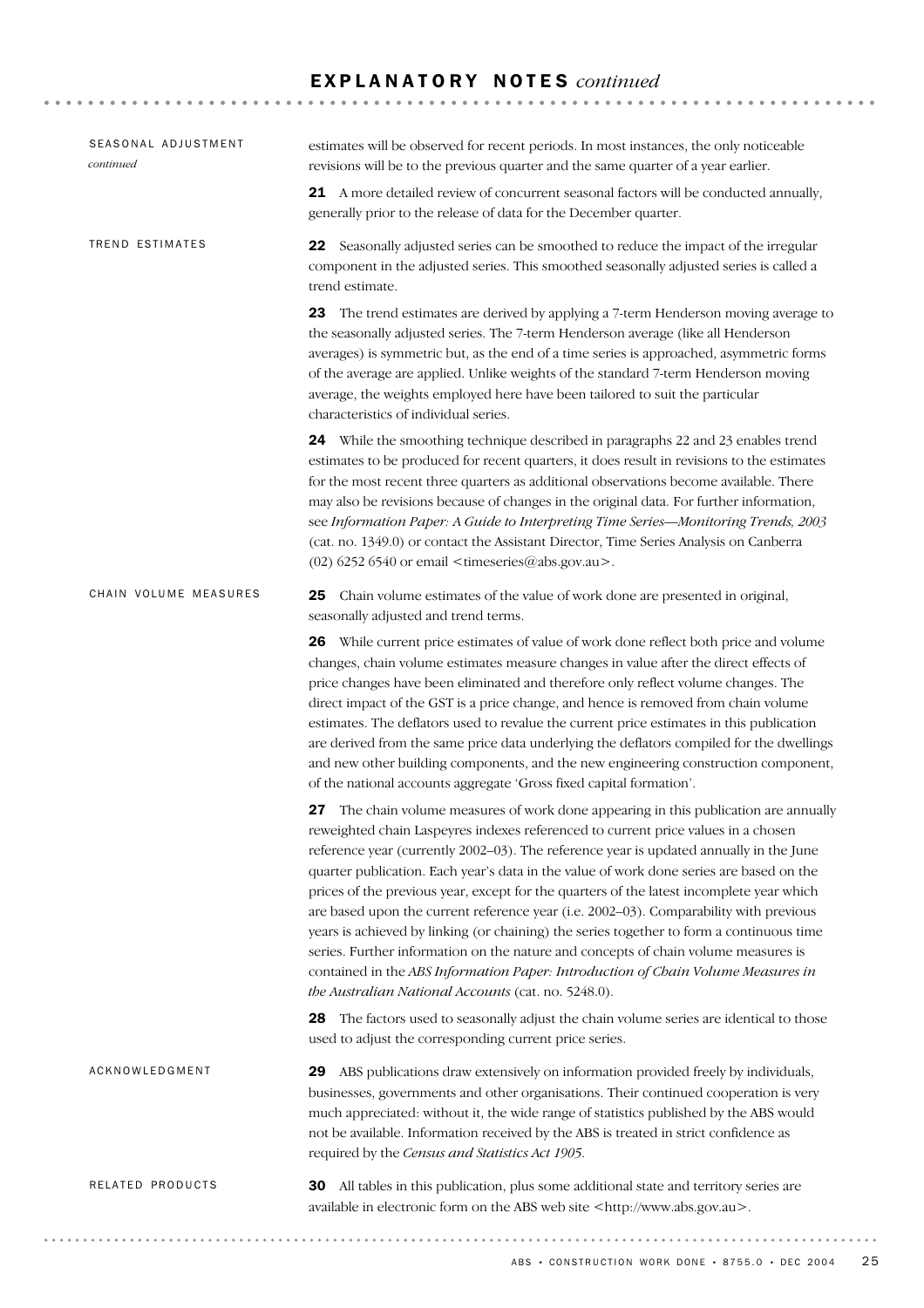| RELATED PRODUCTS continued       | Users may also wish to refer to the following publications:<br>31<br><i>Building Activity, Australia, cat. no. 8752.0</i><br><i>Building Approvals, Australia, cat. no.</i> 8731.0<br>Dwelling Unit Commencements, Australia, Preliminary, cat. no. 8750.0<br><i>Engineering Construction Activity, Australia, cat. no. 8762.0</i><br>House Price Indexes: Eight Capital Cities, cat. no. 6416.0<br>Housing Finance for Owner Occupation, Australia, cat. no. 5609.0<br><i>Private Sector Construction Industry, Australia, 1996–97, cat. no. 8772.0</i> |
|----------------------------------|----------------------------------------------------------------------------------------------------------------------------------------------------------------------------------------------------------------------------------------------------------------------------------------------------------------------------------------------------------------------------------------------------------------------------------------------------------------------------------------------------------------------------------------------------------|
|                                  | <i>Producer Price Indexes, Australia, cat. no.</i> 6427.0.<br><b>32</b> Current publications and other products released by the ABS are listed in the<br><i>Catalogue of Publications and Products</i> (cat. no. 1101.0). The Catalogue is available<br>from the National Information and Referral Service on 1300 135 070 or the ABS web site<br><http: www.abs.gov.au="">. The ABS also issues a daily <i>Release Advice</i> on the web site<br/>which details products to be released in the week ahead.</http:>                                      |
| ABS DATA AVAILABLE ON<br>REQUEST | As well as the statistics included in this and related publications, the ABS may have<br>33<br>other relevant data available on request. Inquiries should be made to the National                                                                                                                                                                                                                                                                                                                                                                        |

Information and Referral Service on 1300 135 070.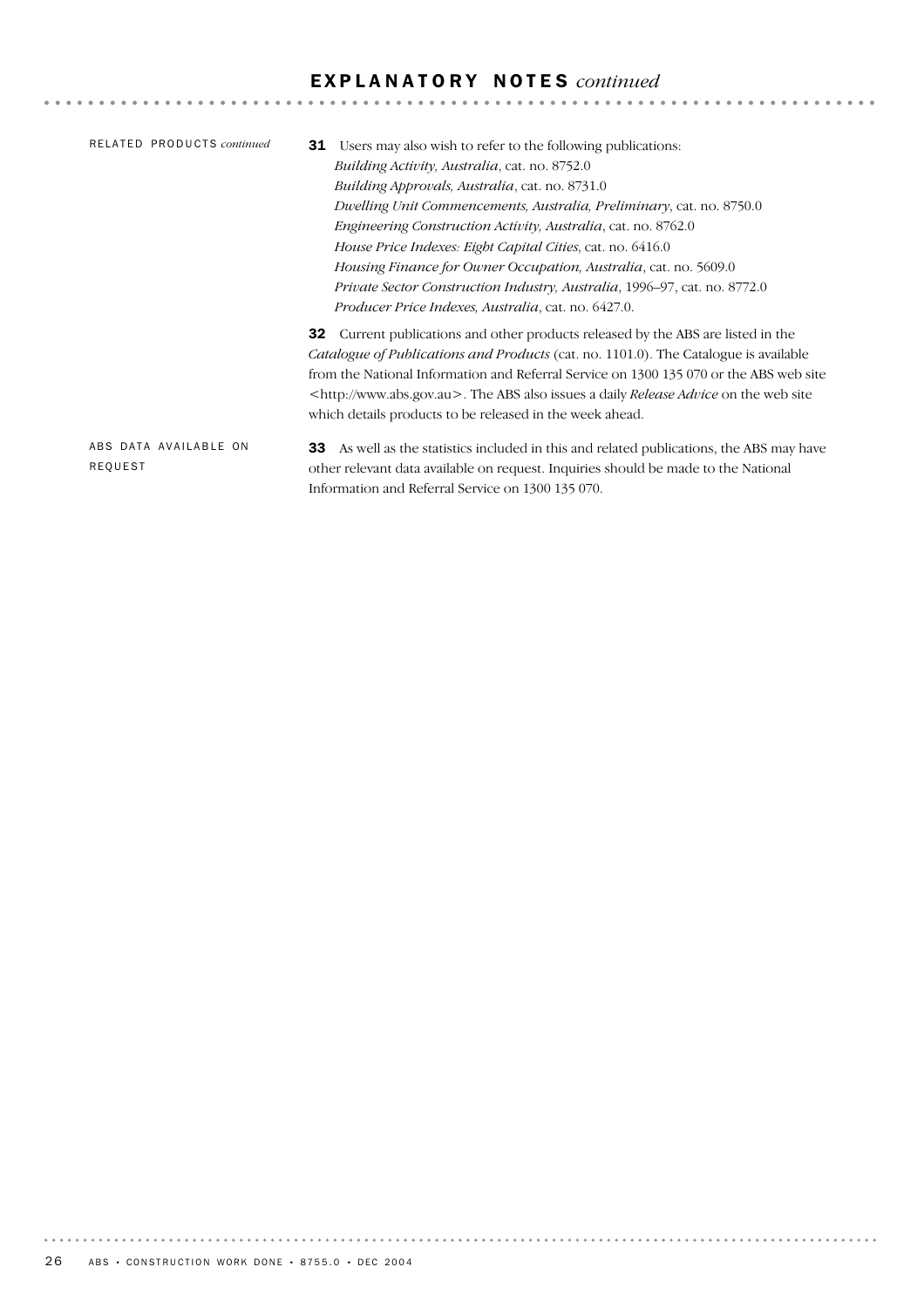### GLOSSARY

| Alterations and additions                                           | Building activity carried out on existing buildings. Includes adding to or diminishing<br>floor area, altering the structural design of a building and affixing rigid components<br>which are integral to the functioning of the building.                                                                                                                                                                                                                                                                                                                                                                                                                                                                                                                    |
|---------------------------------------------------------------------|---------------------------------------------------------------------------------------------------------------------------------------------------------------------------------------------------------------------------------------------------------------------------------------------------------------------------------------------------------------------------------------------------------------------------------------------------------------------------------------------------------------------------------------------------------------------------------------------------------------------------------------------------------------------------------------------------------------------------------------------------------------|
| Alterations and additions to<br>residential buildings               | Alterations and additions carried out on existing residential buildings, which may result<br>in the creation of new dwelling units.                                                                                                                                                                                                                                                                                                                                                                                                                                                                                                                                                                                                                           |
| <b>Building</b>                                                     | A building is a rigid, fixed and permanent structure which has a roof. Its intended<br>purpose is primarily to house people, plant, machinery, vehicles, goods or livestock. An<br>integral feature of a building's design, to satisfy its intended use, is the provision for<br>regular access by persons.                                                                                                                                                                                                                                                                                                                                                                                                                                                   |
| Construction work done                                              | The sum of building work done and engineering construction work done.                                                                                                                                                                                                                                                                                                                                                                                                                                                                                                                                                                                                                                                                                         |
| Dwelling unit                                                       | A dwelling unit is a self-contained suite of rooms, including cooking and bathing facilities<br>and intended for long-term residential use. Units (whether self-contained or not) within<br>buildings offering institutional care, such as hospitals, or temporary accommodation<br>such as motels, hostels and holiday apartments, are not defined as dwelling units. The<br>value of units of this type is included in non-residential building.                                                                                                                                                                                                                                                                                                            |
| House                                                               | A house is a detached building predominantly used for long-term residential purposes<br>and consisting of only one dwelling unit. Thus, detached 'granny flats' and detached<br>dwelling units (such as caretakers' residences) associated with non-residential buildings<br>are defined as houses for the purpose of these statistics.                                                                                                                                                                                                                                                                                                                                                                                                                       |
| New                                                                 | Building activity which will result in the creation of a building which previously did not<br>exist.                                                                                                                                                                                                                                                                                                                                                                                                                                                                                                                                                                                                                                                          |
| Non-residential building                                            | A non-residential building is primarily intended for purposes other than long term<br>residential purposes.                                                                                                                                                                                                                                                                                                                                                                                                                                                                                                                                                                                                                                                   |
| Other residential building                                          | An other residential building is a building other than a house primarily used for<br>long-term residential purposes and which contains (or has attached to it) more than one<br>dwelling unit (e.g. includes blocks of flats, attached townhouses, duplexes, apartment<br>buildings, etc.).                                                                                                                                                                                                                                                                                                                                                                                                                                                                   |
| Residential building                                                | A residential building is a building predominantly consisting of one or more dwelling<br>units. Residential buildings can be either houses or other residential buildings.                                                                                                                                                                                                                                                                                                                                                                                                                                                                                                                                                                                    |
| Value of building and<br>engineering work done during<br>the period | Represents the estimated value of work carried out during the quarter on jobs which<br>have commenced.                                                                                                                                                                                                                                                                                                                                                                                                                                                                                                                                                                                                                                                        |
| Value of building work done                                         | Includes the costs of materials fixed in place, labour, and architects fees. It excludes the<br>value of land and landscaping and non-building components such as fencing, paving,<br>roadworks, tennis courts, outdoor pools and car parks.                                                                                                                                                                                                                                                                                                                                                                                                                                                                                                                  |
| Value of engineering work<br>done                                   | The value of engineering work done for the private sector consists of the value of work<br>done on prime contracts, plus speculative contracts, plus work done on own account.<br>The value of engineering work done for the public sector is the work done by the<br>organisation's own workforce and subcontractors. In each case, the value excludes the<br>cost of land and repair and maintenance activity, as well as the value of any transfers of<br>existing assets, the value of installed machinery and equipment not integral to the<br>structure and the expenses for relocation of utility services. However, a contract for the<br>installation of machinery and equipment which is an integral part of a construction<br>project is included. |
| Work approved but not yet<br>commenced                              | The anticipated completion value of the project, or if that is not known, the approval<br>value. For residential building, 'work approved but not yet commenced' also provides a<br>measure of the number of dwellings that have been approved, but have not commenced<br>by the end of the reference period.                                                                                                                                                                                                                                                                                                                                                                                                                                                 |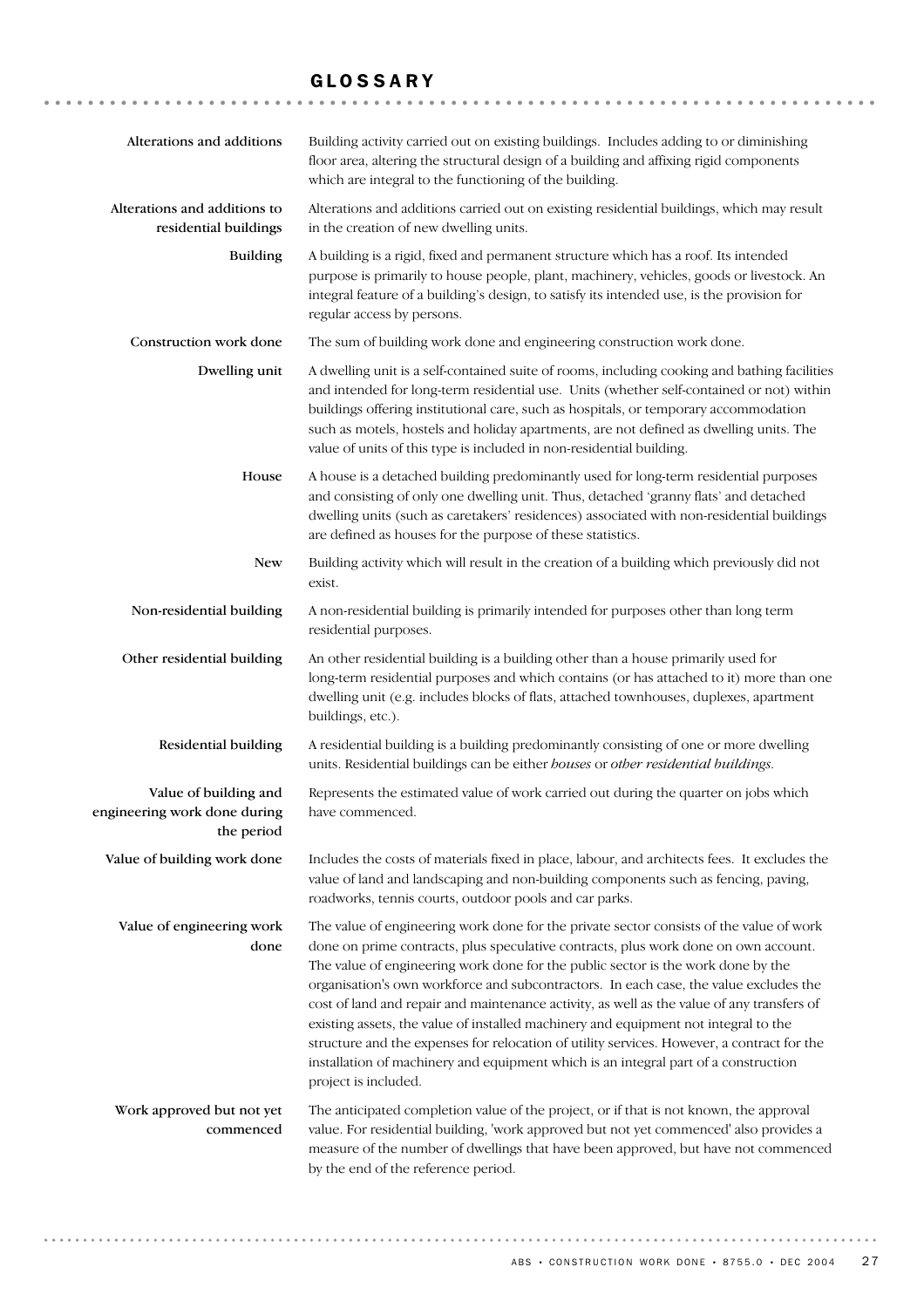# GLOSSARY *continued*

| Work in the pipeline. | Value of building work that has been approved, but as yet, has not been undertaken.<br>Work in the pipeline has two components. Firstly, there is an estimate of the amount of<br>building work still to be done on projects that have already commenced, 'work yet to be<br>done'. The second component is the building work that has been approved, but had not<br>commenced by the end of the reference period, 'work approved but not yet<br>commenced'. Information on 'work in the pipeline' is available from the June quarter<br>2003. |
|-----------------------|------------------------------------------------------------------------------------------------------------------------------------------------------------------------------------------------------------------------------------------------------------------------------------------------------------------------------------------------------------------------------------------------------------------------------------------------------------------------------------------------------------------------------------------------|
| Work yet to be done   | The difference between the anticipated completion value of the project and the<br>estimated value of work already done up to the end of the reference period for jobs<br>which have commenced.                                                                                                                                                                                                                                                                                                                                                 |